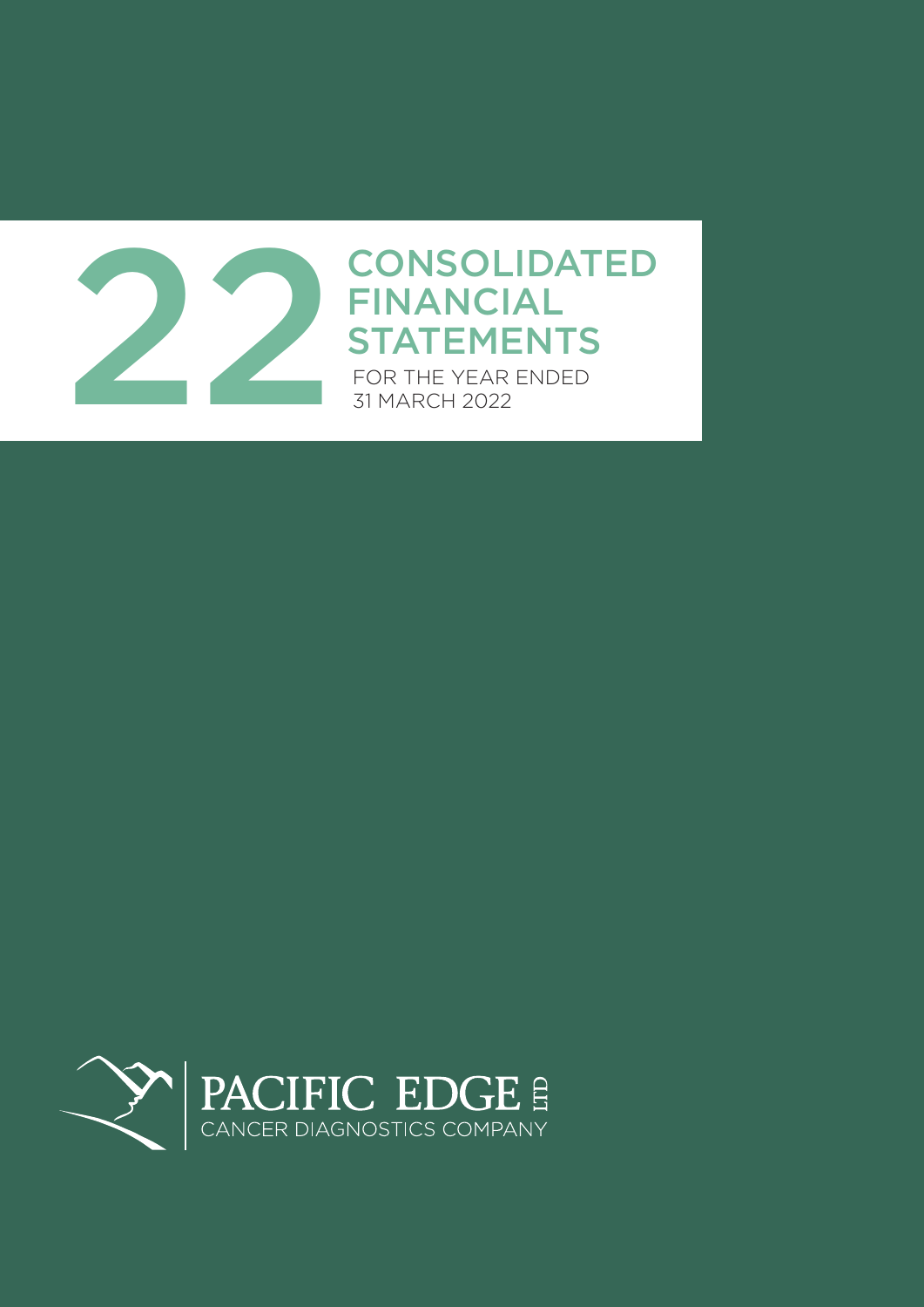### **Consolidated Financial Information**

| Consolidated Statement of Comprehensive Income        | 3   |
|-------------------------------------------------------|-----|
| Consolidated Statement of Changes in Equity           | 4   |
| Consolidated Balance Sheet                            | 5.  |
| <b>Consolidated Statement of Cash Flows</b>           | 6.  |
| <b>Notes to the Consolidated Financial Statements</b> | 7   |
| <b>Independent Auditor's Report</b>                   | 36. |
| <b>Company Directory</b>                              |     |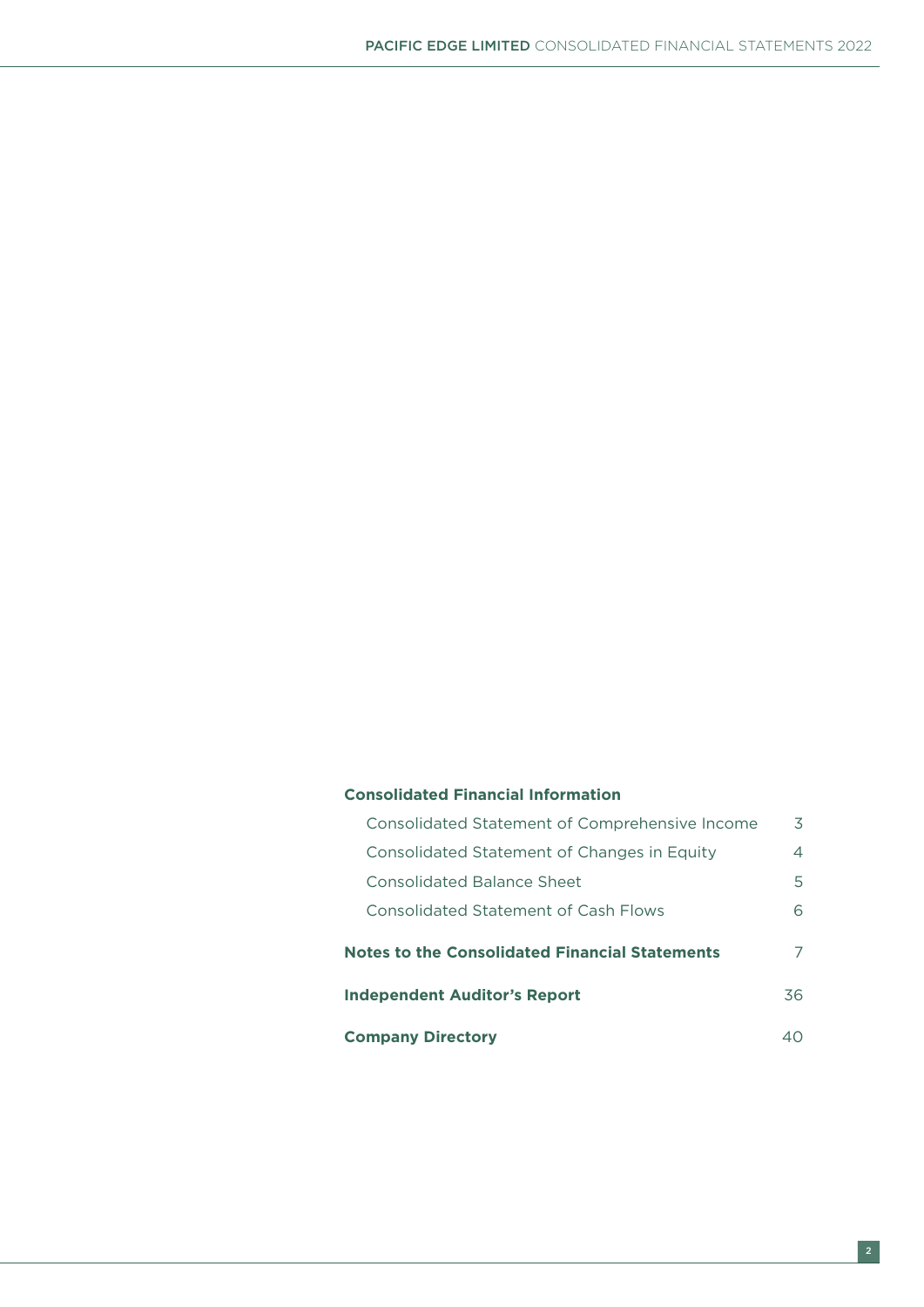# CONSOLIDATED STATEMENT OF COMPREHENSIVE INCOME

For the year ended 31 March 2022

|                                                                                  | <b>Notes</b>   | 2022<br>(\$000) | 2021<br>(5000) |
|----------------------------------------------------------------------------------|----------------|-----------------|----------------|
| <b>REVENUE</b>                                                                   |                |                 |                |
| Operating Revenue                                                                | 5              | 11,445          | 7,701          |
| <b>Total Operating Revenue</b>                                                   |                | 11,445          | 7,701          |
| Other Income                                                                     | 5              | 1,691           | 2,386          |
| Interest Income                                                                  | 9              | 549             | 351            |
| Foreign Exchange Gain                                                            |                | 193             | 1              |
| <b>Total Revenue and Other Income</b>                                            |                | 13,878          | 10,439         |
|                                                                                  |                |                 |                |
| <b>OPERATING EXPENSES</b>                                                        |                |                 |                |
| Laboratory Operations                                                            |                | 6,498           | 5,466          |
| Research                                                                         | 6              | 5,135           | 4,584          |
| Sales and Marketing                                                              |                | 14,277          | 9,202          |
| General and Administration                                                       | $\overline{7}$ | 7,756           | 5,410          |
| <b>Total Operating Expenses</b>                                                  |                | 33,666          | 24,662         |
|                                                                                  |                |                 |                |
| <b>NET LOSS BEFORE TAX</b>                                                       |                | (19,788)        | (14, 223)      |
| Income Tax Expense                                                               | 16             |                 |                |
| <b>LOSS FOR THE YEAR AFTER TAX</b>                                               |                | (19,788)        | (14, 223)      |
| Items that may be reclassified to profit or loss:                                |                |                 |                |
| Translation of Foreign Operations                                                |                | 114             | 46             |
| <b>TOTAL COMPREHENSIVE LOSS attributable to</b><br>equity holders of the Company |                | (19, 674)       | (14, 177)      |
| Earnings per share for loss attributable to the equity                           |                |                 |                |
| holders of the Company during the year                                           |                |                 |                |
| Basic and Diluted Earnings per share                                             | 3              | (0.026)         | (0.020)        |

*Note: These Financial Statements are to be read in conjunction with the Notes to the Financial Statements*

 $\overline{pwc}$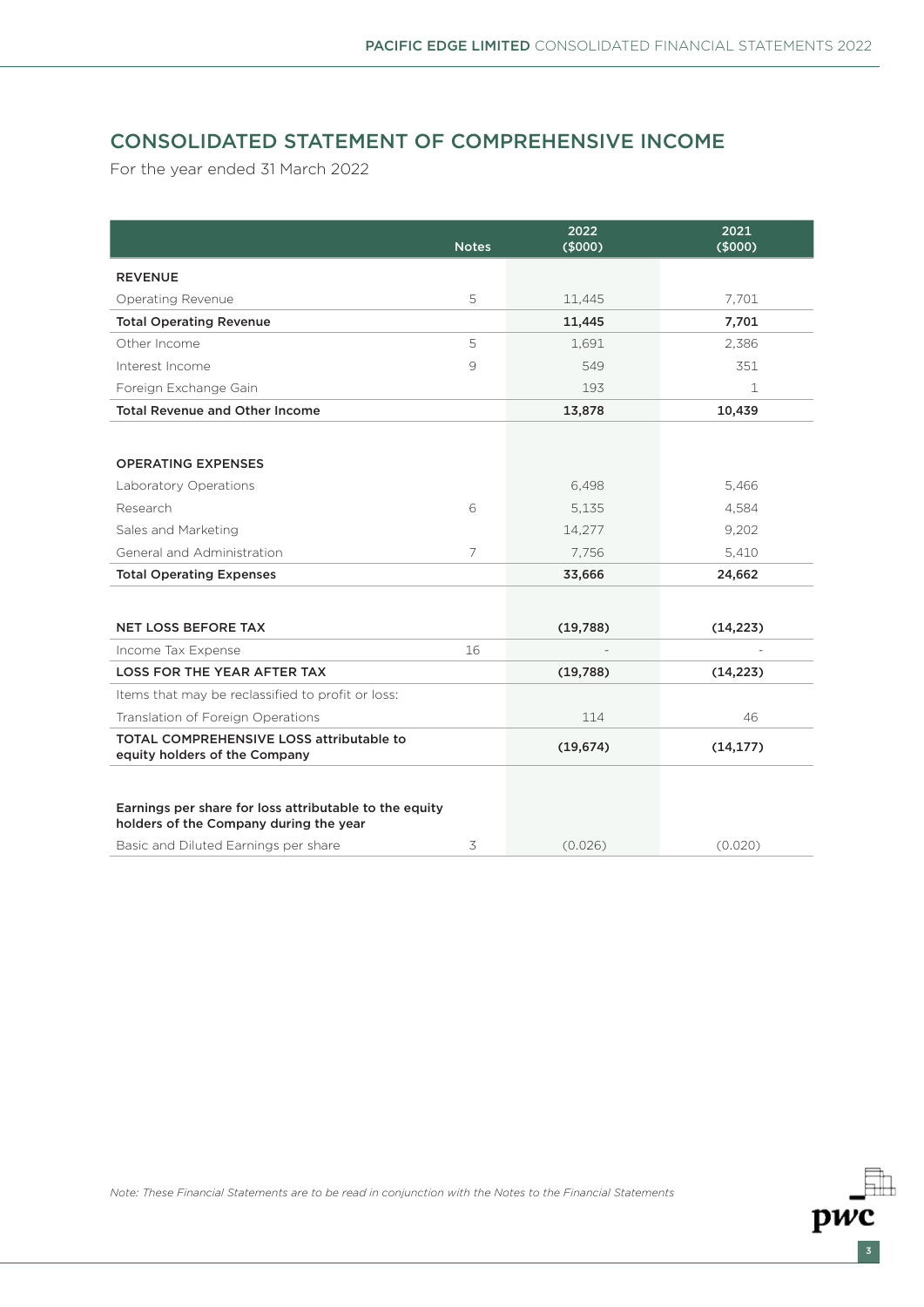$p\overrightarrow{wc}$ 

# CONSOLIDATED STATEMENT OF CHANGES IN EQUITY

For the year ended 31 March 2022

|                                                                                     |              | <b>Share</b><br>Capital  | Accumulated<br>Losses | <b>Share</b><br><b>Based</b><br><b>Payments</b><br><b>Reserve</b> | Foreign<br>Currency<br><b>Translation</b><br>Reserve | <b>Total</b><br><b>Equity</b> |
|-------------------------------------------------------------------------------------|--------------|--------------------------|-----------------------|-------------------------------------------------------------------|------------------------------------------------------|-------------------------------|
|                                                                                     | <b>Notes</b> | (\$000)                  | (\$000)               | (5000)                                                            | (\$000)                                              | (\$000)                       |
| Balance as at 31 March 2020                                                         |              | 165,423                  | (156, 242)            | 4,542                                                             | 781                                                  | 14,504                        |
| Loss after tax                                                                      |              | $\overline{\phantom{a}}$ | (14,223)              |                                                                   | $\overline{\phantom{a}}$                             | (14, 223)                     |
| Other Comprehensive Income                                                          |              |                          |                       |                                                                   | 46                                                   | 46                            |
| <b>TOTAL COMPREHENSIVE LOSS</b><br>attributable to equity holders of the<br>Company |              | $\overline{\phantom{a}}$ | (14, 223)             |                                                                   | 46                                                   | (14, 177)                     |
| Transactions with owners in their<br>capacity as owners:                            |              |                          |                       |                                                                   |                                                      |                               |
| Issue of Share Capital                                                              | 18           | 21,962                   |                       |                                                                   | $\overline{\phantom{a}}$                             | 21,962                        |
| Share Based Payments - Employee<br>Remuneration                                     | 8            | 284                      |                       |                                                                   | $\overline{\phantom{a}}$                             | 284                           |
| Share Based Payment - Employee<br>Share Options                                     | 8            | 2,636                    | 404                   | (504)                                                             | -                                                    | 2,536                         |
| Balance as at 31 March 2021                                                         |              | 190,305                  | (170,061)             | 4,038                                                             | 827                                                  | 25,109                        |

| Balance as at 31 March 2021                                                         |    | 190,305                  | (170,061)                | 4,038                    | 827                      | 25,109    |
|-------------------------------------------------------------------------------------|----|--------------------------|--------------------------|--------------------------|--------------------------|-----------|
| Loss after tax                                                                      |    | $\overline{\phantom{a}}$ | (19.788)                 |                          | $\overline{\phantom{a}}$ | (19,788)  |
| Other Comprehensive Income                                                          |    |                          | $\overline{\phantom{0}}$ | $\overline{\phantom{a}}$ | 114                      | 114       |
| <b>TOTAL COMPREHENSIVE LOSS</b><br>attributable to equity holders of the<br>Company |    | $\overline{\phantom{a}}$ | (19,788)                 |                          | 114                      | (19, 674) |
| Transactions with owners in their<br>capacity as owners:                            |    |                          |                          |                          |                          |           |
| Issue of Share Capital                                                              | 18 | 99.622                   |                          |                          | $\overline{\phantom{a}}$ | 99,622    |
| Share Based Payments - Employee<br>Remuneration                                     | 8  | 172                      |                          |                          |                          | 172       |
| Share Based Payment - Employee<br>Share Options                                     | 8  | 4.040                    |                          | (893)                    | $\overline{\phantom{a}}$ | 3.147     |
| Balance as at 31 March 2022                                                         |    | 294.139                  | (189, 849)               | 3,145                    | 941                      | 108,376   |

*Note: These Financial Statements are to be read in conjunction with the Notes to the Financial Statements*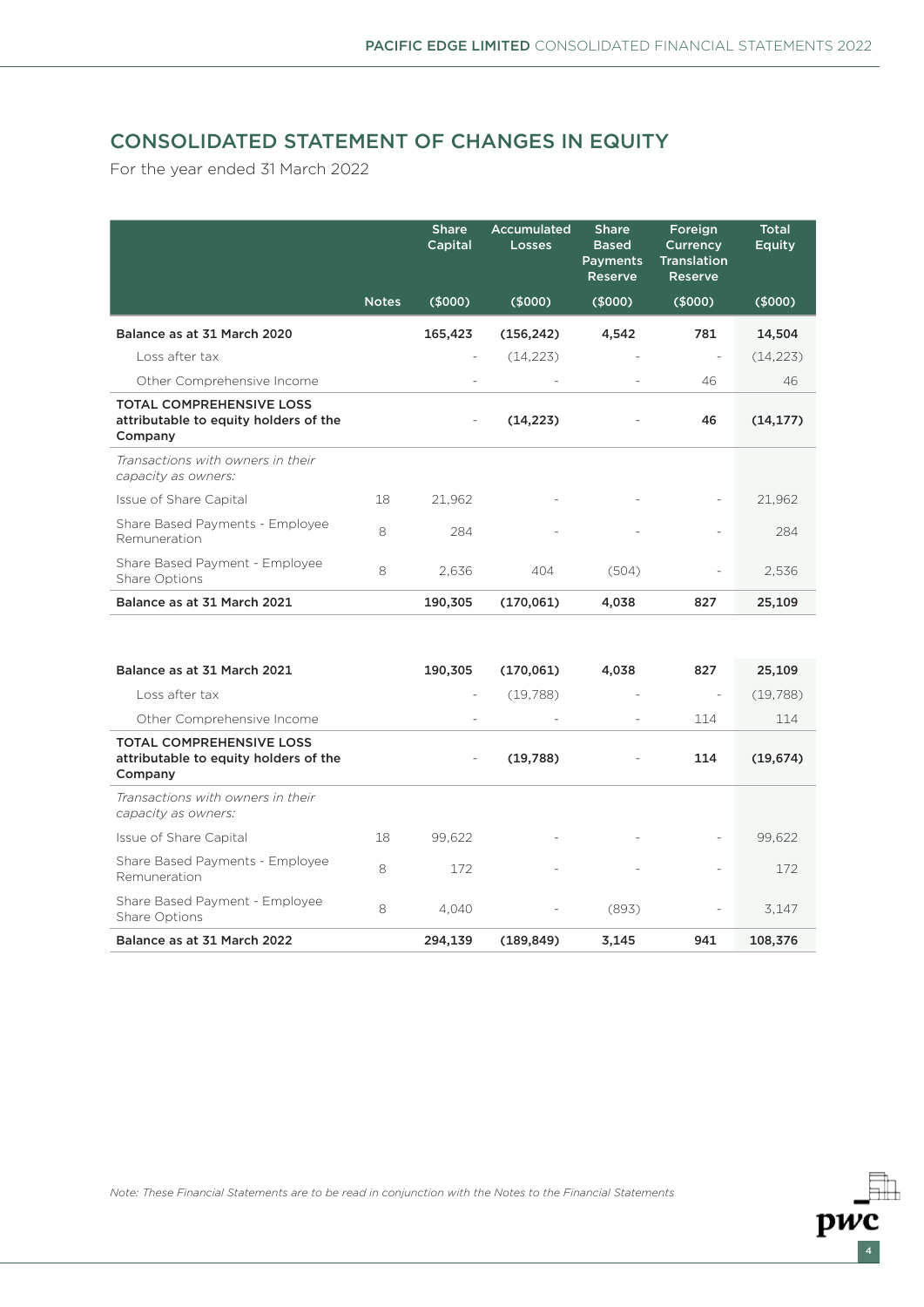# CONSOLIDATED BALANCE SHEET

As at 31 March 2022

|                                    | <b>Notes</b>  | 2022<br>$($ \$000) | 2021<br>$($ \$000) |
|------------------------------------|---------------|--------------------|--------------------|
| <b>CURRENT ASSETS</b>              |               |                    |                    |
| Cash and Cash Equivalents          | $\mathcal{G}$ | 35,412             | 4,129              |
| Short Term Deposits                | 9             | 70,000             | 19,000             |
| Receivables                        | 10            | 4,012              | 2,866              |
| Inventory                          | 11            | 1,007              | 790                |
| Other Assets                       | 12            | 1,183              | 557                |
| <b>Total Current Assets</b>        |               | 111,614            | 27,342             |
| <b>NON-CURRENT ASSETS</b>          |               |                    |                    |
| Property, Plant and Equipment      | 13            | 1,404              | 688                |
| Right of Use Assets                | 23            | 1,830              | 2,977              |
| Intangible Assets                  | 14            | 434                | 177                |
| <b>Total Non-Current Assets</b>    |               | 3,668              | 3,842              |
|                                    |               |                    |                    |
| <b>TOTAL ASSETS</b>                |               | 115,282            | 31,184             |
| <b>CURRENT LIABILITIES</b>         |               |                    |                    |
| Payables and Accruals              | 17            | 4,983              | 3,197              |
| Lease Liabilities                  | 23            | 1,072              | 1,098              |
| <b>Total Current Liabilities</b>   |               | 6,055              | 4,295              |
| <b>NON-CURRENT LIABILITIES</b>     |               |                    |                    |
| Lease Liabilities                  | 23            | 851                | 1,780              |
| <b>Total Current Liabilities</b>   |               | 851                | 1,780              |
| <b>TOTAL LIABILITIES</b>           |               | 6,906              | 6,075              |
|                                    |               |                    |                    |
| <b>NET ASSETS</b>                  |               | 108,376            | 25,109             |
| Represented by:                    |               |                    |                    |
| <b>EQUITY</b>                      |               |                    |                    |
| Share Capital                      | 18            | 294,139            | 190,305            |
| <b>Accumulated Losses</b>          |               | (189, 849)         | (170,061)          |
| Share Based Payments Reserve       |               | 3,145              | 4,038              |
| Foreign Translation Reserve        |               | 941                | 827                |
| <b>TOTAL EQUITY</b>                |               | 108,376            | 25,109             |
| <b>FURTHER INFORMATION</b>         |               |                    |                    |
| Net Tangible Assets per share (\$) |               | 0.133              | 0.034              |

For and on behalf of the Board of Directors dated the 25th day of May 2022:

Director Director

Sarah Neark

5

pwc

*Note: These Financial Statements are to be read in conjunction with the Notes to the Financial Statements*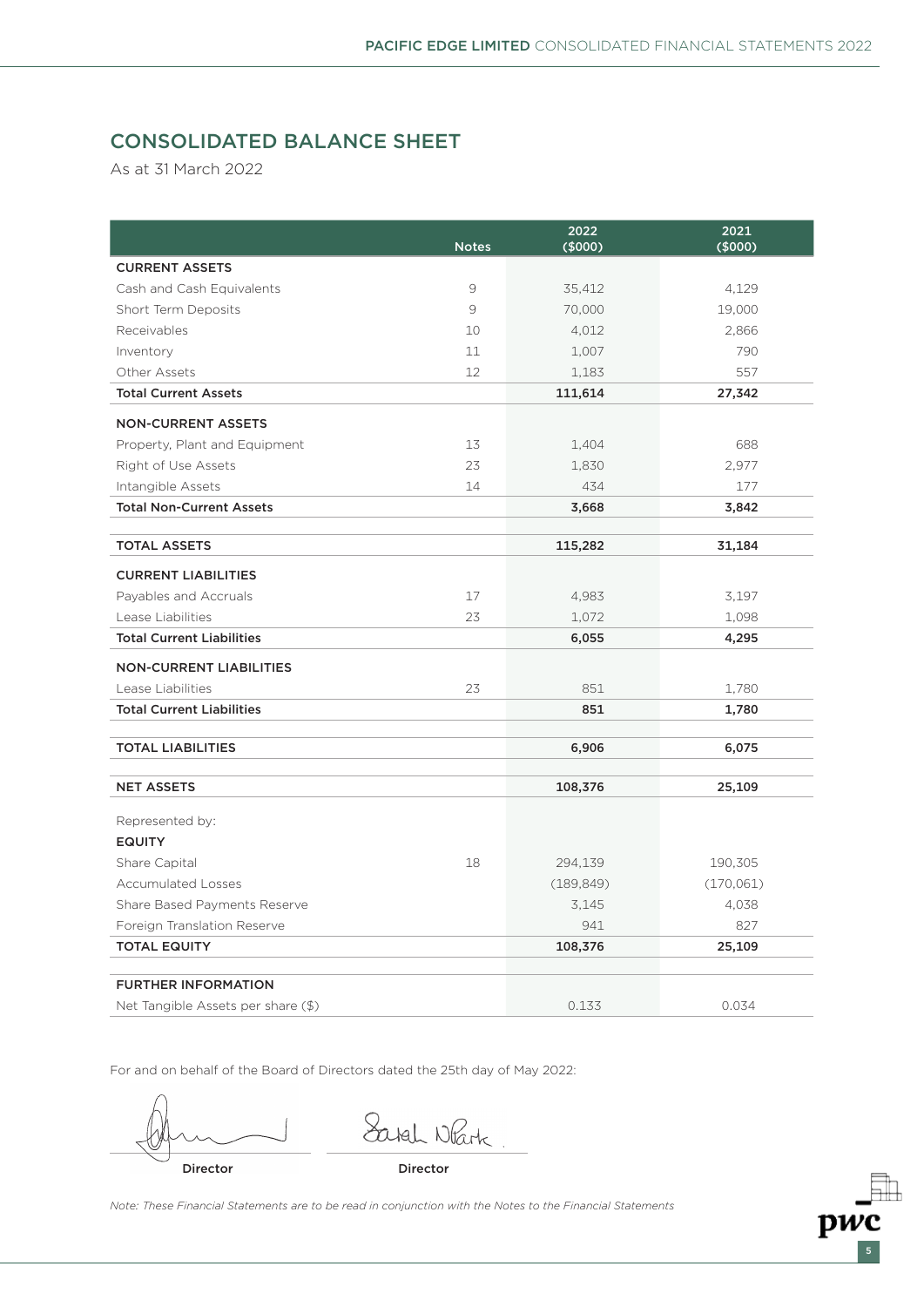$\bar{p}w\bar{c}$ 

# CONSOLIDATED STATEMENT OF CASH FLOWS

For the year ended 31 March 2022

|                                                                               |              | 2022           | 2021          |
|-------------------------------------------------------------------------------|--------------|----------------|---------------|
| <b>CASH FLOWS TO OPERATING ACTIVITIES</b>                                     | <b>Notes</b> | (5000)         | (\$000)       |
| Cash was provided from:                                                       |              |                |               |
| Receipts from Customers                                                       |              | 10,942         | 6,747         |
| Receipts from Grant Providers                                                 |              | 1,413          | 1,059         |
| Interest Received                                                             |              | 365            | 271           |
|                                                                               |              | 12,720         | 8.077         |
| Cash was disbursed to:                                                        |              |                |               |
| Payments to Suppliers and Employees                                           |              | 30,198         | 21,643        |
| Net GST cash outflow                                                          |              | 74             | 4             |
|                                                                               |              | 30,272         | 21,647        |
|                                                                               |              |                |               |
| Net Cash Flows To Operating Activities                                        | 20           | (17, 552)      | (13, 570)     |
|                                                                               |              |                |               |
| <b>CASH FLOWS TO INVESTING ACTIVITIES:</b>                                    |              |                |               |
| Cash was provided from:                                                       |              |                |               |
| Proceeds from Short Term Deposits                                             |              | 51,837         | 23,081        |
| Cash was disbursed to:                                                        |              | 51,837         | 23,081        |
|                                                                               |              |                |               |
| Purchase of Short Term Deposits<br>Capital Expenditure on Plant and Equipment |              | 102,837<br>713 | 29,052<br>270 |
| Capital Expenditure on Intangible Assets                                      |              | 413            | 108           |
|                                                                               |              | 103,963        | 29,430        |
|                                                                               |              |                |               |
| Net Cash Flows To Investing Activities                                        |              | (52, 126)      | (6, 349)      |
|                                                                               |              |                |               |
| <b>CASH FLOWS FROM FINANCING ACTIVITIES:</b>                                  |              |                |               |
| Cash was received from:                                                       |              |                |               |
| Ordinary Shares Issued                                                        | 18           | 103,488        | 22,000        |
| Exercising of Share Options                                                   |              | 2,306          | 1,500         |
|                                                                               |              | 105,794        | 23,500        |
| Cash was disbursed to:                                                        |              |                |               |
| Repayment of Leases - Principal                                               | 23           | 1,147          | 1,143         |
| Repayment of Leases - Interest                                                | 23           | 126            | 107           |
| <b>Issue Expenses</b>                                                         | 18           | 3,865          | 38            |
|                                                                               |              | 5,138          | 1,288         |
|                                                                               |              |                |               |
| Net Cash Flows From Financing Activities                                      |              | 100,656        | 22,212        |
|                                                                               |              |                |               |
| Net increase in Cash Held                                                     |              | 30,978         | 2,293         |
| Add Opening Cash Brought Forward                                              |              | 4,129          | 1,755         |
| Effect of exchange rate changes on net cash                                   |              | 305            | 81            |
| <b>Ending Cash Carried Forward</b>                                            | 9            | 35,412         | 4,129         |

*Note: These Financial Statements are to be read in conjunction with the Notes to the Financial Statements*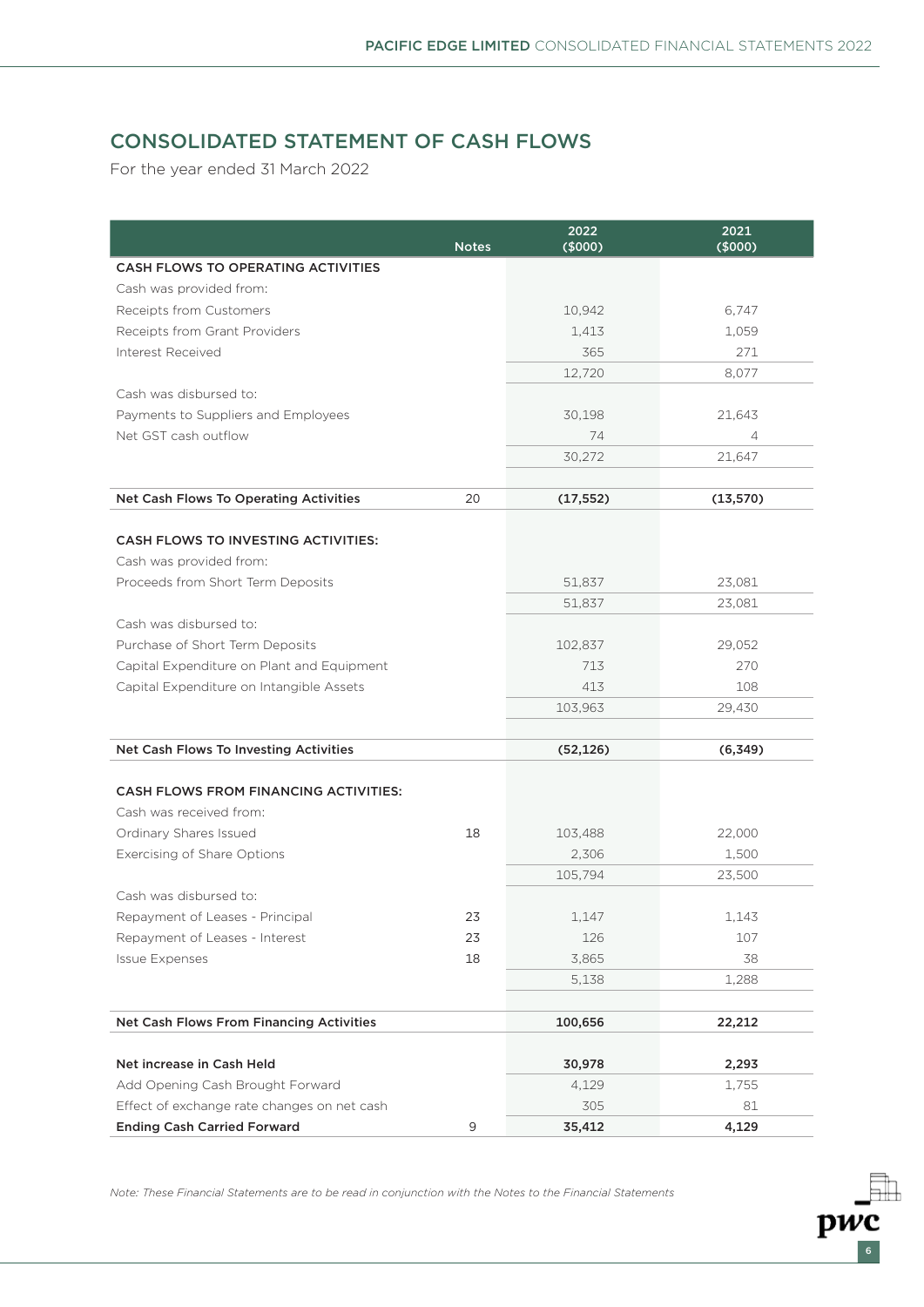For the year ended 31 March 2022

### **1. ACCOUNTING POLICIES**

#### SUMMARY OF ACCOUNTING POLICIES

#### Reporting Entity

The consolidated financial statements (hereafter referred to as the 'financial statements') presented for the year ended 31 March 2022 are for Pacific Edge Limited (the 'Company') and its subsidiaries (collectively referred to as the 'Group'). The Group's purpose is to research, develop and commercialise new diagnostic and prognostic tools for the early detection and management of cancers.

Pacific Edge Limited is registered in New Zealand under the Companies Act 1993 and is a Financial Markets Conduct (FMC) reporting entity under Part 7 of the Financial Markets Conduct Act 2013. The financial statements of the Group have been prepared in accordance with the requirements of the Financial Markets Conduct Act 2013 and the NZX Listing Rules. The financial statements presented are those of the Group, consisting of the Parent entity, Pacific Edge Limited and its subsidiaries. The Company is dual listed, with its primary listing of ordinary shares quoted in New Zealand on the NZX Main Board, and a secondary listing in Australia as a Foreign Exempt Entity on the ASX.

These financial statements have been approved for issue by the Board of Directors on the 25th May 2022.

#### Basis of Preparation

These financial statements of the Group have been prepared in accordance with Generally Accepted Accounting Practice in New Zealand (NZ GAAP). The Group is a for-profit entity for the purposes of complying with NZ GAAP. The financial statements comply with New Zealand equivalents to International Financial Reporting Standards (NZ IFRS), other New Zealand accounting standards and authoritative notices that are applicable to entities that apply NZ IFRS. The financial statements also comply with International Financial Reporting Standards.

The financial statements are presented in New Zealand Dollars, which is the Company's functional currency and Group's presentation currency, and all values are rounded to the nearest thousand dollars (\$000). The accounting principles recognised as appropriate for the measurement and reporting of earnings, cash flows and financial position on a historical cost basis have been used.

The Consolidated Statement of Comprehensive Income and Consolidated Statement of Cash Flows have been prepared so that all components are stated net of GST. All items in the Consolidated Balance Sheet are stated net of GST, with the exception of receivables and payables.

#### Management of Capital

The capital structure of the Group consists of equity raised by the issue of ordinary shares in the Company. The Company's objectives when managing capital are to safeguard the Company's ability to continue as a going concern in order to provide returns for shareholders, provide benefit for other stakeholders and to maintain an optimal capital structure to support the development of its business. The Company meets these objectives through closely managing revenue and expenditure, and where required issues new shares. As part of meeting these objectives, the Company completed a Share Placement in September 2021 (issuing 59,259,259 shares at \$1.35) and a further Retail Offer in October 2021 (issuing 17,398,099 shares at \$1.35 per share). Refer to Note 18 for further details on the capital raising activity during FY22.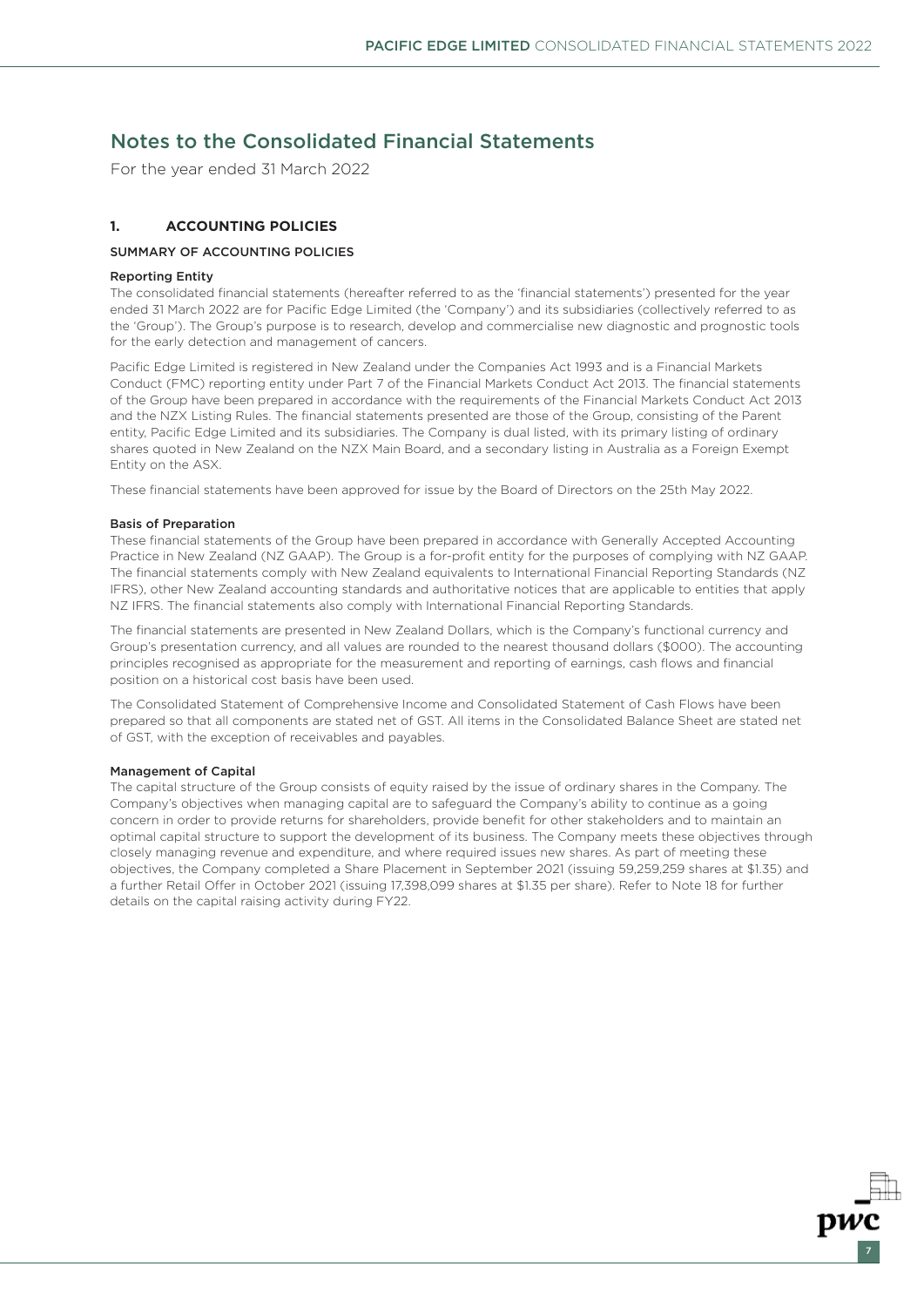For the year ended 31 March 2022

#### Basis of Consolidation

The following entities and the basis of their inclusion for consolidation in these Financial Statements are as follows:

|                                                   | Place of                                                                  |                                                                 | <b>Ownership Interests</b><br>& Voting Rights |                       |  |
|---------------------------------------------------|---------------------------------------------------------------------------|-----------------------------------------------------------------|-----------------------------------------------|-----------------------|--|
| Name of Subsidiary                                | Incorporation<br>(or registration)<br>& Operation                         |                                                                 | 31 March<br>2022<br>℅                         | 31 March<br>2021<br>℅ |  |
| Pacific Edge Diagnostics New Zealand<br>Limited   | Commercial Sales and<br>New Zealand<br>Diagnostic Laboratory<br>Operation |                                                                 | 100                                           | 100                   |  |
| Pacific Edge (Australia) Pty Limited              | Australia                                                                 | Biotechnology Research<br>& Development                         |                                               | 100 <sub>o</sub>      |  |
| Pacific Edge Diagnostics USA Limited              | Commercial Sales and<br><b>USA</b><br>Diagnostic Laboratory<br>Operation  |                                                                 | 100 <sub>1</sub>                              | 100                   |  |
| Pacific Edge Diagnostics Singapore<br>Pte Limited | Singapore                                                                 | Commercial Sales and<br>Biotechnology Research<br>& Development | 100 <sub>1</sub>                              | 100                   |  |
| Pacific Edge Analytical Services<br>Limited       | New Zealand                                                               | Dormant Company                                                 | 100                                           | 100                   |  |

The financial statements incorporate the assets, liabilities and results of all subsidiaries of Pacific Edge Limited as at 31 March 2022 and for the year then ended. All subsidiaries have the same balance date as the Company of 31 March.

Pacific Edge Limited consolidates all entities over which Pacific Edge Limited has control. Control is achieved when the Group:

- Has power to direct the activities of the entity;
- Is exposed, or has rights, to variable returns from involvement with the entity; and
- Has the ability to use its power to affect its returns.

Subsidiaries which form part of the Group are consolidated from the date on which control is transferred to the Group. They are de-consolidated from the date that control ceases.

The acquisition method of accounting is used to account for business combinations by the Group. The consideration transferred for the acquisition of a subsidiary is the fair value of the assets transferred, the liabilities incurred and the equity interest issued by the Group.

The consideration transferred includes the fair value of any asset or liability resulting from a contingent consideration arrangement. Acquisition-related costs are expensed as incurred. Identifiable assets acquired and liabilities and contingent liabilities assumed in a business combination are measured initially at their fair values at the acquisition date. On an acquisition-by-acquisition basis, the Group recognises any non-controlling interest in the acquiree either at fair value or at the non-controlling interest's proportionate share of the acquiree's net assets. Inter-company transactions, balances and unrealised gains on transactions between Group companies are eliminated. Unrealised losses are also eliminated. Accounting policies of subsidiaries have been changed where necessary to ensure consistency with the policies adopted by the Group.

#### Critical Accounting Estimates and Assumptions

In preparing these financial statements, the Group made estimates and assumptions concerning the future. These estimates and assumptions may differ from the subsequent actual results. Estimates and assumptions are continually evaluated and are based on historical experience and other factors including expectations or future events that are believed to be reasonable under the circumstances.

All significant accounting policies have been applied on a basis consistent with those used in the audited financial statements of Pacific Edge Limited for the year ended 31 March 2021.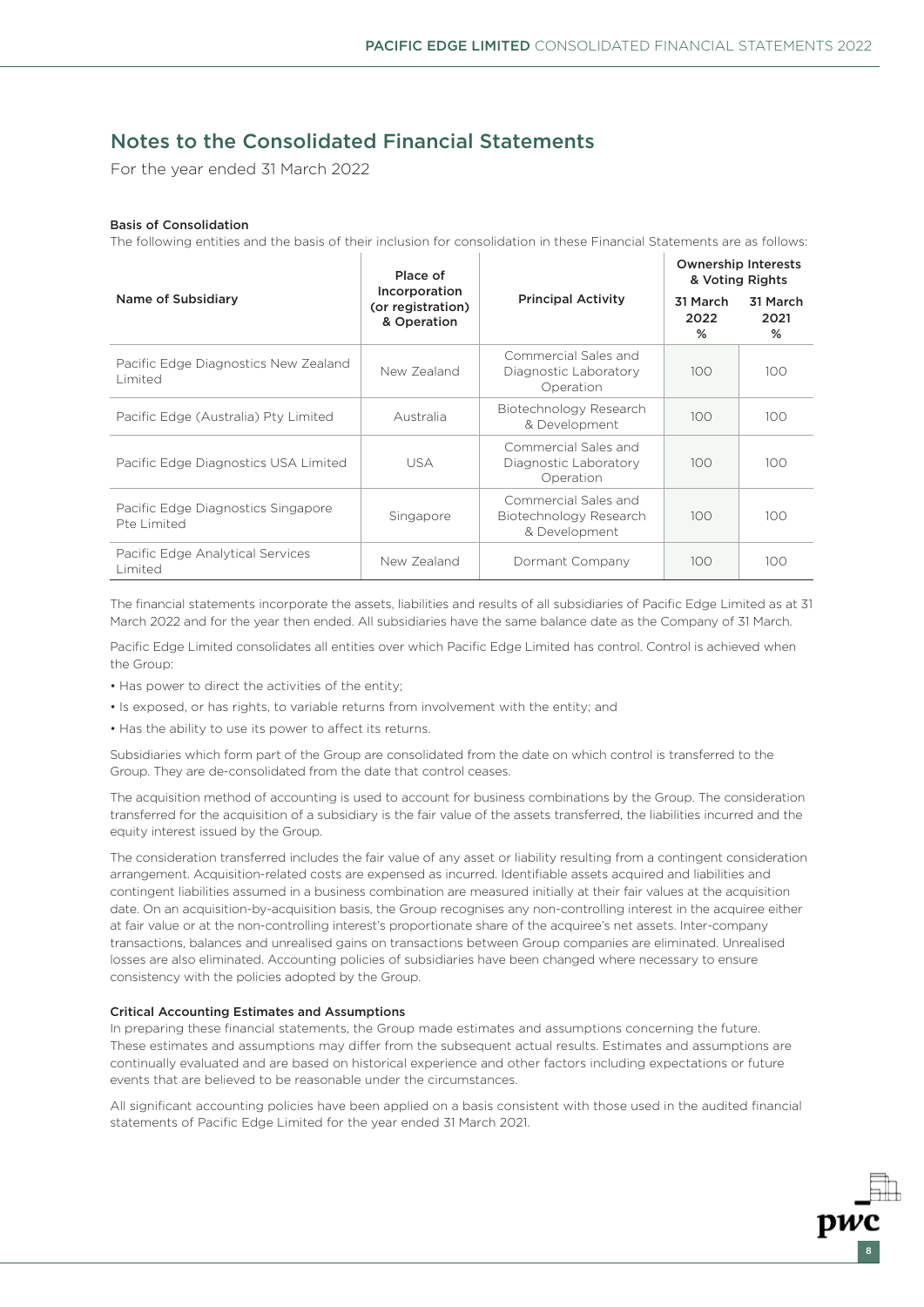For the year ended 31 March 2022

### 2. NEW STANDARDS

#### New and Amended Standards Adopted by the Group

There are no new standards or interpretations material to the Group to be applied during the year.

#### New Standards and Interpretations Not Yet Adopted by the Group

Certain new accounting standards and interpretations have been published that are not mandatory for 31 March 2022 reporting periods and have not been early adopted by the Group. These standards are not expected to have a material impact on the entity in the current or future reporting periods and on foreseeable future transactions.

### **3. EARNINGS PER SHARE**

#### (a) Basic

Basic earnings per share is calculated by dividing the profit (or loss) attributable to equity holders of the Company by the weighted average number of ordinary shares on issue during the year excluding ordinary shares purchased by the Company (Note 18).

|                                                     | <b>GROUP</b>    |                 |  |  |
|-----------------------------------------------------|-----------------|-----------------|--|--|
|                                                     | 2022<br>(\$000) | 2021<br>(\$000) |  |  |
| Loss attributable to equity holders of the Company  | (19,788)        | (14, 223)       |  |  |
| Weighted average number of ordinary shares on issue | 767.924         | 714.031         |  |  |
| Earnings per share                                  | (0.026)         | (0.020)         |  |  |

### (b) Diluted

Diluted earnings per share is calculated by adjusting the weighted average number of shares outstanding to assume conversion of all dilutive potential ordinary shares. The Group's dilutive potential ordinary shares are in the form of share options. As the Group made a loss during the current year and losses cannot be diluted, basic and diluted earnings per share are the same.

### 4. LABORATORY THROUGHPUT AND COMMERCIAL TESTS – NON-GAAP REPORTING

Laboratory Throughput is a key metric for the Group: Laboratory Throughput provides evidence of the usage of Cxbladder products globally and the rates of adoption between different customer segments. The inclusion of this non-GAAP reporting is considered helpful to readers of these accounts, as it allows readers to compare the current period to prior periods and assess usage trends on a consistent basis. Total laboratory throughput includes commercial tests, which are invoiced to customers (including tests for patients covered by the US government's medical program through the Centers for Medicare and Medicaid Services (CMS)), and tests which are not considered to be commercial as these tests relate to Research Tests or other nonchargeable activities.

Commercial Test numbers are also a key metric for the Group: Commercial Tests are those tests for which the Company is actively seeking reimbursement and cash receipts, and tests performed at no charge in order to gain new customers. The inclusion of this non-GAAP reporting is considered helpful to readers of these accounts as it allows readers to compare the current period to prior periods and assess trends on a consistent basis.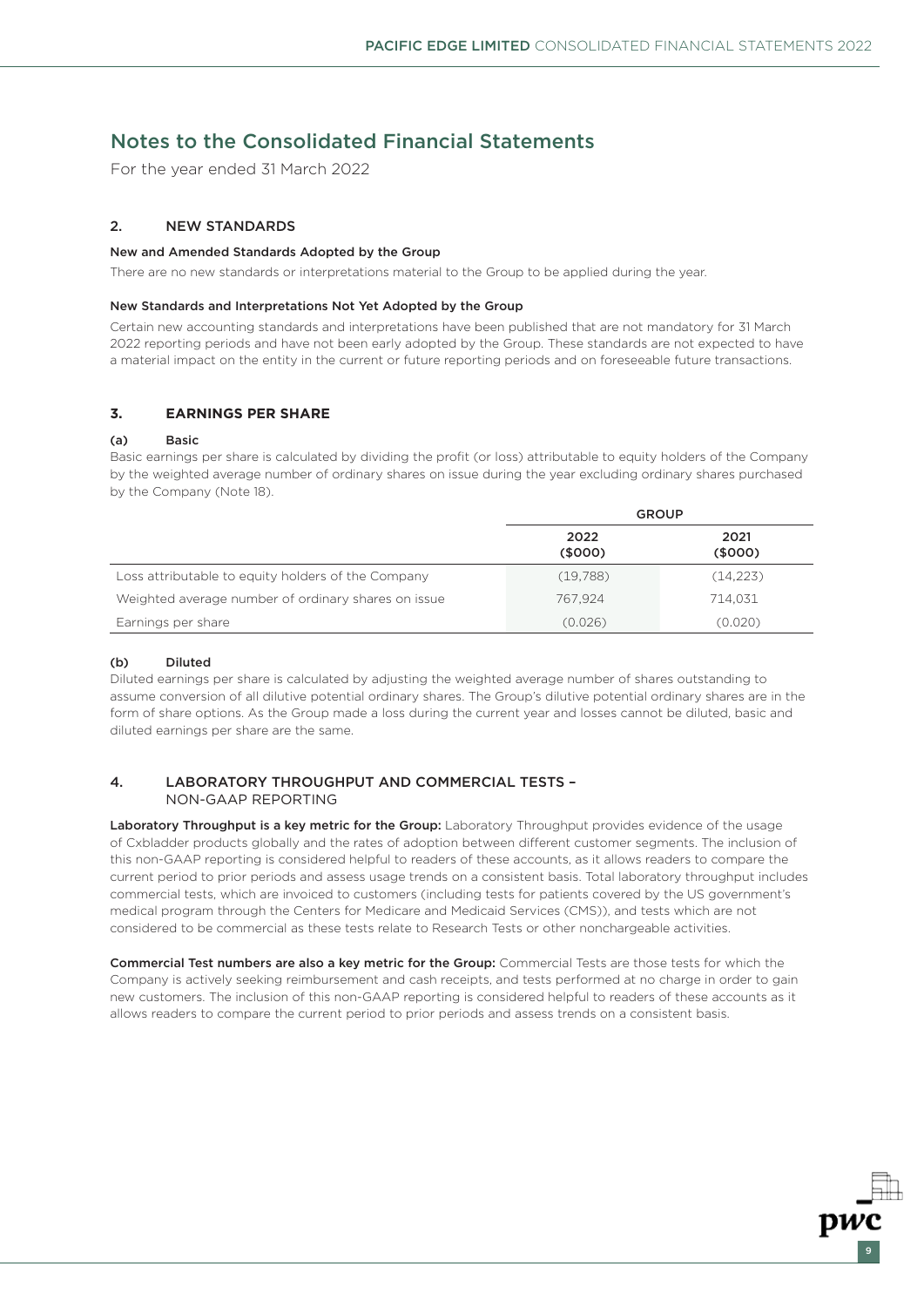For the year ended 31 March 2022

Laboratory Throughput and Commercial Tests per financial year are shown below.

|                                                                        | <b>FY22</b> | <b>FY21</b> |
|------------------------------------------------------------------------|-------------|-------------|
| Total Laboratory Throughput (tests)                                    | 23.086      | 15.814      |
| Change in Total Laboratory Throughput (%)                              | 46%         | (6%)        |
| Change in Throughput from previous year (tests)                        | 7.272       | (1,047)     |
|                                                                        |             |             |
| Total Commercial Tests (tests)                                         | 19,196      | 12,976      |
| Commercial Tests as a percentage of Total Laboratory<br>Throughput (%) | 83%         | 82%         |
| Change in Commercial Tests from previous year (%)                      | 48%         | (5%)        |

#### 5. REVENUE

#### Background information on US customers and the payment process

A physician orders a Cxbladder test when a patient presents to their clinic with symptoms that indicate the possibility of bladder cancer. The most common and significant symptom is haematuria or blood in their urine. A urine sample is collected from the patient and sent in the Cxbladder Urine Sampling System to the Group's laboratory in the US or in New Zealand. The Group receives and processes the urine sample and returns the results of the test back to the ordering physician. The individual patient is the Group's customer, however typically in the US market, the patient's insurer may pay the Group for some or all of the cost of the test.

When a physician orders a Cxbladder test, the Group has an obligation to perform the test and report the results to the ordering physician irrespective of the patient's insurance contract. A patient may have private insurance cover, be covered by the US government's medical program through CMS, self cover or have no insurance cover.

Once the Cxbladder test has been completed, all information required for insurance purposes is sent to the Group's billing and reimbursement agent to begin the process to collect reimbursement from any applicable insurance company/ies for the Cxbladder test performed.

For patients with private insurance cover, the relevant patient and test order information will be sent to their insurance provider. When the Group does not have an individual agreement with that insurance provider to pay for Cxbladder tests ("out of network"), the insurance provider will assess that individual patient's test for medical necessity and the level of insurance cover (if any) available to cover the cost of the test. This process of assessment can take many months to work through before the Group receives payments (if any) from the insurance company. The Group does have agreements with some insurance providers but these currently cover a small proportion of the Group's customers.

For patients covered by CMS, invoices are sent to CMS. Prior to 3 July 2020, Pacific Edge was not included in the Local Coverage Determination (LCD) and as a result, did not normally receive any amounts for tests performed for patients covered by CMS. On 3 July 2020, Pacific Edge received notice of inclusion in the LCD, resulting in the Company receiving reimbursement for Cxbladder Monitor and Detect tests performed after 1 July 2020 for patients covered by the CMS across the US that are deemed medically necessary.

For uninsured patients, the Group has no certainty of when or if the patient will pay.

#### Rest of World Customers

Revenue from Rest of World customers is primarily from the District Health Boards (DHBs) in New Zealand. In all Rest Of World locations, there is a clearly defined contract with the customer meeting the requirements of NZ IFRS 15. Pacific Edge Diagnostics New Zealand Limited has individual contracts with DHBs across New Zealand and revenue is recognised as described on the following pages.

#### Critical Accounting Estimate

The application of NZ IFRS 15: Revenue from contracts with customers (NZ IFRS 15) requires the application of significant judgement in determining whether the Group meets the five key criteria identified in NZ IFRS 15, which must be met before revenue may be recognised as performance obligations are satisfied. For the Group this would result in some revenue recognised in advance of the receipt of cash.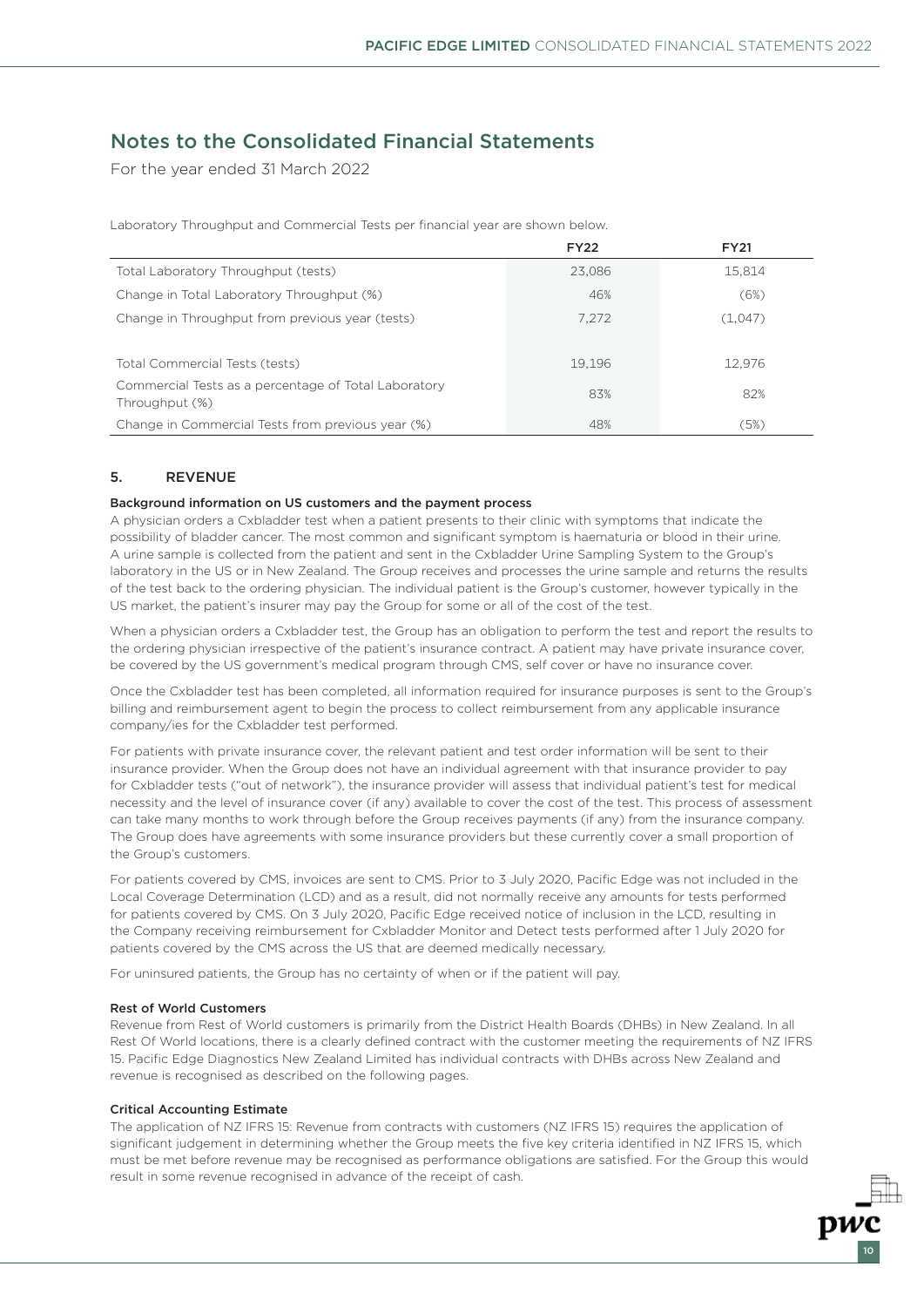For the year ended 31 March 2022

The significant judgements adopted by the Group relate to :

- Determining if a contract with the customer exists;
- Identifying the rights of each party;
- Identifying the payment terms;
- Ensuring the contract has commercial substance; and
- Determining whether it is probable that the Group will collect the consideration to which it is entitled.

While there has been significant judgement applied to all five criteria, there are two criteria that have higher levels of uncertainty, requiring increased levels of judgement. The significant judgements applied to determine the Transaction Price and determining the probability of collecting consideration are detailed in the Accounting Policy relating to Revenue from Cxbladder Tests.

#### ACCOUNTING POLICY

#### Revenue from Cxbladder tests

The Group performs Cxbladder tests when requested by a patient's physician. At the point the test results are returned to the physician, the Group has satisfied its performance obligation and has the right to issue an invoice. The Group has determined a contract exists, and payment terms are identified, the contract has commercial substance and the rights of each party have been identified.

On the 3 July 2020, Pacific Edge received notice of inclusion in the LCD, resulting in the Company receiving reimbursement for Cxbladder Monitor and Detect tests performed after 1 July 2020 for patients covered by the CMS across the US that are deemed medically necessary. Reimbursement for these tests is at the already determined national CMS price for Cxbladder of US\$760 per test.

Since Cxbladder's inclusion in the LCD, based on historical data, the Group has been able to reliably estimate both the probability and size of payment received from the CMS. The inclusion within LCD combined with the growing support for the use of Cxbladder within the US has also allowed the Group to reliably estimate both the probability and size of payment received from customers covered by Medicare Advantage policies provided by private insurers.

Tests performed for patients covered by other private policies, or tests performed for those with no insurance cover continue to be recognised as revenue when cash is received due to not being able to reliably estimate both probability and size of payment received.

The Group have concluded that the contracts with the CMS and customers covered by Medicare Advantage include variable consideration because the amounts paid by Medicare or the commercial health insurance carriers that provide Medicare Advantage may be paid at less than our standard rates or not paid at all, with such differences considered implicit price concessions. Variable consideration attributable to these price concessions is measured at the expected value, and are determined by historical average collection rates by test type and payor category taking into consideration the range of possible outcomes, the predictive value of our past experiences. Such variable consideration is included in the transaction price only to the extent it is probable that a significant reversal in the amount of cumulative revenue recognised will not occur.

A provision of \$143,000 has been included to allow for tests that have been paid to the group and recognised as revenue for the period to 31 March 2022, which are subsequently required to be refunded back to the payer after the 31 March 2022 as a result of internal reviews undertaken by that payer. The estimation of the appropriate allowance has been made by reviewing historical data of the Group.

As a result of the Significant Judgements applied, the Group have determined the criteria under NZ IFRS 15 which allows revenue to be recognised in advance of the receipt of cash have been met, and the Group has recognised revenue for tests which were performed from 1 April 2021 to 31 March 2022 for which payment has not been received by 31 March 2022 for CMS and Medicare Advantage.

#### Rest of World revenue recognition from tests performed

There has been no change in accounting policy or estimates for Operating Revenue for the Rest of World.

The Group performs Cxbladder tests when requested by a patient's physician in New Zealand, Australia and Singapore. At the point the test results are returned to the physician, the Group has satisfied its performance obligations have been met. At the end of the month an invoice is issued to the cutomer based on the number of tests performed. Revenue is recognised when the test is returned.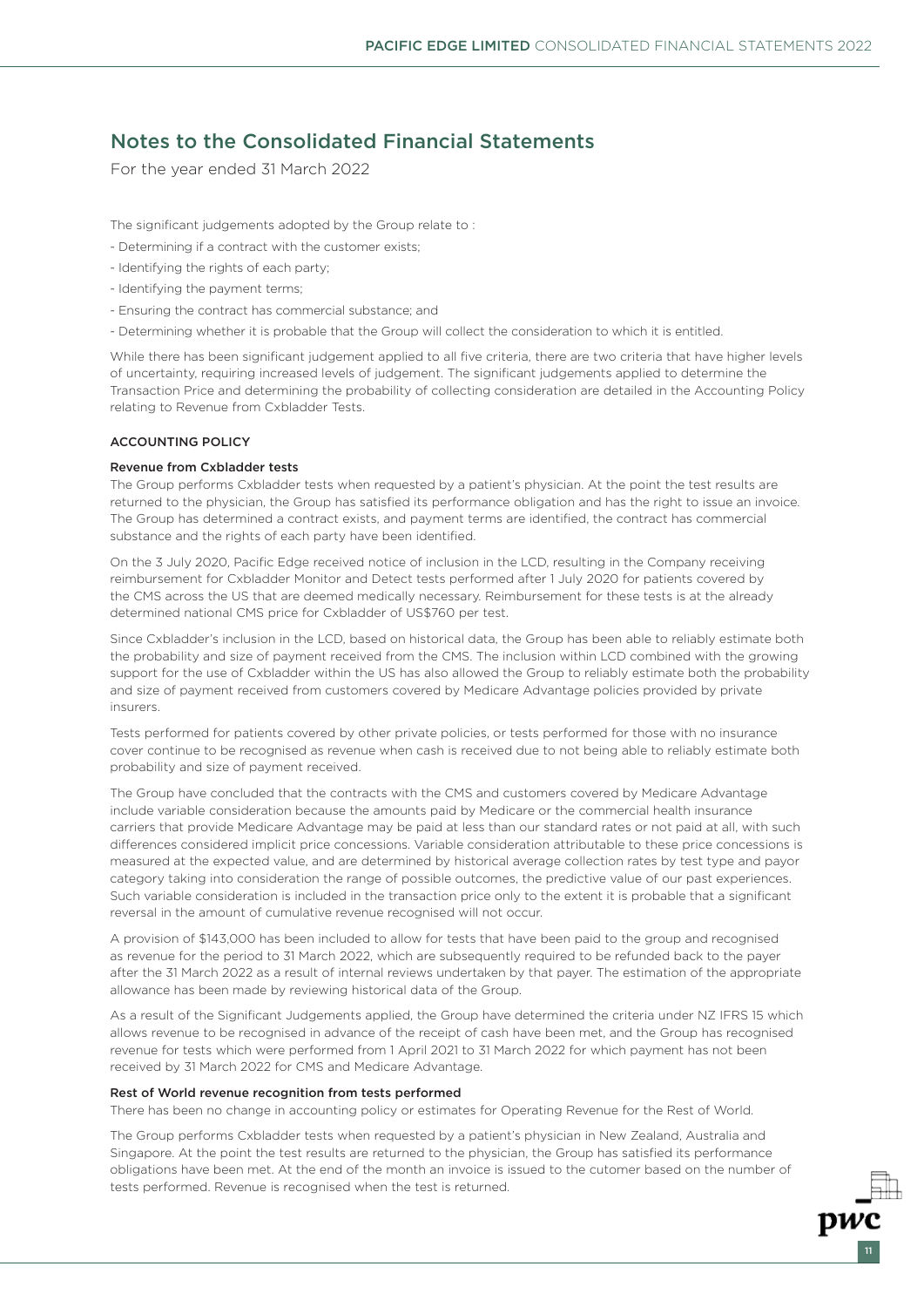For the year ended 31 March 2022

#### OTHER INCOME

#### Grant Income

Government Grants are not recognised until there is reasonable assurance that the Group will comply with the conditions attached to them and that the grants will be received. Government Grants are recognised in Other Income in the Consolidated Statement of Comprehensive Income, on a systematic basis over the periods in which the Group recognises the related costs as expenses for which the grants are intended to compensate.

The Company receives grants from Callaghan Innovation for postgraduate internships and summer students.

New Zealand Trade and Enterprise awarded the Company an International Growth Fund grant, to support the growth of the Group's commercial and marketing operations in the US. The grant commenced on 17 August 2020 and runs until 16 August 2023. New Zealand Trade and Enterprise reimburses the Company for 50 percent of eligible expenditure, up to a maximum of NZ\$600,000, which was reached during the year ended 31 March 2022.

All conditions of the grants have been complied with.

#### Research Rebates and Tax Incentives

#### - New Zealand R&D Tax Incentive (RDTI)

The New Zealand RDTI is a 15% tax credit on the money invested in eligible research and development (R&D) that has occurred in New Zealand. As the New Zealand companies are in a tax loss position, the Group is eligible for the Tax Incentive to be refunded.

The RDTI is recognised at its fair value where there is a reasonable assurance that the credit will be received and the Group will comply with all attached conditions.

All conditions of the New Zealand RDTI have been complied with. Payment will be received after submission of each annual research and development tax claim.

#### - Australia Cxbladder Research Rebate

A Cxbladder research programme is administered by Pacific Edge Pty Limited and tax rebates are received as a result of this programme.

The Cxbladder research rebate is recognised at its fair value where there is a reasonable assurance that the rebate will be received and the Group will comply with all attached conditions.

All conditions of the research rebate have been complied with. Payment will be received after submission of each annual research and development tax claim.

#### Covid-19 Support

During the previous year ended 31 March 2021, the Group received Covid-19 support in the countries in which it operates. No support was received during the year ended 31 March 2022.

#### REVENUE AND OTHER INCOME

|                                     | 2022<br>(\$000) | 2021<br>(\$000) |
|-------------------------------------|-----------------|-----------------|
| <b>Cxbladder Sales</b>              |                 |                 |
| - US - Accrual Accounting           | 9,687           | 5,549           |
| - US - Cash Accounting              | 953             | 1,339           |
| - Total US Sales                    | 10,640          | 6,888           |
| - Rest Of World                     | 805             | 813             |
| <b>Total Operating Revenue</b>      | 11,445          | 7,701           |
| Other Income                        |                 |                 |
| Grant Revenue                       | 321             | 322             |
| Research Rebates and Tax Incentives | 1,370           | 952             |
| Covid-19 Support                    |                 | 1,112           |
| <b>Total Other Income</b>           | 1,691           | 2,386           |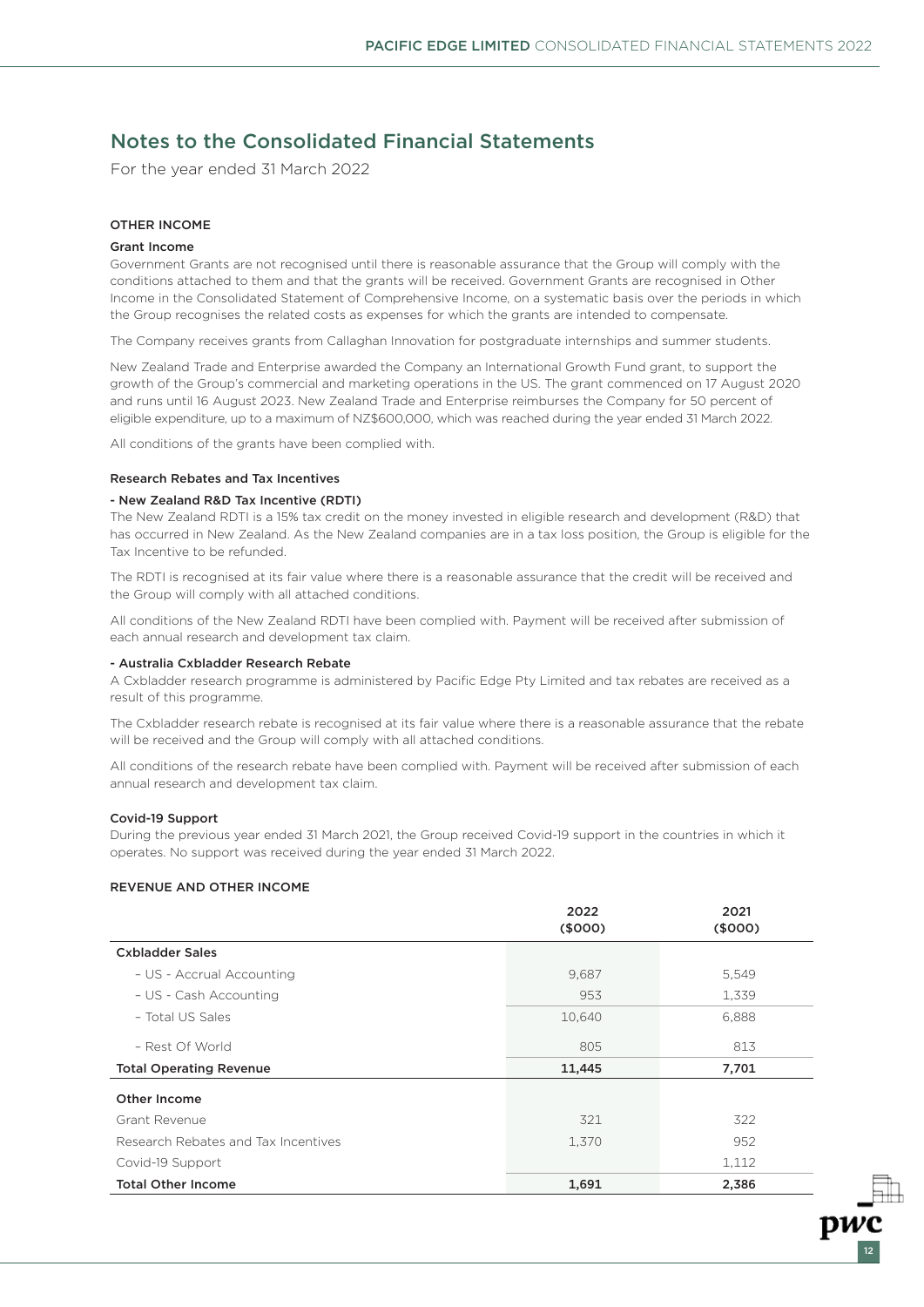For the year ended 31 March 2022

#### PREVIOUSLY UNRECOGNISED REVENUE

Approximately 40% of Cxbladder tests performed by the Group in the US up to 30 June 2020 relate to patients covered by the Centers for Medicare and Medicaid Services (CMS). The Group invoiced CMS for tests performed for all patients with CMS coverage, however no revenue from these 22,634 tests has been recognised in the past.

In previous Financial Statements the Group reported that while no revenue has been received or recognised on these 22,634 tests, the Group still noted the potential of future receipt as negotiations continued. Negotiations have concluded and no further avenue is available for the Group to obtain reimbursement.

### 6. RESEARCH AND DEVELOPMENT COSTS

#### ACCOUNTING POLICY

Research is the original and planned investigation undertaken with the prospect of gaining new scientific knowledge and understanding. This includes: direct and overhead expenses for diagnostic and prognostic biomarker discovery and research; pre-clinical trials; and costs associated with clinical trial activities. All research costs are expensed when incurred.

Development is the application of research findings to a plan or design for the production of new or substantially improved processes or products prior to the commencement of commercial production.

When a project reaches the stage where it is probable that future expenditure can be recovered through the process or products produced, expenditure that is directly attributed or reasonably allocated to that project is recognised as a development asset within intangible assets. If the expenditure also benefits processes or products for which it cannot be recovered, it will be expensed. The asset will be amortised from the date of commencement of commercial production of the product to which it relates on a straight-line basis over the period of expected benefit. Development assets are reviewed annually for any impairment in their carrying value.

|                          |              | <b>GROUP</b>    |                 |  |
|--------------------------|--------------|-----------------|-----------------|--|
|                          | <b>Notes</b> | 2022<br>(\$000) | 2021<br>(\$000) |  |
| Research Expenses        |              | 5,135           | 4,584           |  |
| Includes:                |              |                 |                 |  |
| <b>Employee Benefits</b> | 8            | 2.664           | 2,423           |  |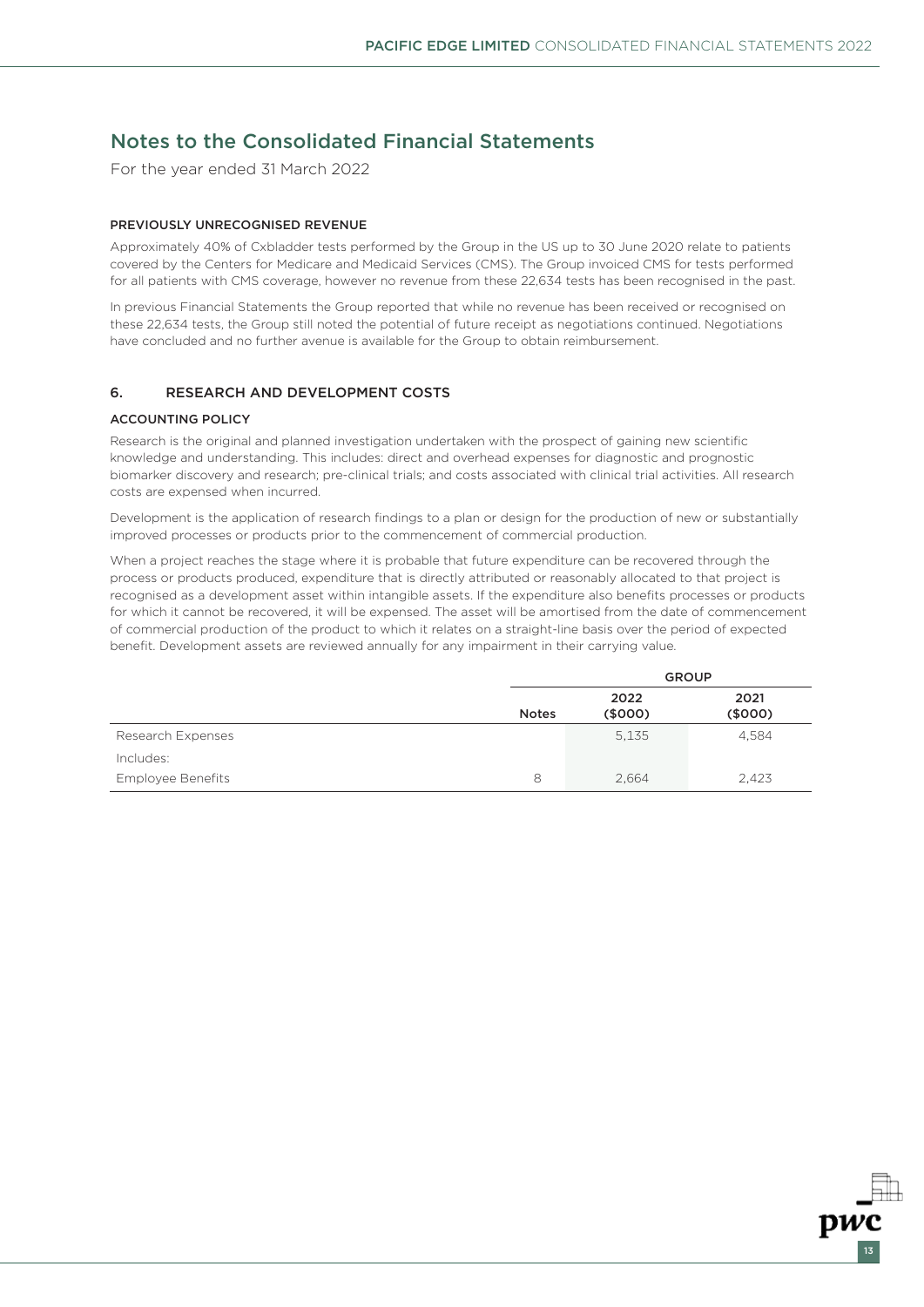For the year ended 31 March 2022

### 7. GENERAL AND ADMINISTRATION EXPENSES

|                                                                                                                                   |              | <b>GROUP</b>    |                   |
|-----------------------------------------------------------------------------------------------------------------------------------|--------------|-----------------|-------------------|
|                                                                                                                                   | <b>Notes</b> | 2022<br>(\$000) | 2021<br>(\$000)   |
| Amortisation                                                                                                                      | 14           | 78              | 55                |
| Auditors Remuneration: PricewaterhouseCoopers New Zealand*                                                                        |              |                 |                   |
| - Group year end financial statements<br>- Half year review of financial statements<br>- Singapore Statutory financial statements |              | 172<br>28<br>12 | 155<br>29<br>11   |
| Auditors Remuneration: PricewaterhouseCoopers Singapore                                                                           |              |                 |                   |
| - Statutory financial statements                                                                                                  |              | 12              | $12 \overline{ }$ |
| Depreciation                                                                                                                      | 13           | 132             | 94                |
| Depreciation on Right of Use Assets                                                                                               | 23           | 176             | 225               |
| Directors Fees                                                                                                                    |              | 413             | 278               |
| <b>Employee Benefits</b>                                                                                                          | 8            | 3,216           | 2,507             |
| Insurance                                                                                                                         |              | 418             | 273               |
| Interest on Lease Liabilities                                                                                                     | 23           | 23              | 39                |
| NZX, ASX and Registry Fees                                                                                                        |              | 901             | 121               |
| Other Operating Expenses                                                                                                          |              | 2,175           | 1,611             |
|                                                                                                                                   |              | 7,756           | 5,410             |

*\* In addition to the Auditors Remuneration in the General and Administration Expenses, \$NZ42,000 was paid to PwC Australia for the review of the proforma financials related to the ASX Listing and Capital Raise and has been included in Issue Expenses within Share Capital.* 

*Note: Amounts displayed for Amortisation, Depreciation and Employee Benefits are only the General and Administration Expenses component of the total expenses. Refer to relevant notes for full expense disclosure.*

#### Other Operating Expenses

The major categories of expenditure which make up General and Administration Expenses, but are not disclosed separately above are Information Technology costs, Compliance and Regulatory costs, Investor Relations costs, Consultants and Contractors.

### 8. EMPLOYEE BENEFITS

|                                                 |              | <b>GROUP</b>   |                 |
|-------------------------------------------------|--------------|----------------|-----------------|
|                                                 | <b>Notes</b> | 2022<br>(5000) | 2021<br>(\$000) |
| Represented by:                                 |              |                |                 |
| <b>Employee Benefits:</b>                       |              |                |                 |
| Employee Benefits in Lab Operations             |              | 2,145          | 1.879           |
| Employee Benefits in Research                   | 6            | 2.664          | 2.423           |
| Employee Benefits in Sales and Marketing        |              | 9.848          | 6.616           |
| Employee Benefits in General and Administration | 7            | 3.216          | 2,507           |
| <b>Total Employee Benefits</b>                  |              | 17,873         | 13,425          |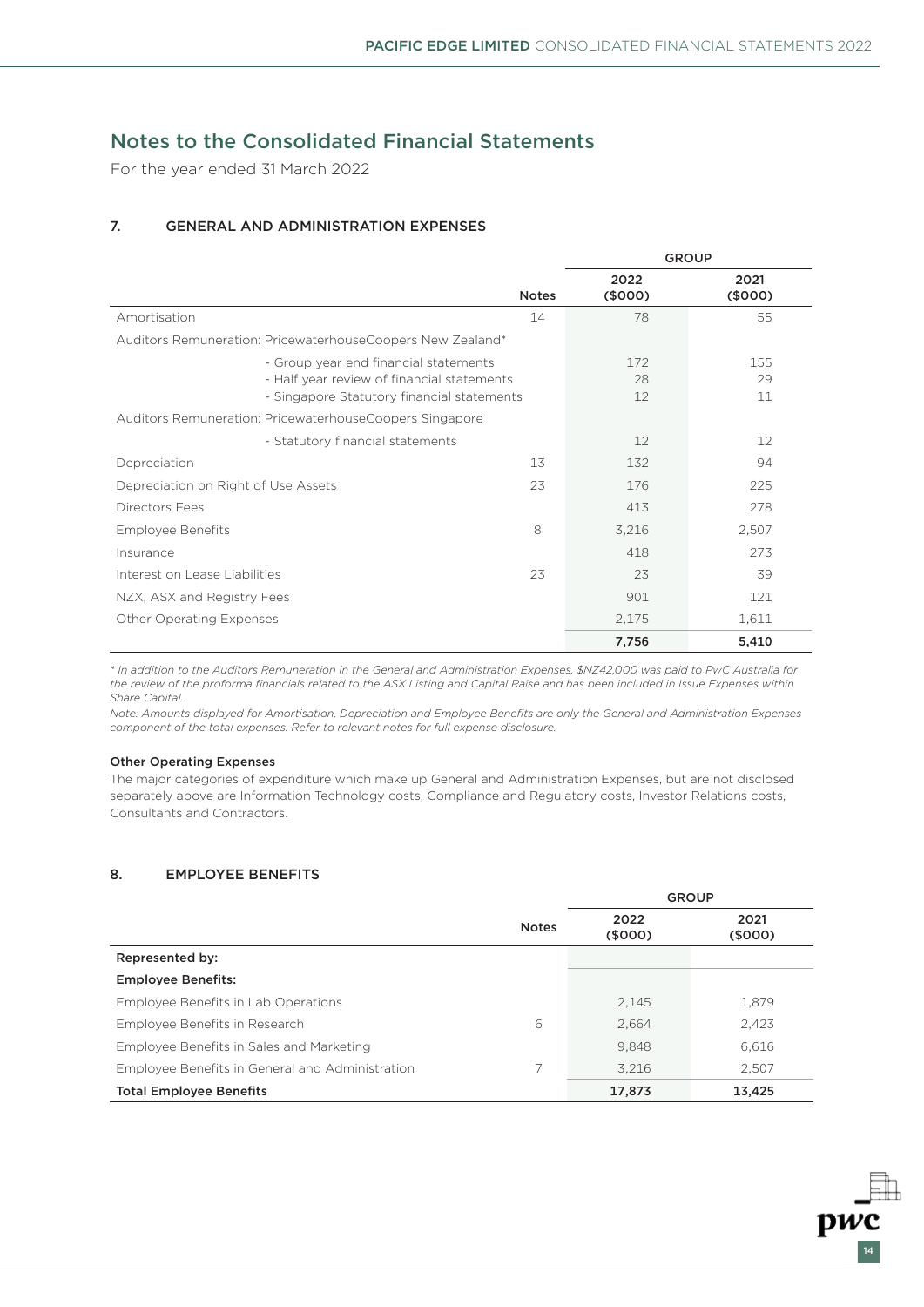For the year ended 31 March 2022

#### Employee Share Scheme

The Company has an Employee Share Scheme where ordinary shares in the Company may be issued to selected employees to recognise performance or a significant contribution to the Company. These shares may be issued in lieu of a cash bonus or in addition to the employee's remuneration. The ordinary shares are issued directly to the employee and the Company accounts for the cost of the shares. The shares are allocated to the employee on the date that the Board approves the issue of the share capital. All employees who hold ordinary shares in the Company must comply with the Company's Share Trading Policy.

The issuance of ordinary shares to employees is treated as equity settled share-based payments. Equity-settled share-based payments to employees are measured at the fair value of the equity instruments at the grant date based on the market price at the time of issuance. The fair value of shares granted is recognised as an employee expense in the Consolidated Statement of Comprehensive Income when the shares are issued. During the 2022 financial year, 123,000 (2021: 645,000) ordinary shares were issued to employees as part of the Employee Share Scheme. The associated non-cash cost of these shares was \$172,000 (2021: \$284,000). Refer to Note 18 for further details on the shares issued during the financial year.

#### Employee Share Option Scheme

The Board believes that the issue of share options provides an appropriate incentive for participating employees to grow the total shareholder return of the Company. Share options are issued to selected employees to recognise performance or contribution to the Company or as a long-term component of remuneration in accordance with the Group's remuneration policy.

The Company has two categories of Share Options which are outlined below:

#### Performance Options

Performance Options are issued to selected employees to recognise performance or a significant contribution to the Company. Performance Options entitle the holder, on payment of the exercise price, to one ordinary share of the Company. The exercise price of the granted options is determined using the fair value of the Company's share price at the time of the options being granted. Performance Options vest immediately and there is no service requirement linked to the options or any other vesting conditions. The term in which options may be exercised, and ultimately lapse if not exercised, is up to ten years.

#### Incentive Options

Incentive Options are issued to selected employees as a long-term component of remuneration in accordance with the Group's remuneration policy. Incentive Options entitle the holder, on payment of the exercise price, to one ordinary share of the Company.

The exercise price of the granted options is determined using the fair value of the Company's share price at the time of the options being granted. Incentive Options vest over three years and there is a requirement to remain as an employee of the Company in order for the options to vest. Tranches of options are exercisable over four to ten years from the relevant vesting date. No options can be exercised later than the tenth anniversary of the final vesting date.

#### ACCOUNTING POLICY

All options are accounted for as equity settled share based payments as the Group has no legal or constructive obligation to repurchase or settle any awards in cash. The fair value of all options granted is recognised as an expense in the Consolidated Statement of Comprehensive Income over their vesting period, with a corresponding increase in the employee share option reserve.

The fair value is determined at the grant date of the options and expensed on a straight-line basis over the vesting period, based on the Group's estimate of equity instruments that will eventually vest, with a corresponding increase in equity. At the end of each reporting period, the Group revisits its estimate of the number of equity instruments expected to vest. The impact of the revision of the original estimates, if any, is recognised in the Consolidated Statement of Comprehensive Income such that the cumulative expense reflects the revised estimate, with a corresponding adjustment to the share based payments reserve.

During the year, there were 5,527,000 (2021: 3,636,000) share options exercised resulting in an increase in share capital of \$4,040,000 (2021: \$2,636,000). Refer to note 18 for further details on the share options that were exercised.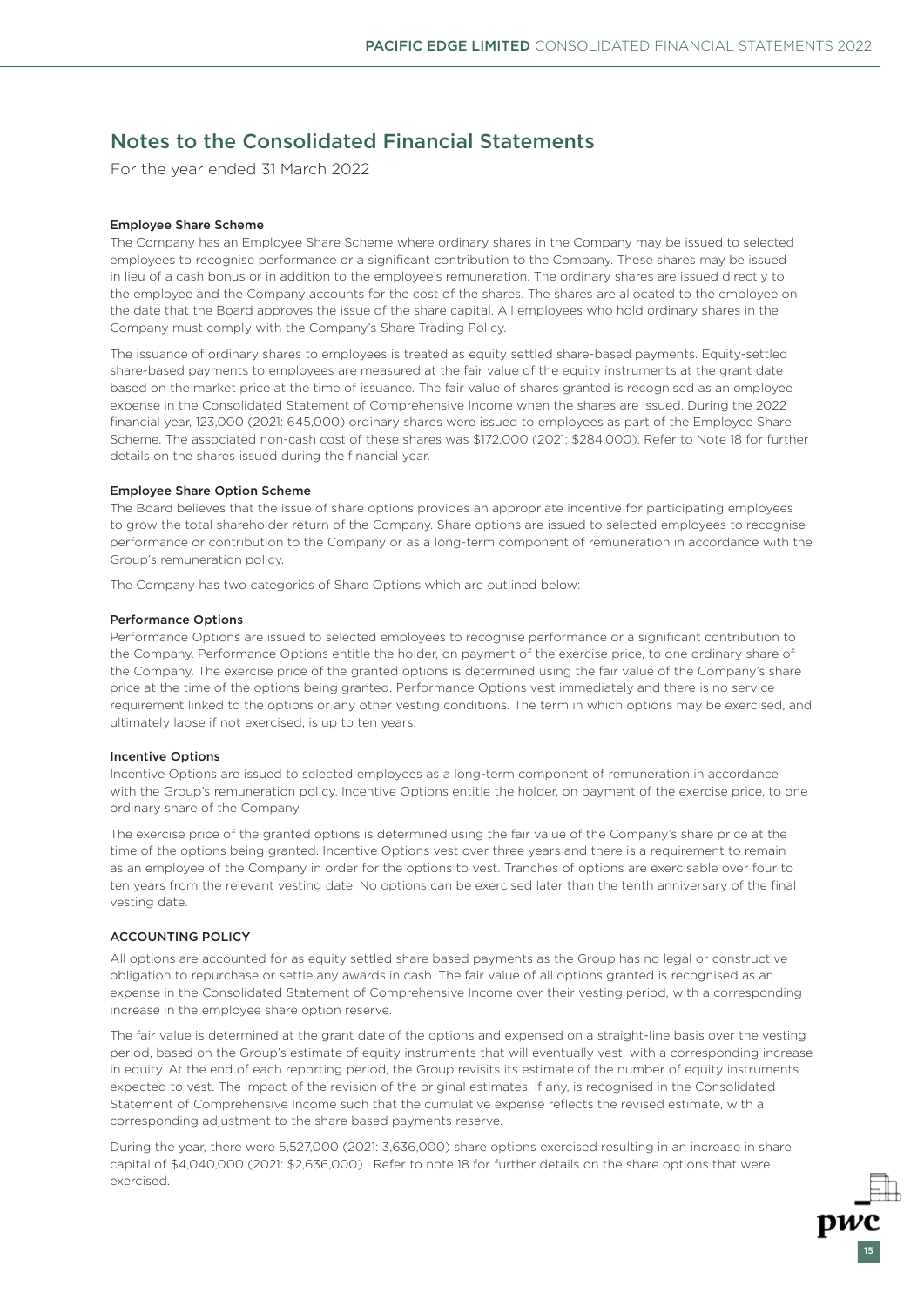For the year ended 31 March 2022

Movements in the number of options outstanding and their related weighted average exercise prices are as follows:

|                         | <b>GROUP</b>                             |                              |                                          |              |  |
|-------------------------|------------------------------------------|------------------------------|------------------------------------------|--------------|--|
|                         | 2022                                     |                              | 2021                                     |              |  |
|                         | Weighted average<br>exercise price<br>\$ | Options<br>#                 | Weighted average<br>exercise price<br>\$ | Options<br># |  |
| Outstanding at 1 April  | 0.42                                     | 15,952,289                   | 0.42                                     | 18,137,598   |  |
| Granted                 | 1.23                                     | 3,682,500                    | 0.30                                     | 2,493,836    |  |
| Forfeited               | 0.32                                     | (246.076)                    | 0.23                                     | (277, 490)   |  |
| Exercised*              | 0.42                                     | (5,527,394)                  | 0.41                                     | (3,635,838)  |  |
| Expired                 | $\overline{\phantom{a}}$                 | $\qquad \qquad \blacksquare$ | 0.80                                     | (765, 817)   |  |
| Outstanding at 31 March | 0.60                                     | 13,861,319                   | 0.39                                     | 15,952,289   |  |
| Exercisable at 31 March | 0.27                                     | 9,908,171                    | 0.31                                     | 12,765,384   |  |

*\* The weighted average share price at the date of options exercised during the year ended 31 March 2022 was NZ\$1.35 (2021: NZ\$0.92).*

The Group used the Black-Scholes valuation model to determine the fair value of the equity instruments granted. The Black-Scholes valuation model has been determined as the most appropriate method as it estimates the theoretical value of derivatives taking into account the impact of time and other risk factors. The significant inputs into the Black-Scholes valuation model were the market share price at grant date, the exercise price shown below, the expected annualised volatility of 50-70%, a dividend yield of 0%, an expected option life of between one and ten years and an annual risk-free interest rate of between 0.65% and 4.71%.

The volatility measured is the standard deviation of continuously compounded share returns and is based on a statistical analysis of daily share prices in the past one to ten years.

Share options outstanding at the end of the reporting periods have the following expiry dates, vesting dates and exercise prices:

|                     |                  | Exercise<br>Price | 31 March 2022<br>Options | 31 March 2021<br>Options |
|---------------------|------------------|-------------------|--------------------------|--------------------------|
| <b>Expiry Month</b> | Vesting Date     | \$                | #                        | #                        |
| September 2021      | September 2017   | 0.80              |                          | 750,000                  |
| September 2024      | September 2014   | 0.69              | 95,000                   | 180,000 *                |
| April 2025          | April 2015       | 0.69              | 6,666                    | 6,666                    |
| <b>July 2025</b>    | <b>July 2015</b> | 0.69              | 12,498                   | 12,498                   |
| August 2025         | August 2015      | 0.72              | 4,166                    | 4,166                    |
| September 2025      | September 2015   | 0.72              | 14,998                   | 14,998                   |
| September 2025      | September 2015   | 0.69              | 15,000                   | 15,000                   |
| September 2025      | September 2015   | 0.50              | 85,000                   | 190,000 *                |
| November 2025       | November 2015    | 0.72              | 83,333                   | 83,333                   |
| January 2026        | January 2016     | 0.72              | 17,498                   | 17,498                   |
| April 2026          | April 2016       | 0.69              | 6,667                    | 6,667                    |
| <b>July 2026</b>    | <b>July 2016</b> | 0.69              | 12,501                   | 12,501                   |
| <b>July 2026</b>    | <b>July 2016</b> | 0.50              | 8,332                    | 8,332                    |
| August 2026         | August 2016      | 0.72              | 2,866                    | 2,866                    |
| August 2026         | August 2016      | 0.50              | 8,332                    | 8,332                    |
| September 2026      | September 2016   | 0.72              | 15,001                   | 15,001                   |
| September 2026      | September 2016   | 0.69              | 15,000                   | 15,000                   |

16

pwc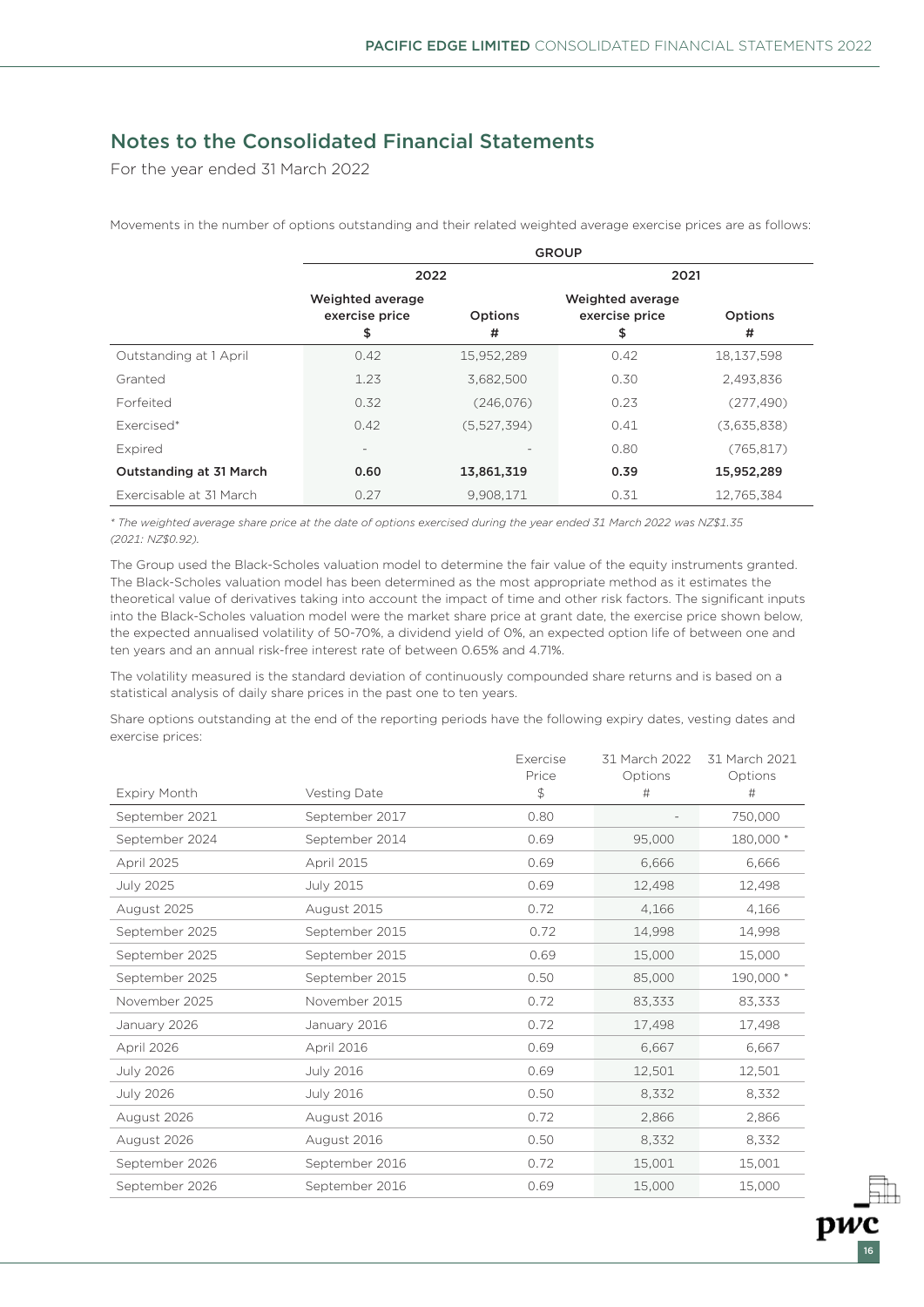$\overline{pw}$ 

# Notes to the Consolidated Financial Statements

For the year ended 31 March 2022

| Expiry Month     | Vesting Date     | Exercise<br>Price<br>$\updownarrow$ | 31 March 2022<br>Options<br># | 31 March 2021<br>Options<br># |
|------------------|------------------|-------------------------------------|-------------------------------|-------------------------------|
| September 2026   | September 2016   | 0.50                                | 85,333                        | 85,333                        |
| November 2026    | November 2016    | 0.72                                | 83,333                        | 83,333                        |
| November 2026    | November 2016    | 0.60                                | 8,332                         | 8,332                         |
| November 2026    | November 2016    | 0.48                                | 10,000                        | 30,000 *                      |
| December 2026    | December 2016    | 0.60                                | 10,832                        | 10,832                        |
| January 2027     | January 2017     | 0.72                                | 10,834                        | 10,834                        |
| February 2027    | February 2023    | 1.15                                | 600,000                       |                               |
| March 2027       | March 2017       | 0.60                                | 4,166                         | 4,166                         |
| April 2027       | April 2017       | 0.69                                | 6,667                         | 6,667                         |
| April 2027       | April 2017       | 0.60                                | 75,000                        | 75,000                        |
| <b>July 2027</b> | <b>July 2017</b> | 0.69                                | 10,012                        | 343,346                       |
| July 2027        | <b>July 2017</b> | 0.50                                | 4,190                         | 4,190                         |
| August 2027      | August 2017      | 0.50                                | 8,334                         | 8,334                         |
| August 2027      | August 2017      | 0.48                                | 4,166                         | 4,166                         |
| September 2027   | September 2017   | 0.72                                | 10,594                        | 10,594                        |
| September 2027   | September 2017   | 0.69                                | 15,000                        | 15,000                        |
| September 2027   | September 2017   | 0.50                                | 79,168                        | 79,168                        |
| September 2027   | September 2017   | 0.48                                | 6,666                         | 6,666                         |
| November 2027    | November 2017    | 0.72                                | 83,334                        | 83,334                        |
| November 2027    | November 2017    | 0.60                                | 8,334                         | 8,334                         |
| December 2027    | December 2017    | 0.60                                | 3,790                         | 3,790                         |
| December 2027    | December 2017    | 0.51                                | 4,166                         | 4,166                         |
| January 2028     | January 2018     | 0.72                                | 7,473                         | 7,473                         |
| January 2028     | January 2018     | 0.51                                | 12,498                        | 12,498                        |
| February 2028    | February 2024    | 1.25                                | 600,000                       |                               |
| March 2028       | March 2018       | 0.60                                | 4,167                         | 4,167                         |
| April 2028       | April 2018       | 0.60                                | 75,000                        | 75,000                        |
| May 2028         | May 2018         | 0.51                                | 836,664                       | 1,319,994                     |
| May 2028         | May 2018         | 0.28                                | 6,666                         | 6,666                         |
| <b>July 2028</b> | <b>July 2018</b> | 0.50                                | 2,671                         | 2,671                         |
| August 2028      | August 2018      | 0.50                                | 4,315                         | 4,315                         |
| August 2028      | August 2018      | 0.48                                | 3,916                         | 3,916                         |
| September 2028   | September 2018   | 0.50                                | 219                           | 219                           |
| September 2028   | September 2018   | 0.48                                | 4,128                         | 4,128                         |
| October 2028     | October 2018     | 0.48                                |                               | 30,000                        |
| October 2028     | October 2018     | 0.28                                | 8,332                         | 8,332                         |
| November 2028    | November 2018    | 0.60                                | 6,816                         | 6,816                         |
| December 2028    | December 2018    | 0.51                                | 4,167                         | 4,167                         |
| January 2029     | January 2019     | 0.51                                | 6,416                         | 6,416                         |
| February 2029    | February 2019    | 0.28                                | 6,666                         | 6,666                         |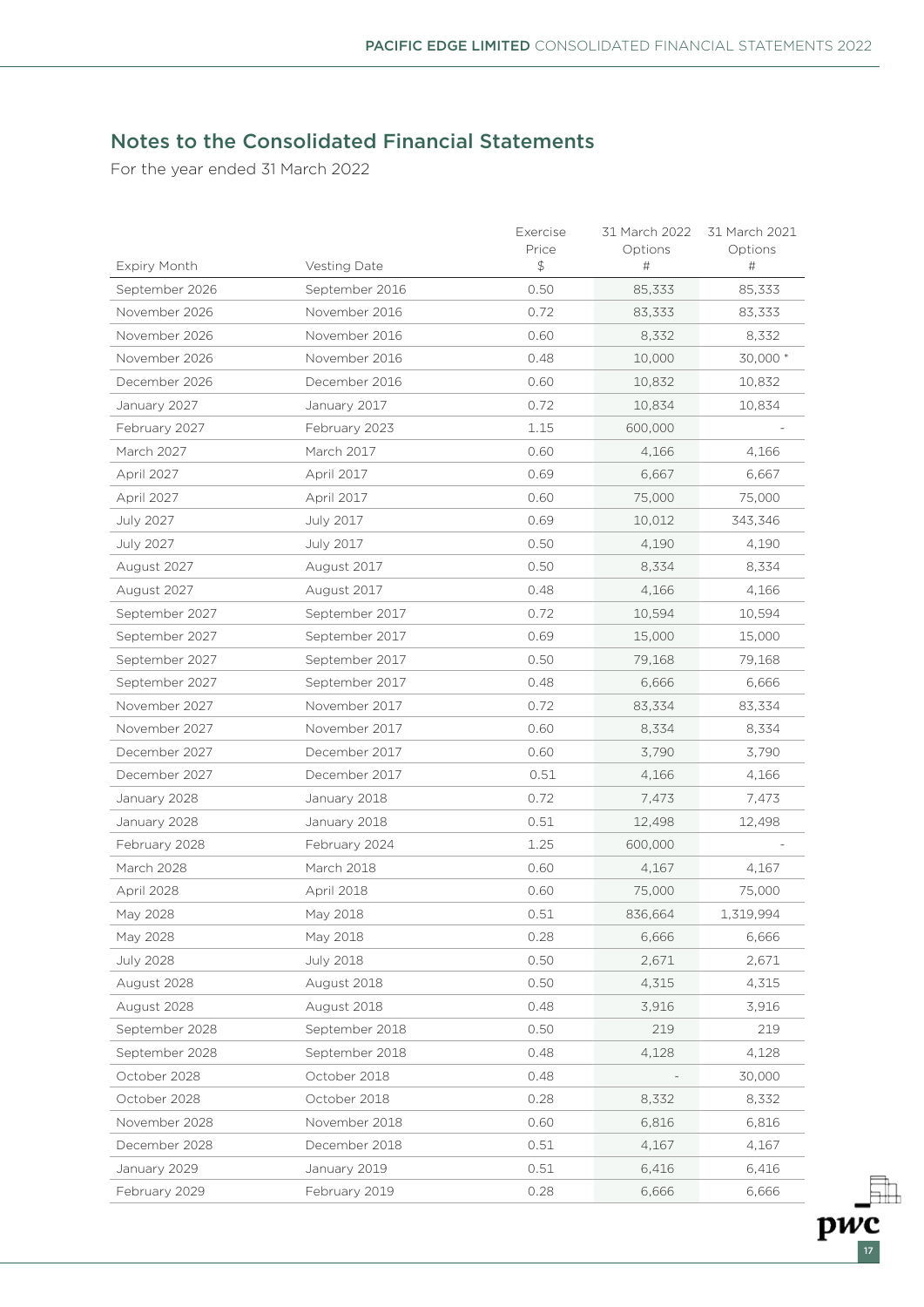18

pwc

# Notes to the Consolidated Financial Statements

For the year ended 31 March 2022

| Expiry Month     | Vesting Date     | Exercise<br>Price<br>$\frac{4}{5}$ | 31 March 2022<br>Options<br>$\#$ | 31 March 2021<br>Options<br>$\#$ |
|------------------|------------------|------------------------------------|----------------------------------|----------------------------------|
| February 2029    | February 2025    | 1.25                               | 600,000                          |                                  |
| March 2029       | March 2019       | 0.60                               | 68                               | 68                               |
| April 2029       | April 2019       | 0.60                               | 75,000                           | 75,000                           |
| May 2029         | May 2019         | 0.51                               | 964,247                          | 1,414,249                        |
| May 2029         | May 2019         | 0.28                               | 6,667                            | 6,667                            |
| June 2029        | June 2019        | 0.28                               | 4,166                            | 4,166                            |
| <b>July 2029</b> | <b>July 2019</b> | 0.28                               | 4,166                            | 4,166                            |
| August 2029      | August 2019      | 0.23                               | 4,166                            | 4,166                            |
| October 2029     | October 2019     | 0.48                               | 40,000                           | 40,000                           |
| October 2029     | October 2019     | 0.28                               | 8,334                            | 8,334                            |
| October 2029     | October 2019     | 0.23                               | 4,166                            | 4,166                            |
| November 2029    | November 2019    | 0.23                               | 8,332                            | 8,332                            |
| December 2029    | December 2019    | 0.51                               | 2,717                            | 2,717                            |
| January 2030     | January 2020     | 0.51                               | 3,767                            | 3,767                            |
| February 2030    | February 2020    | 0.28                               | 6,667                            | 6,667                            |
| February 2030    | February 2026    | 1.25                               | 600,000                          |                                  |
| May 2030         | May 2020         | 0.51                               | 906,322                          | 1,322,990                        |
| May 2030         | May 2020         | 0.28                               | 5,334                            | 5,334                            |
| June 2030        | June 2020        | 0.28                               | 2,432                            | 2,432                            |
| <b>July 2030</b> | <b>July 2020</b> | 0.28                               | 4,167                            | 4,167                            |
| August 2030      | August 2020      | 0.23                               | 437,494                          | 1,260,826                        |
| October 2030     | October 2020     | 0.28                               | 8,334                            | 8,334                            |
| October 2030     | October 2020     | 0.23                               | 4,167                            | 4,167                            |
| November 2030    | November 2020    | 0.23                               | 8,334                            | 8,334                            |
| February 2031    | February 2021    | 0.28                               | 6,667                            | 6,667                            |
| February 2031    | February 2027    | 1.25                               | 600,000                          |                                  |
| June 2031        | June 2021        | 0.22                               | 388,888                          | 719,612                          |
| July 2031        | July 2021        | 0.28                               | 4,167                            | 4,167                            |
| August 2031      | August 2021      | 0.23                               | 990,746                          | 2,754,172                        |
| October 2031     | October 2021     | 0.23                               | 4,167                            | 4,167                            |
| November 2031    | November 2021    | 0.23                               | 8,334                            | 8,334                            |
| December 2031    | December 2021    | 0.8                                | 335,000                          | 335,000                          |
| June 2032        | June 2022        | 0.22                               | 719,612                          | 719,612                          |
| August 2032      | August 2022      | 1.23                               | 210,825                          |                                  |
| August 2032      | August 2022      | 0.23                               | 2,617,360                        | 2,750,011                        |
| June 2033        | June 2023        | 0.22                               | 719,612                          | 719,612                          |
| August 2033      | August 2023      | 1.23                               | 210,837                          |                                  |
| August 2034      | August 2024      | 1.23                               | 210,838                          |                                  |
|                  |                  |                                    | 13,861,319                       | 15,952,290                       |

*\* Included within these tranches are 190,000 options (2021: 400,000 options) that vested immediately.*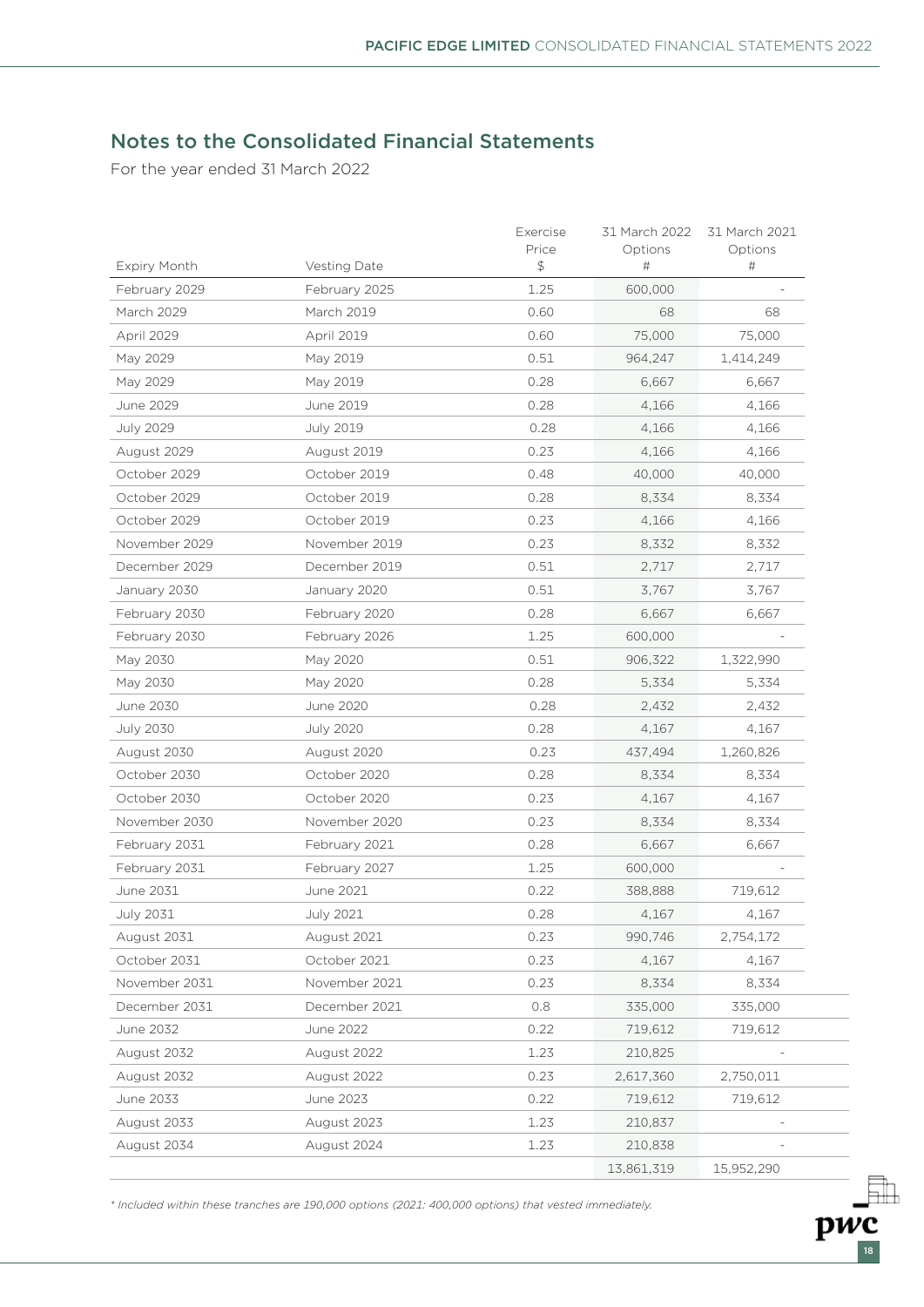For the year ended 31 March 2022

### **9. CASH, CASH EQUIVALENTS AND SHORT TERM DEPOSITS**

#### ACCOUNTING POLICY

Cash and cash equivalents includes cash in hand and deposits held on call with banks, and bank overdrafts. Term deposits are also presented as cash equivalents if they have a maturity of three months or less from acquisition date.

Short Term Deposits and Cash Equivalents include investments with ANZ, BNZ, Kiwibank and Westpac (2021: ANZ, BNZ and Heartland), with periods ranging up to 365 days. Funds held on term deposit with ANZ, BNZ Westpac and Kiwibank can be accessed with one month's notice at the request of the authorised bank signatories of Pacific Edge Limited.

|                                                             | <b>GROUP</b>    |                |  |
|-------------------------------------------------------------|-----------------|----------------|--|
|                                                             | 2022<br>(\$000) | 2021<br>(5000) |  |
| Cash and Cash Equivalents                                   | 35,412          | 4,129          |  |
| Short Term Deposits                                         | 70,000          | 19,000         |  |
| Total Cash, Cash Equivalents and Short Term Deposits        | 105,412         | 23,129         |  |
|                                                             |                 |                |  |
| <b>NZD</b>                                                  | 84,517          | 22,513         |  |
| <b>USD</b>                                                  | 18,601          | 578            |  |
| <b>AUD</b>                                                  | 2,284           | 25             |  |
| <b>EUR</b>                                                  | 1               | 1              |  |
| SGD                                                         | 9               | 12             |  |
| <b>Total Cash, Cash Equivalents and Short Term Deposits</b> | 105,412         | 23,129         |  |

#### INTEREST INCOME

#### ACCOUNTING POLICY

Interest income is recognised using the effective interest method.

Interest on the bank balances ranges from 0% to 1.89% (2021: 0% to 1.70%) per annum.

### 10. RECEIVABLES

#### ACCOUNTING POLICY

Receivables are initially measured at fair value and subsequently measured at amortised cost using the effective interest rate method, less any provision for impairment. An allowance for impairment is made up of expected credit losses based on the assessment of the trade receivables debt at the individual level for impairment, plus an additional allowance on the remaining balance for potential credit losses not yet identified.

|                            | <b>GROUP</b>    |                 |  |
|----------------------------|-----------------|-----------------|--|
|                            | 2022<br>(\$000) | 2021<br>(\$000) |  |
| Trade Receivables          | 1,633           | 1,016           |  |
| Sundry Debtors             | 1,925           | 1,655           |  |
| Accrued Interest           | 337             | 152             |  |
| GST Refund Due / (Payable) | 117             | 43              |  |
| <b>Total Receivables</b>   | 4,012           | 2,866           |  |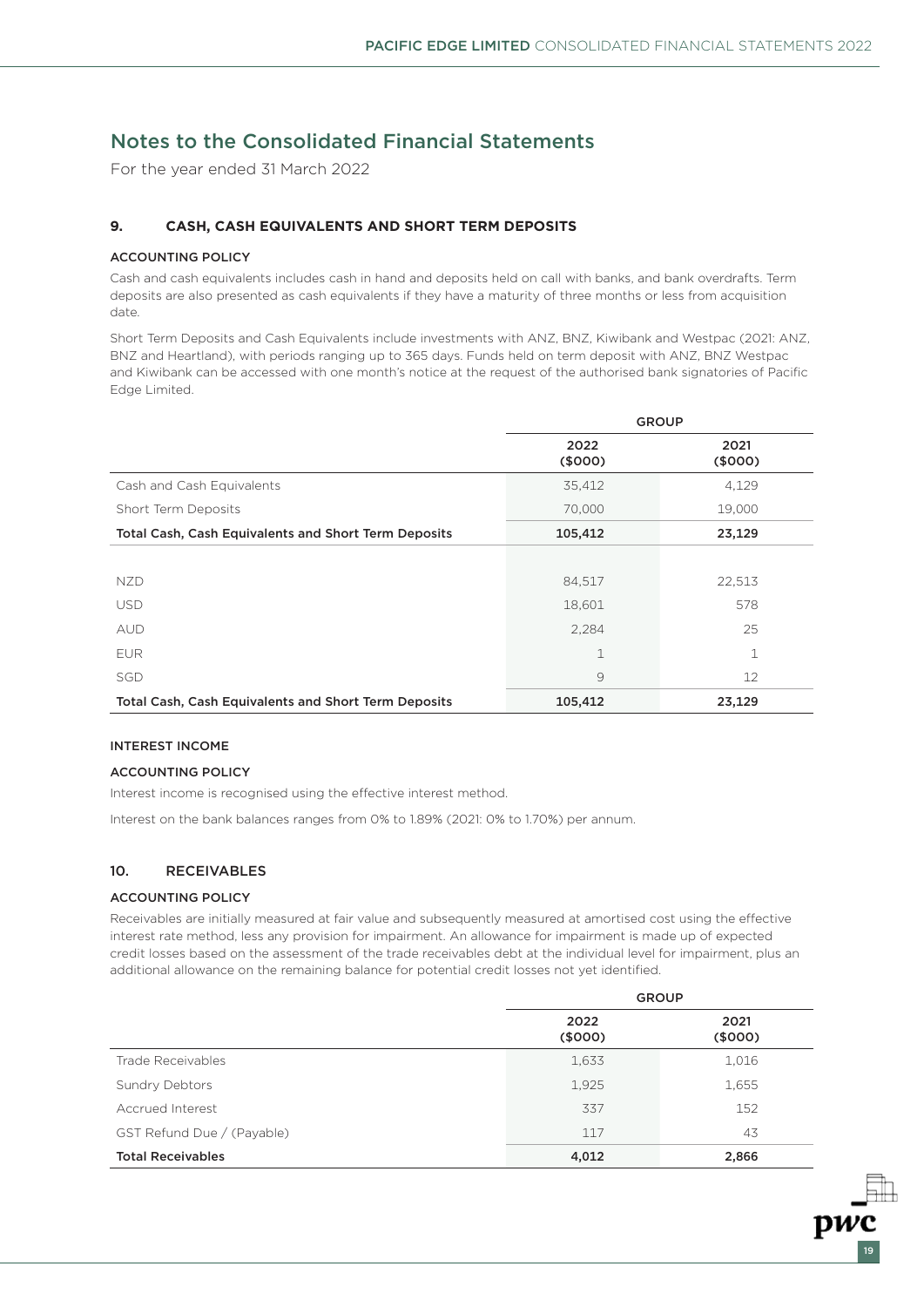For the year ended 31 March 2022

There is no provision for impairment relating to the revenue from Cxbladder sales in New Zealand. All outstanding sales are current and there are no expected credit losses on the amounts outstanding at balance date.

US Trade Receivables includes a provision for future refunds of \$143,000.

Sundry Debtors include accruals for grants and rebates that have not yet been paid. These are expected to be paid once the relevant claims have been submitted. The Company has met all conditions of the claims and there is no indication that there is impairment of these balances.

Included in trade receivables are the below amounts which were past due but not impaired. These relate to a number of customers for whom there is no history of default.

|                                        | <b>GROUP</b>    |                 |
|----------------------------------------|-----------------|-----------------|
|                                        | 2022<br>(\$000) | 2021<br>(\$000) |
| 3 to 6 Months                          | 109             |                 |
| <b>Total Overdue Trade Receivables</b> | 109             | 27              |

The foreign currency split of Receivables is:

|                          | <b>GROUP</b>    |                 |  |
|--------------------------|-----------------|-----------------|--|
|                          | 2022<br>(\$000) | 2021<br>(\$000) |  |
| NZD.                     | 1,579           | 1,310           |  |
| <b>USD</b>               | 1,550           | 935             |  |
| <b>AUD</b>               | 883             | 621             |  |
| <b>Total Receivables</b> | 4,012           | 2,866           |  |

### 11. INVENTORY

#### ACCOUNTING POLICY

Inventories are stated at the lower of cost and net realisable value. Cost is determined using the weighted average formula.

|                        | <b>GROUP</b>    |                 |  |
|------------------------|-----------------|-----------------|--|
|                        | 2022<br>(\$000) | 2021<br>(\$000) |  |
| Laboratory Supplies    | 1,007           | 790             |  |
| <b>Total Inventory</b> | 1,007           | 790             |  |

The major items of Inventory are laboratory reagents, chemicals and Cxbladder urine sampling systems.

Laboratory supplies used during the year of \$1,569,000 (2021: \$1,261,000) are included within the Consolidated Statement of Comprehensive Income in Laboratory Operations and Research.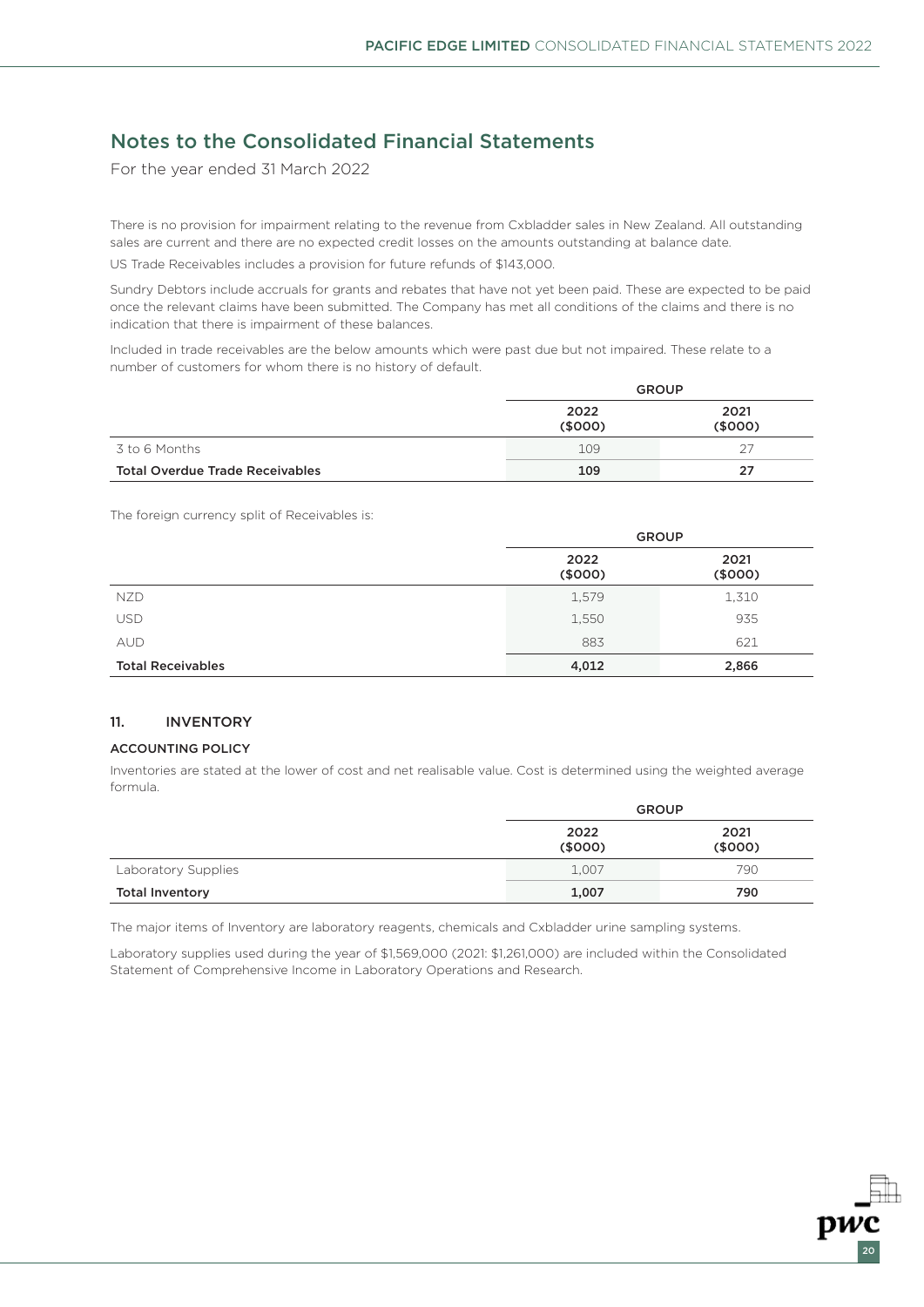21

### Notes to the Consolidated Financial Statements

For the year ended 31 March 2022

### **1**2. OTHER ASSETS

|                           | <b>GROUP</b>    |                 |  |
|---------------------------|-----------------|-----------------|--|
|                           | 2022<br>(\$000) | 2021<br>(\$000) |  |
| Prepayments               | 1,014           | 398             |  |
| <b>Security Deposits</b>  | 169             | 159             |  |
| <b>Total Other Assets</b> | 1,183           | 557             |  |

Prepayments are largely made up of insurance, industry conferences, subscriptions and travel not used. Security deposits are paid to secure properties for lease in US and Singapore and to secure credit cards in the US.

### 13. PROPERTY, PLANT AND EQUIPMENT

#### ACCOUNTING POLICY

Property, Plant and Equipment are those assets held by the Group for the purpose of carrying on its business activities on an ongoing basis. All Property, Plant and Equipment is stated at cost less subsequent accumulated depreciation and any accumulated impairment losses. The cost of purchased assets includes the original purchase consideration given to acquire the assets, and the value of other directly attributable costs that have been incurred in bringing the assets to the location and condition necessary for their intended service. This includes the laboratory equipment for the establishment of the laboratories.

Gains and losses on disposals are determined by comparing the net proceeds with the carrying amount and are recognised within the Consolidated Statement of Comprehensive Income when they occur.

#### Depreciation

Depreciation of plant and equipment is based on writing off the assets over their useful lives, using the straight line (SL) and diminishing value (DV) basis.

Main rates used are:

| Plant and Laboratory Equipment | 5% to 40% | DV. |
|--------------------------------|-----------|-----|
| Computer Equipment             | 5% to 67% | DV. |
| Leasehold Improvements         | 6% to 10% | SL. |
| Furniture and Fittings         | 5% to 25% | DV. |

The assets' useful lives are reviewed, and adjusted if appropriate, at the end of each reporting period.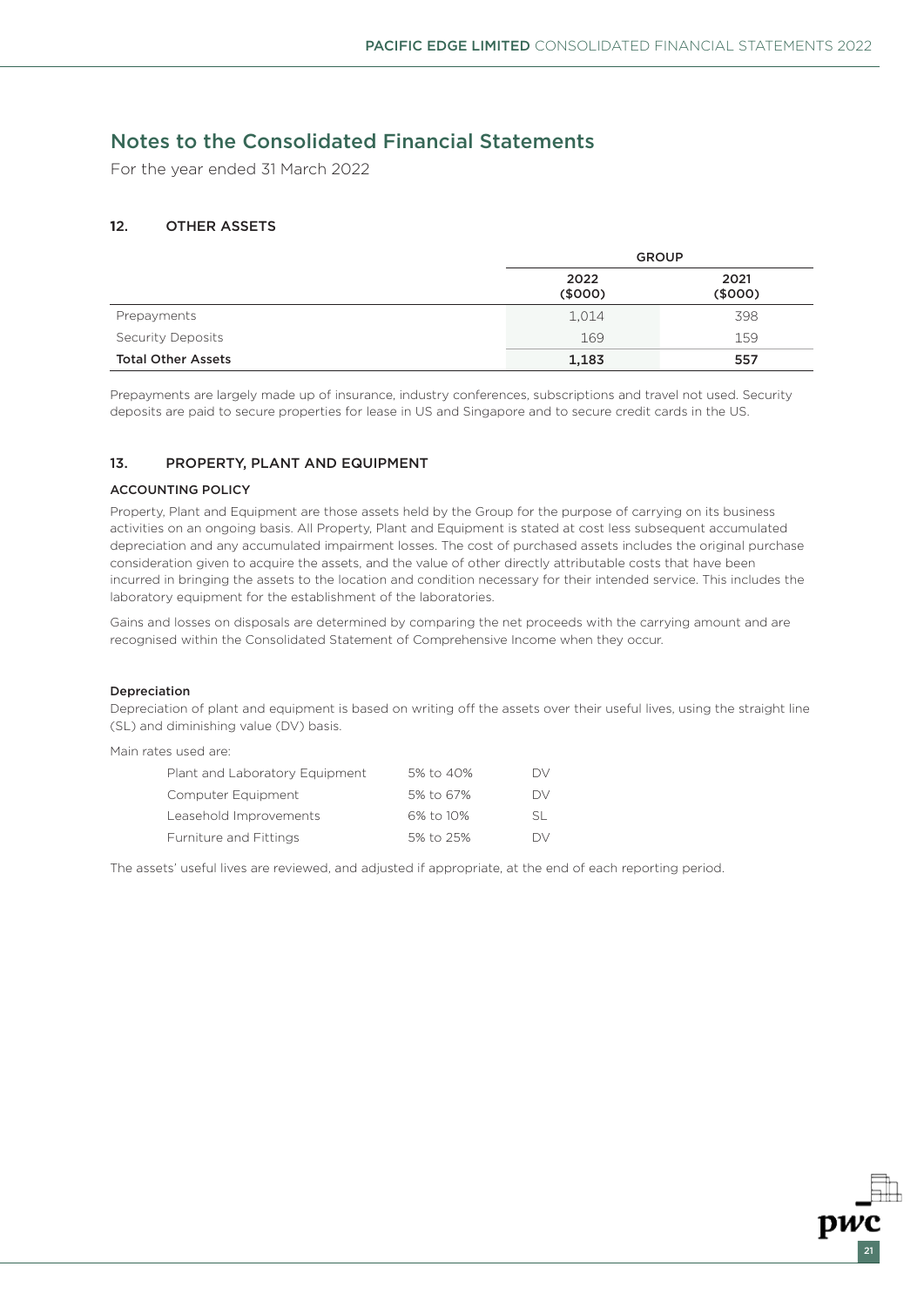For the year ended 31 March 2022

|                                 | Plant &<br>Laboratory<br>Equipment<br>(\$000) | Computer<br>Equipment<br>(\$000) | Leasehold<br><b>Improvements</b><br>(\$000) | <b>Furniture</b><br>& Fittings<br>(5000) | Total<br>(\$000) |
|---------------------------------|-----------------------------------------------|----------------------------------|---------------------------------------------|------------------------------------------|------------------|
| Cost                            |                                               |                                  |                                             |                                          |                  |
| Balance at 1 April 2020         | 2.385                                         | 764                              | 331                                         | 348                                      | 3,828            |
| Additions                       | 195                                           | 46                               | 29                                          |                                          | 270              |
| Disposals                       | (244)                                         | (246)                            | (1)                                         | (22)                                     | (513)            |
| <b>Translation Difference</b>   | (143)                                         | (52)                             | (22)                                        | (27)                                     | (244)            |
| Balance at 31 March 2021        | 2,193                                         | 512                              | 337                                         | 299                                      | 3,341            |
|                                 |                                               |                                  |                                             |                                          |                  |
| Balance at 1 April 2021         | 2,193                                         | 512                              | 337                                         | 299                                      | 3,341            |
| Additions                       | 511                                           | 232                              | 213                                         | 33                                       | 989              |
| Disposals                       | (788)                                         | (362)                            | (159)                                       | (7)                                      | (1,316)          |
| <b>Translation Difference</b>   | 1                                             | $\overline{2}$                   | 1                                           | 1                                        | 5                |
| Balance at 31 March 2022        | 1,917                                         | 384                              | 392                                         | 326                                      | 3,019            |
|                                 |                                               |                                  |                                             |                                          |                  |
| <b>Accumulated Depreciation</b> |                                               |                                  |                                             |                                          |                  |
| Balance at 1 April 2020         | 2,073                                         | 677                              | 149                                         | 277                                      | 3,176            |
| <b>Depreciation Expense</b>     | 118                                           | 49                               | 18                                          | $\overline{4}$                           | 189              |
| <b>Disposals</b>                | (237)                                         | (241)                            | (1)                                         | (20)                                     | (499)            |
| <b>Translation Difference</b>   | (130)                                         | (46)                             | (11)                                        | (26)                                     | (213)            |
| Balance at 31 March 2021        | 1,824                                         | 439                              | 155                                         | 235                                      | 2,653            |
|                                 |                                               |                                  |                                             |                                          |                  |
| Balance at 1 April 2021         | 1,824                                         | 439                              | 155                                         | 235                                      | 2,653            |
| Depreciation Expense            | 150                                           | 89                               | 14                                          | 10                                       | 263              |
| Disposals                       | (787)                                         | (355)                            | (71)                                        | (91)                                     | (1, 304)         |
| Translation Difference          | $\overline{2}$                                | $\mathbf{1}$                     |                                             |                                          | 3                |
| Balance at 31 March 2022        | 1,189                                         | 174                              | 98                                          | 154                                      | 1,615            |
|                                 |                                               |                                  |                                             |                                          |                  |
| <b>Carrying Amounts</b>         |                                               |                                  |                                             |                                          |                  |
| At 1 April 2020                 | 312                                           | 87                               | 182                                         | 71                                       | 652              |
| At 31 March 2021                | 369                                           | 73                               | 182                                         | 64                                       | 688              |
| At 31 March 2022                | 728                                           | 210                              | 294                                         | 172                                      | 1,404            |

### 14. INTANGIBLE ASSETS

### ACCOUNTING POLICY

#### Intellectual Property

The costs of acquired Intellectual Property are recognised at cost. All Intellectual Property has a finite life. The carrying value of Intellectual Property is reviewed for impairment, where indicators of impairment exist. Amortisation is charged on a diminishing value basis over the estimated useful life of the intangible assets (1-20 years). The estimated useful life and amortisation method is reviewed at the end of each reporting period.

The following costs associated with Intellectual Property are expensed as incurred during the research phases of a project and are only capitalised when incurred as part of the development phase of a process or product within development assets: Internal Intellectual Property costs including the costs of patents and patent application.

22

pwc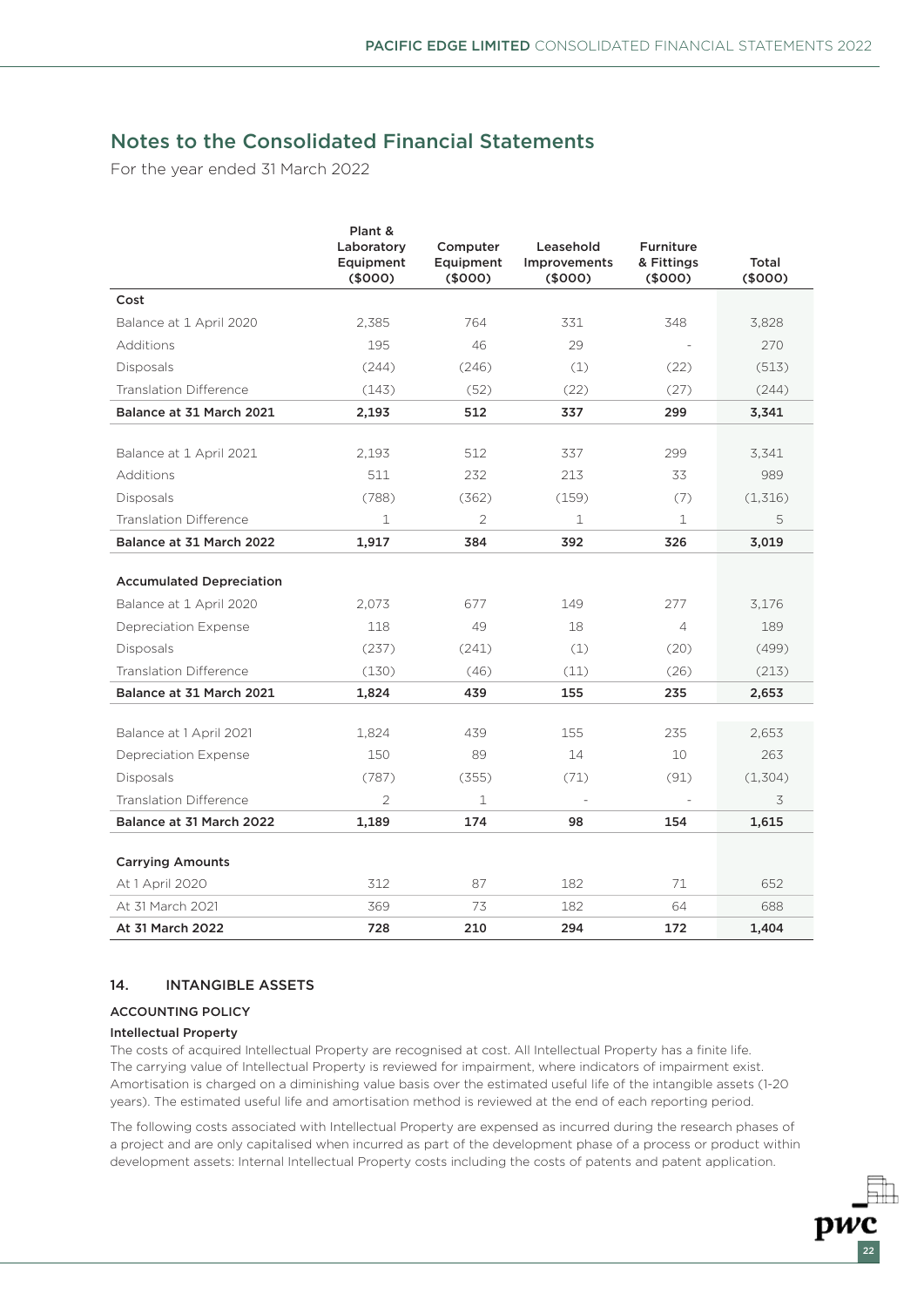For the year ended 31 March 2022

#### Software Development Costs

Costs associated with the development of software are held at cost. Amortisation is charged on a diminishing value basis over the estimated useful life of the intangible assets (2-10 years). The estimated useful life and amortisation method is reviewed at the end of each reporting period.

#### Cxblader Development Costs

Costs associated with the development of Cxbladder products are held at cost. Amortisation is charged on a diminishing value basis over the estimated useful life of the intangible assets (20 years). The estimated useful life and amortisation method is reviewed at the end of each reporting period.

|                                 | Software<br>Development |                          | Cxbladder<br>Development |                  |
|---------------------------------|-------------------------|--------------------------|--------------------------|------------------|
|                                 | Costs<br>(5000)         | <b>Patents</b><br>(5000) | Costs<br>(\$000)         | Total<br>(\$000) |
| Cost                            |                         |                          |                          |                  |
| Balance at 1 April 2020         | 887                     | 347                      | 33                       | 1,267            |
| Additions                       | 40                      | 68                       |                          | 108              |
| Foreign Translation Difference  | (6)                     |                          |                          | (6)              |
| Balance at 31 March 2021        | 921                     | 415                      | 33                       | 1,369            |
|                                 |                         |                          |                          |                  |
| Balance at 1 April 2021         | 921                     | 415                      | 33                       | 1,369            |
| Additions                       | 278                     | 135                      |                          | 413              |
| Foreign Translation Difference  |                         |                          |                          |                  |
| Balance at 31 March 2022        | 1,199                   | 550                      | 33                       | 1,782            |
|                                 |                         |                          |                          |                  |
| <b>Accumulated Amortisation</b> |                         |                          |                          |                  |
| Balance at 1 April 2020         | 799                     | 273                      | 16                       | 1,088            |
| Amortisation Expense            | 53                      | 55                       | $\overline{2}$           | 110              |
| Foreign Translation Difference  | (6)                     |                          |                          | (6)              |
| Balance at 31 March 2021        | 846                     | 328                      | 18                       | 1,192            |
|                                 |                         |                          |                          |                  |
| Balance at 1 April 2021         | 846                     | 328                      | 18                       | 1,192            |
| <b>Amortisation Expense</b>     | 87                      | 67                       | $\overline{2}$           | 156              |
| Foreign Translation Difference  |                         |                          |                          |                  |
| Balance at 31 March 2022        | 933                     | 395                      | 20                       | 1,348            |
|                                 |                         |                          |                          |                  |
| <b>Carrying Amounts</b>         |                         |                          |                          |                  |
| At 31 March 2020                | 88                      | 74                       | 17                       | 179              |
| At 31 March 2021                | 75                      | 87                       | 15                       | 177              |
| At 31 March 2022                | 266                     | 155                      | 13                       | 434              |

### 15. SEGMENT INFORMATION

#### ACCOUNTING POLICY

Operating segments are reported in a manner consistent with the internal reporting provided to the chief operating decision-maker. The chief operating decision-maker, who is responsible for allocating resources and assessing performance of the operating segments, has been identified as the Chief Executive Officer who makes strategic decisions.

There are two operating segments at balance date:

1. Commercial: The sales, marketing, laboratory and support operations to run the commercial businesses worldwide.

23

2. Research: The research and development of diagnostic and prognostic products for human cancer.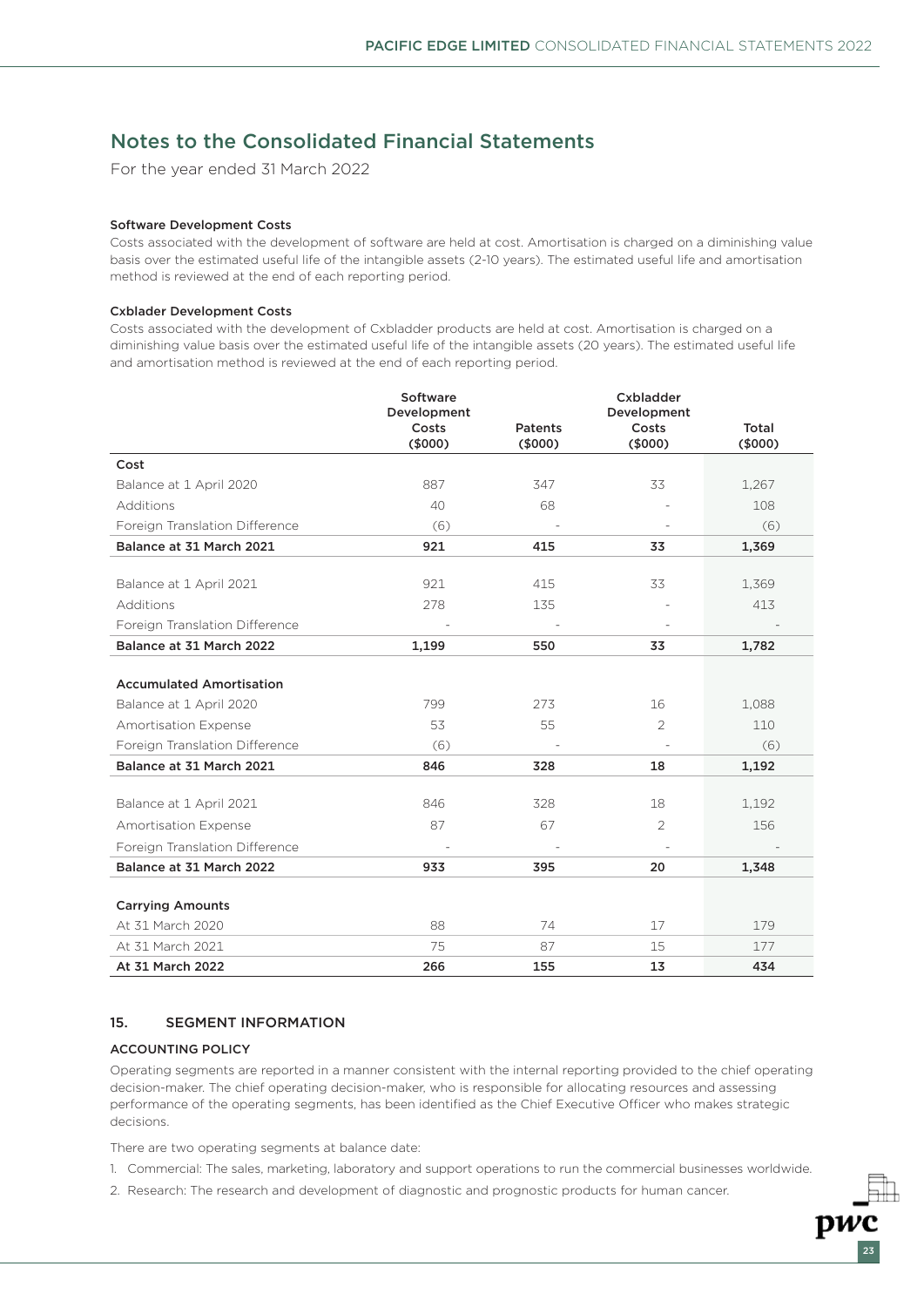For the year ended 31 March 2022

The reportable operating segment Commercial derives its revenue primarily from sales of Cxbladder tests and the reportable operating segment Research derives its revenue primarily from grant income. The Chief Executive Officer assesses the performance of the operating segments based on their net result for the period.

Segment income, expenses and profitability are presented on a gross basis excluding inter-segment eliminations to best represent the performance of each segment operating as independent business units. The segment information provided to the Chief Executive Officer for the reportable segment described above, for the year ended 31 March 2022, is shown below.

|                                       |                      |                     | Less:                         |                 |
|---------------------------------------|----------------------|---------------------|-------------------------------|-----------------|
| 2022                                  | Commercial<br>(5000) | Research<br>(\$000) | <b>Eliminations</b><br>(5000) | Total<br>(6000) |
| Income                                |                      |                     |                               |                 |
| Operating Revenue<br>- External       | 11,445               |                     |                               | 11,445          |
| - Internal                            |                      |                     |                               |                 |
| Other Income                          | 437                  | 2,187               | (933)                         | 1,691           |
| Interest Income                       | $\mathcal{P}$        | 547                 |                               | 549             |
| Foreign Exchange Gain                 |                      | 193                 |                               | 193             |
| <b>Total Income</b>                   | 11,884               | 2,927               | (933)                         | 13,878          |
| <b>Expenses</b>                       |                      |                     |                               |                 |
| Expenses                              | 20,378               | 12,737              | (933)                         | 32,182          |
| Depreciation & Amortisation           | 977                  | 507                 |                               | 1,484           |
| <b>Total Operating Expenses</b>       | 21,355               | 13,244              | (933)                         | 33,666          |
| <b>Loss Before Tax</b>                | (9, 471)             | (10, 317)           |                               | (19,788)        |
| Income Tax Expense                    |                      |                     | ٠                             |                 |
| <b>Loss After Tax</b>                 | (9, 471)             | (10, 317)           |                               | (19,788)        |
|                                       |                      |                     |                               |                 |
| Net Cash Flow to Operating Activities | (8,620)              | (8,932)             |                               | (17, 552)       |

|                                       | Less:                |                    |                               |                     |
|---------------------------------------|----------------------|--------------------|-------------------------------|---------------------|
| 2021                                  | Commercial<br>(5000) | Research<br>(5000) | <b>Eliminations</b><br>(5000) | Total<br>$($ \$000) |
| Income                                |                      |                    |                               |                     |
| Operating Revenue<br>- External       | 7,701                |                    |                               | 7,701               |
| - Internal                            |                      |                    |                               |                     |
| Other Income                          | 1,224                | 2,130              | (968)                         | 2,386               |
| Interest Income                       | 1                    | 350                |                               | 351                 |
| Foreign Exchange Gain                 | 3                    | (2)                |                               | 1                   |
| <b>Total Income</b>                   | 8,929                | 2,478              | (968)                         | 10,439              |
|                                       |                      |                    |                               |                     |
| <b>Expenses</b>                       |                      |                    |                               |                     |
| Expenses                              | 14,529               | 9,730              | (968)                         | 23,291              |
| Depreciation and Amortisation         | 934                  | 437                |                               | 1,371               |
| <b>Total Operating Expenses</b>       | 15,463               | 10,167             | (968)                         | 24,662              |
| Loss Before Tax                       | (6, 534)             | (7,689)            |                               | (14, 223)           |
| Income Tax Expense                    |                      |                    |                               |                     |
| Loss After Tax                        | (6, 534)             | (7,689)            |                               | (14, 223)           |
|                                       |                      |                    |                               |                     |
| Net Cash Flow to Operating Activities | (6, 438)             | (7, 132)           |                               | (13,570)            |

24

pwc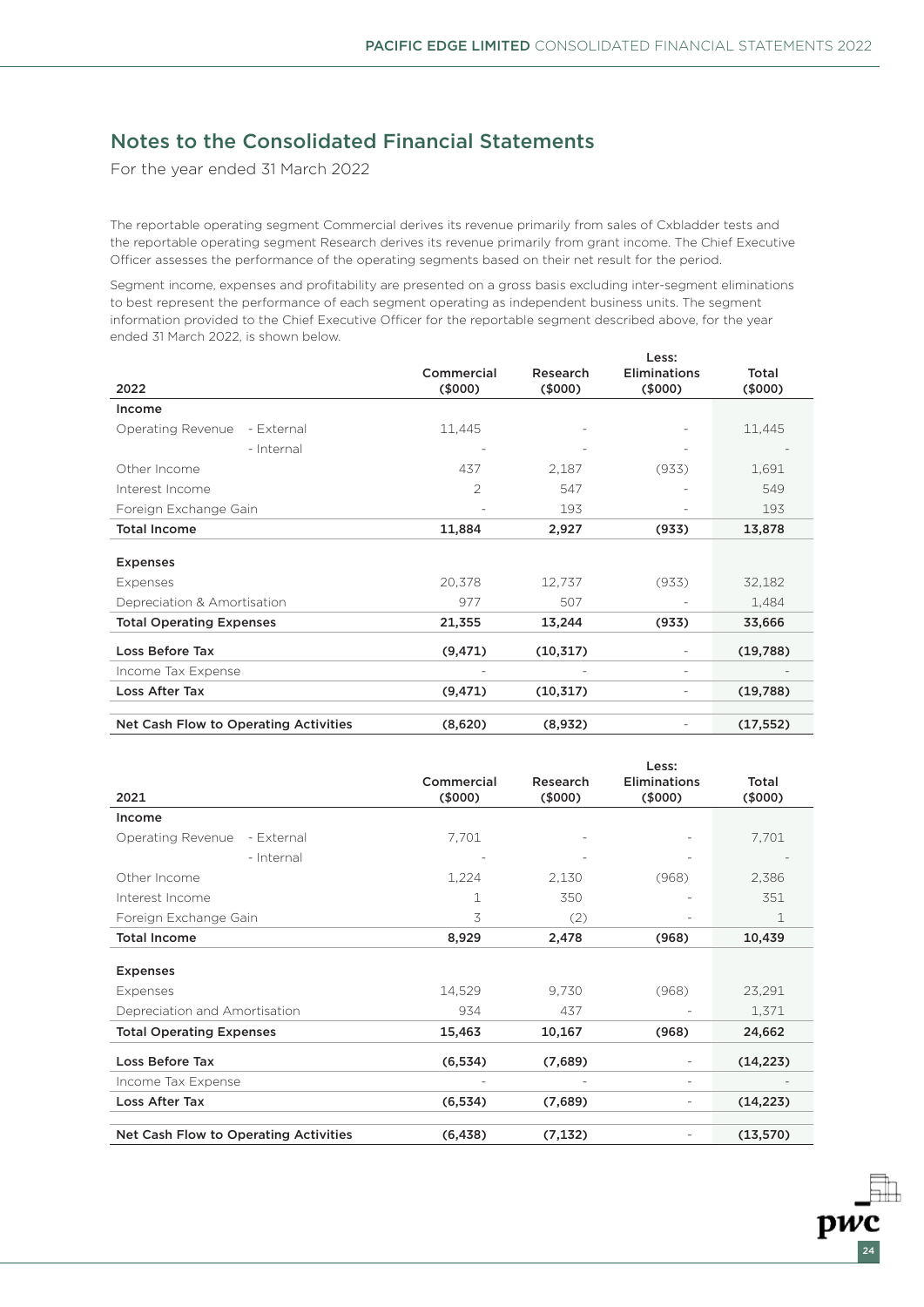For the year ended 31 March 2022

#### Eliminations

These are the intercompany transactions between the subsidiaries and the Parent. These are eliminated on consolidation of Group results. The Research segment of the business utilise consumables and other components that are purchased by the Commercial segments of the business, with the costs of these components allocated to the Research segment, and the Commercial segment recognising the revenue from the sale.

#### Segment Assets and Liabilities Information

| 2022                     | Commercial<br>(5000) | Research<br>(5000) | Total<br>(5000) |
|--------------------------|----------------------|--------------------|-----------------|
| <b>Total Assets</b>      | 6.031                | 109.251            | 115,282         |
| <b>Total Liabilities</b> | 4.571                | 2.335              | 6.906           |
|                          | Commercial           | Research           | Total           |

| 2021                     | <b>UUILLIUTUU</b><br>(5000) | 1153541 511<br>(5000) | .uu<br>(\$000) |
|--------------------------|-----------------------------|-----------------------|----------------|
| Total Assets             | 5.477                       | 25.707                | 31.184         |
| <b>Total Liabilities</b> | 4.529                       | 1.546                 | 6.075          |

#### Additions to Non Current Assets for the period include:

|                                              | Commercial<br>(\$000) | Research<br>(5000) | Total<br>(5000) |
|----------------------------------------------|-----------------------|--------------------|-----------------|
| Property, Plant and Equipment                | 823                   | 166                | 989             |
| Right of Use Assets                          | 148                   |                    | 148             |
| Intangible Assets                            | 279                   | 134                | 413             |
| <b>Total Additions to Non Current Assets</b> | 1.250                 | 300                | 1,550           |

The amounts provided to the Chief Executive Officer with respect to total assets and total liabilities are measured in a manner consistent with that of the financial statements. These assets and liabilities are allocated based on the operation of the segment and the physical location of the asset.

There are no unallocated assets or liabilities.

#### Geographic Split of Revenue and Non-Current Assets

The Group generates most of the operating revenue from Commercial tests from the US and New Zealand, and also receives Grant revenue from Australia and New Zealand. Rest of World consists of Revenue from Australia and Singapore.

|                                          | 2022    | 2021    |
|------------------------------------------|---------|---------|
|                                          | (\$000) | (\$000) |
| <b>Operating and Grant Revenue</b>       |         |         |
| US                                       | 10,640  | 7,677   |
| New Zealand                              | 1.729   | 2,133   |
| Rest of World                            | 767     | 277     |
| <b>Total Operating and Grant Revenue</b> | 13,136  | 10,087  |

|                                 | 2022<br>(\$000)          | 2021<br>(5000) |
|---------------------------------|--------------------------|----------------|
| <b>Non-Current Assets</b>       |                          |                |
| US                              | 1,611                    | 2,201          |
| New Zealand                     | 2,057                    | 1,618          |
| Rest of World                   | $\overline{\phantom{m}}$ | 23             |
| <b>Total Non-Current Assets</b> | 3,668                    | 3,842          |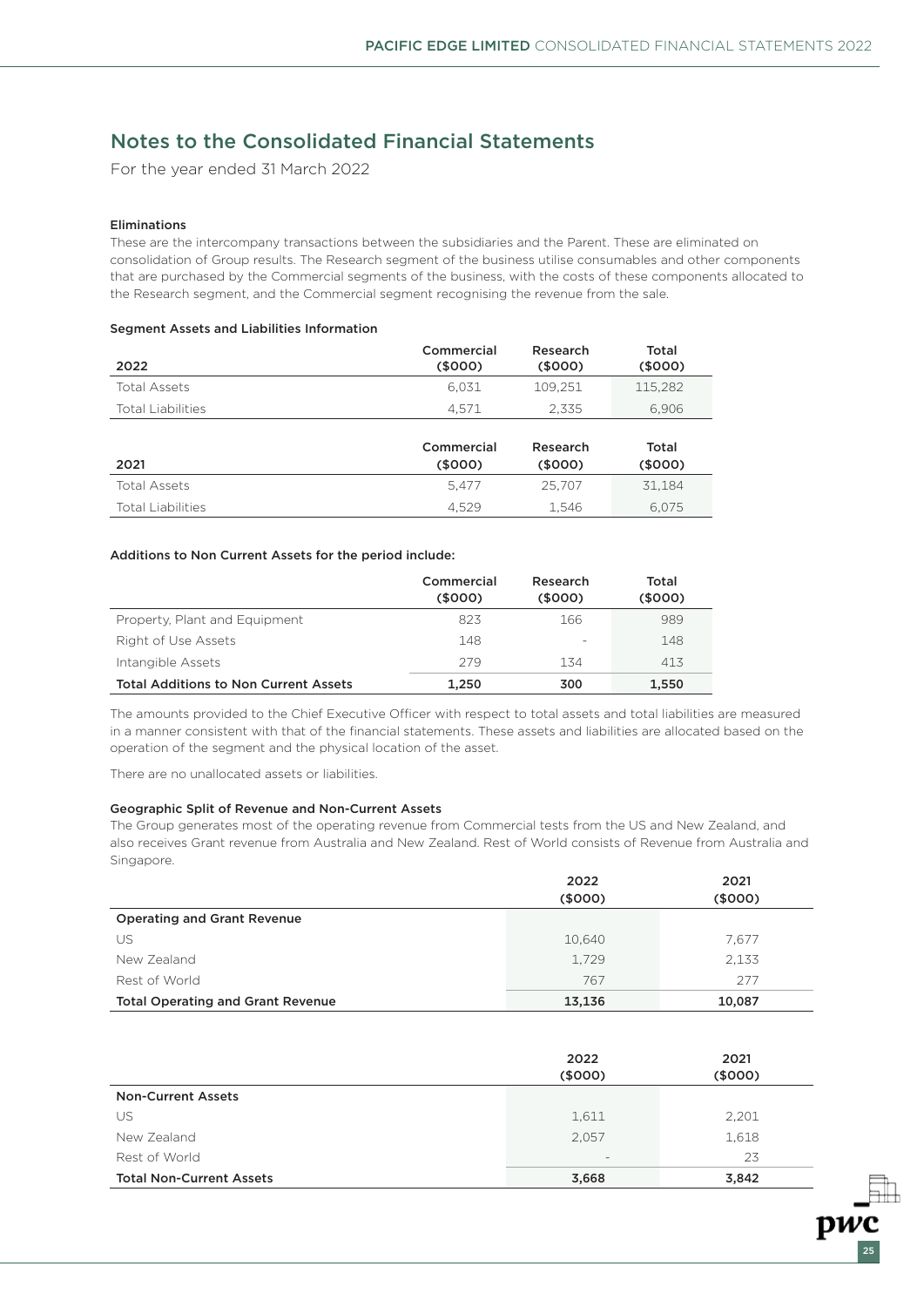For the year ended 31 March 2022

### 16. INCOME TAX

#### ACCOUNTING POLICY

The tax expense for the period comprises current and deferred tax. Tax is recognised in the Consolidated Statement of Comprehensive Income, except to the extent that it relates to items recognised in other comprehensive income or directly in equity. In this case, the tax is also recognised in other comprehensive income or directly in equity, respectively.

The current income tax charge is calculated on the basis of the tax laws enacted or substantively enacted at the balance sheet date in the countries where the Company and its subsidiaries operate and generate taxable income. Management periodically evaluates positions taken in tax returns with respect to situations in which applicable tax regulation is subject to interpretation. It establishes provisions where appropriate on the basis of amounts expected to be paid to the tax authorities.

Deferred income tax is provided in full, using the liability method, on temporary differences arising between the tax bases of assets and liabilities and their carrying amounts in the financial statements in accordance with NZ IAS 12. Deferred income tax assets are recognised to the extent that it is probable that future taxable profit will be available against which the temporary differences can be utilised.

Deferred income tax is determined using tax rates (and laws) that have been enacted or substantially enacted by the balance sheet date and are expected to apply when the related deferred income tax asset is realised or the deferred income tax liability is settled.

**GROUP** 2022  $(5000)$ 2021  $(5000)$ Income Tax recognised in the profit or loss: Current tax expense - -

The Company and Group has incurred an operating loss for the 2022 financial year and no income tax is payable.

|                                                                                           | <b>、 や ) し し し ノ</b> | <b>、やつつつ</b> |
|-------------------------------------------------------------------------------------------|----------------------|--------------|
| Income Tax recognised in the profit or loss:                                              |                      |              |
| Current tax expense                                                                       |                      |              |
| Deferred Tax in respect of the current year                                               | (4,258)              | (6,291)      |
| Adjustments to deferred tax in respect to prior years                                     | 94                   | 512          |
| Deferred tax assets not recognised                                                        | 4,164                | 5,779        |
| Income tax expense                                                                        |                      |              |
|                                                                                           |                      |              |
| The prima facie income tax on pre-tax accounting profit<br>from operations reconciles to: |                      |              |
| Accounting loss before income tax                                                         | (19,788)             | (14, 223)    |
| At the statutory income tax rate of 28%                                                   | (5, 541)             | (3,982)      |
| Non-deductible expenditure                                                                | 626                  | (2,760)      |
| Difference in US, Singapore and Australian income tax rates                               | 657                  | 451          |
| Prior period adjustment                                                                   | 94                   | 512          |
| Deferred tax assets not recognised                                                        | 4,164                | 5,779        |
| Income tax expense reported in Consolidated Statement<br>of Comprehensive Income          |                      |              |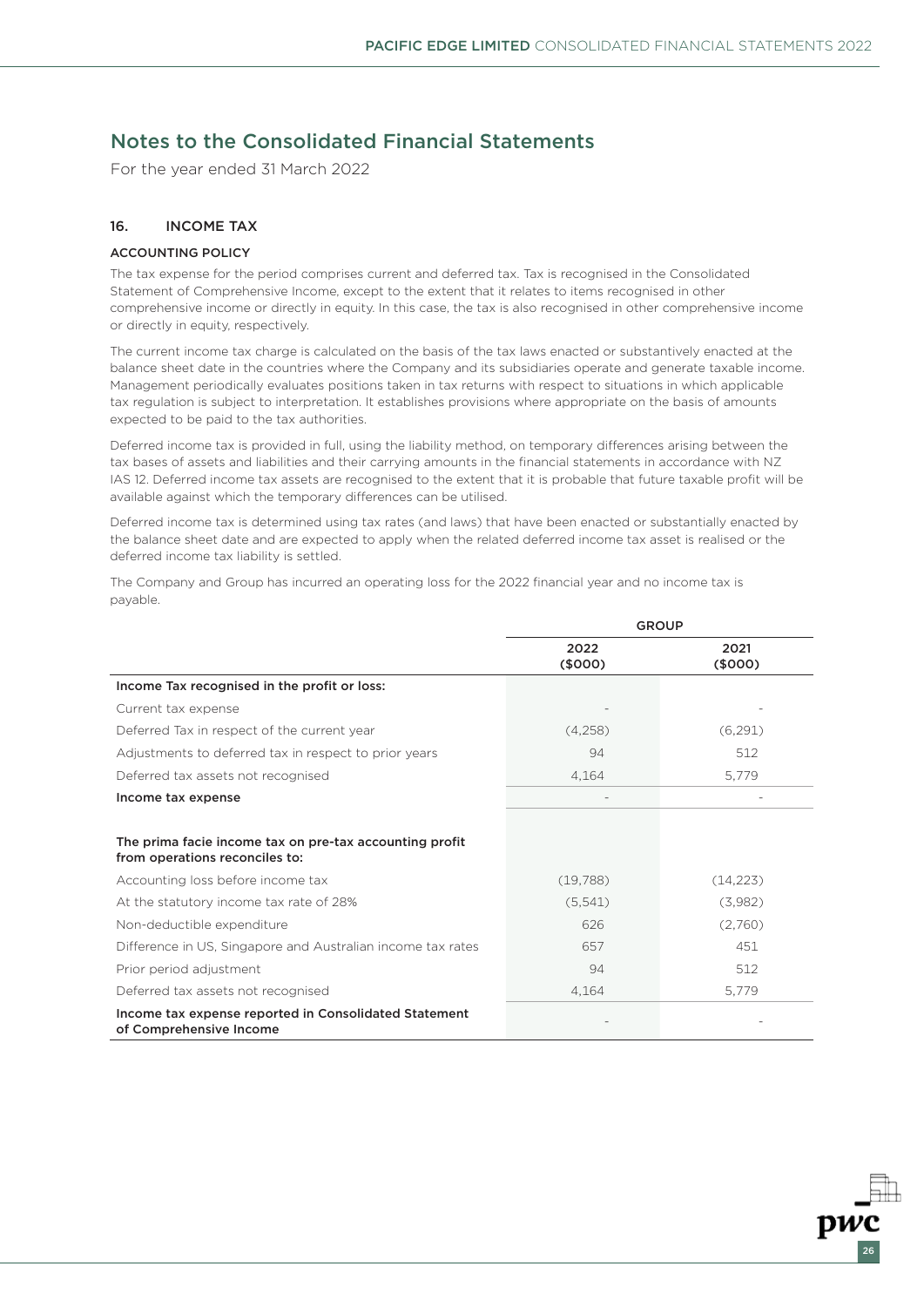For the year ended 31 March 2022

#### Tax Losses

The group has losses to carry forward of approximately \$112,330,000 (2021: \$94,400,000) with a potential tax benefit of \$25,694,000 (2021: \$21,500,000). The tax losses are split between the following jurisdictions:

|               | <b>Tax Losses</b><br>(5000) | <b>Tax Effect</b><br>(\$000) | Rate |
|---------------|-----------------------------|------------------------------|------|
| New Zealand   | 29,200                      | 8,200                        | 28%  |
| Australia     | 1,200                       | 400                          | 30%  |
| Singapore     | 1,500                       | 200                          | 17%  |
| United States | 80,300                      | 16.900                       | 21%  |

Tax losses are available to be carried forward and offset against future taxable income subject to the various conditions required by income tax legislation being complied with.

#### Deferred Research and Development Tax Expenditure:

The Group also has deferred research and development tax expenditure of \$45,846,000 (2021: \$42,200,000) to carry forward and claim for income tax purposes in New Zealand in the future. This has a tax effect of \$12,889,000 (2021: \$11,900,000). The deferred research and development tax expenditure can either be carried forward and offset against future income arising from the research and development, or subject to meeting the shareholder continuity requirements can be offset against future other taxable income.

#### Deferred Tax Assets:

The Group does not recognise a deferred tax asset in the Consolidated Balance Sheet.

#### Imputation Credit Account

The Group has imputation credits of Nil (2021: Nil).

### 17. PAYABLES AND ACCRUALS

#### ACCOUNTING POLICY

#### Trade and Other Payables Due Within One Year

Trade payables are recognised at the value of the invoice received from a supplier. The carrying value of trade payables is considered to approximate fair value as amounts are unsecured and are usually paid by the 30th of the month following recognition.

|                                     | <b>GROUP</b>    |                 |  |
|-------------------------------------|-----------------|-----------------|--|
|                                     | 2022<br>(\$000) | 2021<br>(\$000) |  |
| Trade Creditors                     | 1,906           | 818             |  |
| <b>Accrued Expenses</b>             | 659             | 411             |  |
| Employee Entitlements (refer below) | 2.418           | 1,968           |  |
| <b>Total Payables and Accruals</b>  | 4,983           | 3,197           |  |

Payables and accruals are non-interest bearing and are normally settled on 30 day terms, therefore their carrying value approximates their fair value.

The foreign currency split for Payables and Accruals is:

|            | <b>GROUP</b> |         |
|------------|--------------|---------|
|            | 2022         | 2021    |
|            | (\$000)      | (\$000) |
| <b>NZD</b> | 2,161        | 1,025   |
| <b>AUD</b> | 131          | 126     |
| <b>USD</b> | 2,656        | 2,013   |
| <b>SGD</b> | 35           | 33      |
|            | 4,983        | 3,197   |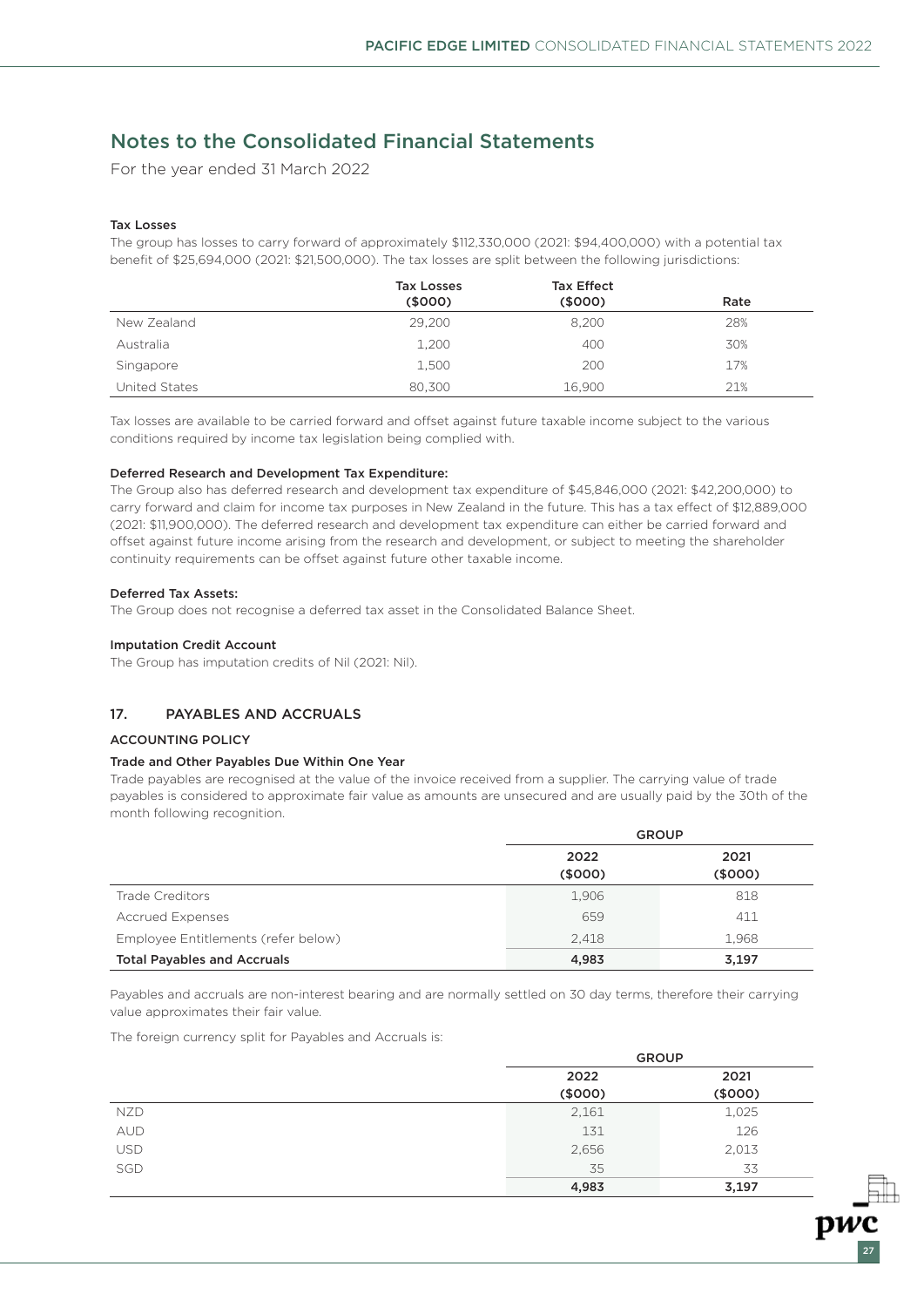For the year ended 31 March 2022

#### Employee Entitlements

Employee entitlements are measured at values based on accrued entitlements at current rates of pay. These include salaries and wages accrued up to balance date and annual leave earned to, but not yet taken at balance date.

|                                    | <b>GROUP</b>    |                 |  |
|------------------------------------|-----------------|-----------------|--|
|                                    | 2022<br>(\$000) | 2021<br>(\$000) |  |
| Income Tax                         | 214             | 361             |  |
| Holiday Pay                        | 360             | 261             |  |
| <b>Accrued Wages</b>               | 1,844           | 1,346           |  |
| <b>Total Employee Entitlements</b> | 2,418           | 1,968           |  |

### 18. SHARE CAPITAL

#### ACCOUNTING POLICY

Ordinary shares are described as equity.

Issue expenses, including commission paid, relating to the issue of ordinary share capital, have been written off against the issued share price received and recorded in the Consolidated Statement of Changes in Equity.

Equity-settled share-based payments to employees and others providing services are measured at the fair value of the equity instruments at the grant date. Details regarding the determination of the fair value of equity-settled share based transactions are set out in Note 8.

|                            | <b>GROUP</b> |         |
|----------------------------|--------------|---------|
|                            | 2022         | 2021    |
|                            | (\$000)      | (5000)  |
| Ordinary Shares Authorised | 294.139      | 190,305 |
| <b>Total Share Capital</b> | 294,139      | 190,305 |

All fully paid shares in the Group are Authorised and have equal voting rights and equal rights to dividends. All Ordinary Shares are fully paid and have no par value.

#### Share Capital Group

|                                                                      | 2022 Shares<br>(000) | 2022<br>(5000) | 2021 Shares<br>(000) | 2021<br>(\$000) |
|----------------------------------------------------------------------|----------------------|----------------|----------------------|-----------------|
| Opening Balance                                                      | 727.779              | 190.305        | 689.652              | 165.423         |
| Issue of Ordinary Shares<br>- Placement <sup>1</sup>                 | 76.657               | 103.487        | 33.846               | 22.000          |
| Issue of Ordinary Shares<br>- Exercise of share options <sup>2</sup> | 5,528                | 4.040          | 3.636                | 2.636           |
| Issue of Ordinary Shares<br>- Employee Remuneration <sup>3</sup>     | 123                  | 172            | 645                  | 284             |
| Less: Issue Expenses                                                 |                      | (3,865)        |                      | (38)            |
| Movement                                                             | 82.308               | 103.834        | 38.127               | 24,882          |
| <b>Closing Balance</b>                                               | 810.087              | 294.139        | 727.779              | 190.305         |

1) During the period 76,657,358 shares were issued under placements at \$1.35 per share. (2021: 33,846,154 at \$0.65)

2) During the period 5,527,391 share options were exercised at an average price of \$0.42 per share (2021: 3,635,835 at an average price of \$0.41)

3) During the period 123,086 shares were issued as part of employees remuneration in lieu of cash payments at an average price of \$1.40 per share. (2021: 645,182 at \$0.44)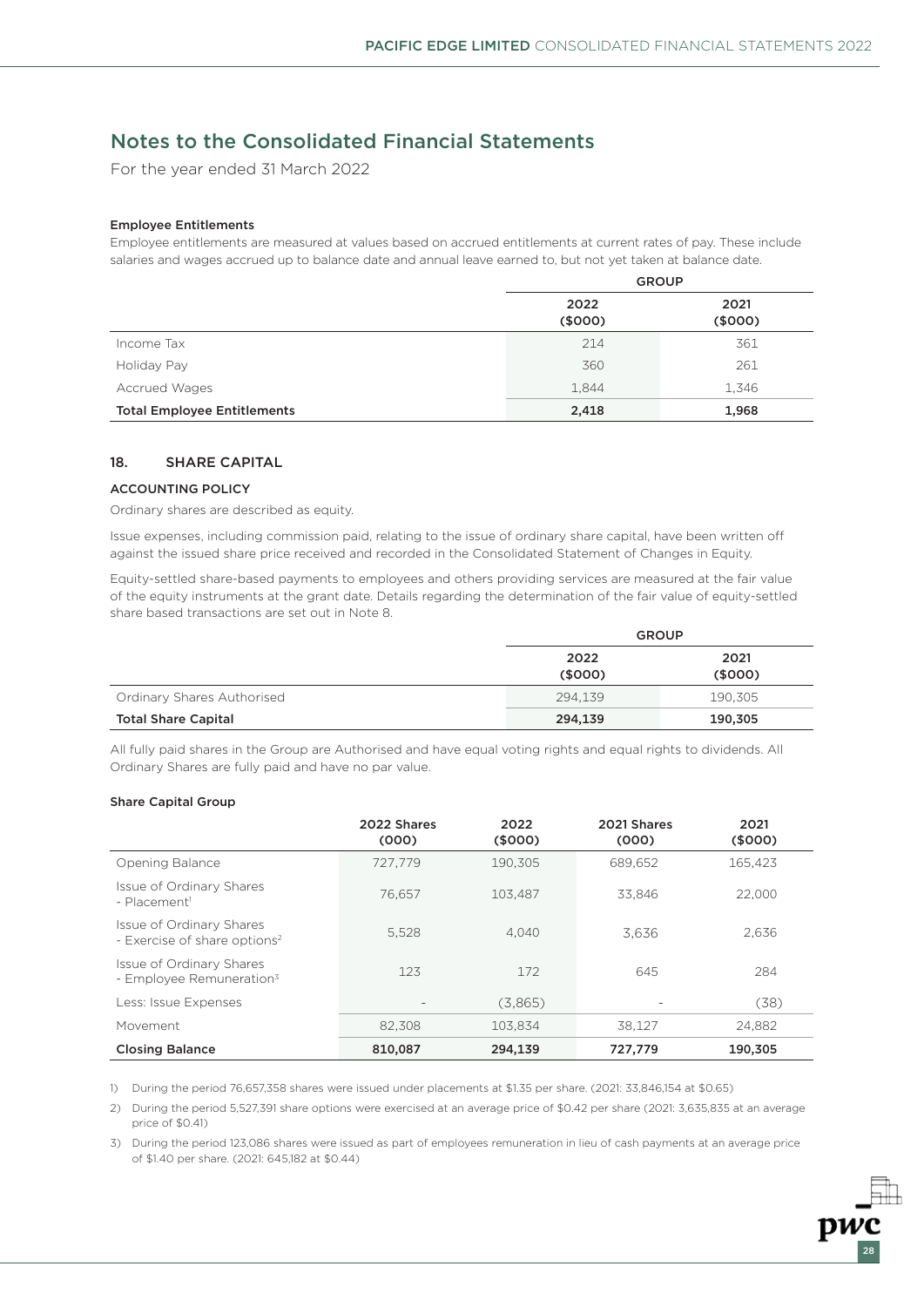For the year ended 31 March 2022

### 19. FOREIGN CURRENCY

#### ACCOUNTING POLICIES

#### Foreign Currency Transactions

The individual financial statements of the Group are presented in the currency of the primary economic environment in which the entity operates (its functional currency). For the purpose of the Group financial statements, the results and financial position of the Group entity are expressed in New Zealand dollars ('NZ\$'), which is the functional currency of the Parent and the presentation currency for the Group financial statements.

In preparing the financial statements of the individual entities, transactions in currencies other than the entity's functional currency (foreign currencies) are recorded at the rates of exchange prevailing at the dates of the transactions. At the end of each reporting period, monetary items denominated in foreign currencies are retranslated at the rates prevailing at the end of the reporting period. Non monetary items denominated in foreign currencies are translated at the rates prevailing on the date the transaction occurs.

Exchange differences are recognised in the Consolidated Statement of Comprehensive Income in the period in which they arise.

#### Foreign Operations

For the purpose of presenting the Group financial statements, the assets and liabilities of the Group's foreign operations are expressed in New Zealand dollars using exchange rates prevailing at the end of the reporting period. Income and expense items are translated at the average exchange rates for the period, unless exchange rates fluctuated significantly during that period, in which case the exchange rates at the dates of the transactions are used. Exchange differences arising, if any, are recognised in other comprehensive income and accumulated as a separate component of equity in the Group's foreign currency translation reserve. Such exchange differences are reclassified from equity to profit or loss (as a reclassification adjustment) in the period in which the foreign operation is disposed of.

#### Foreign Currency Translation Reserve

Exchange differences relating to the translation from the functional currencies of the Group's foreign subsidiaries into New Zealand dollars are brought to account by entries made directly to the Foreign Currency Translation Reserve.

### 20. RECONCILIATION OF CASH FLOWS TO OPERATING ACTIVITIES WITH NET LOSS

|                                                      | <b>GROUP</b> |           |  |
|------------------------------------------------------|--------------|-----------|--|
|                                                      | 2022         | 2021      |  |
|                                                      | (5000)       | \$000     |  |
| Net Loss for the Period                              | (19,788)     | (14, 223) |  |
| <b>Add Non Cash Items:</b>                           |              |           |  |
| Depreciation                                         | 263          | 189       |  |
| Loss on disposal of Property, Plant and Equipment    | 11           | 13        |  |
| Amortisation                                         | 156          | 110       |  |
| <b>Employee Share Options</b>                        | 839          | 1,035     |  |
| Employee Bonuses paid in shares in lieu of cash      | 172          | 284       |  |
| Depreciation on Right of Use Assets                  | 1,064        | 1,073     |  |
| Interest on finance leases shown in lease repayments | 126          | 103       |  |
| <b>Total Non Cash Items</b>                          | 2,631        | 2,807     |  |
| Add Movements in Other Working Capital items:        |              |           |  |
| Increase in Receivables and Other Assets             | (1,772)      | (2,088)   |  |
| Increase (Decrease) in Inventory                     | (217)        | 6         |  |
| Increase (Decrease) in Payables and Accruals         | 1,786        | (71)      |  |
| Effect of exchange rates on net cash                 | (192)        | (1)       |  |
| <b>Total Movement in Other Working Capital</b>       | (395)        | (2, 154)  |  |
| Net Cash Flows to Operating Activities               | (17, 552)    | (13,570)  |  |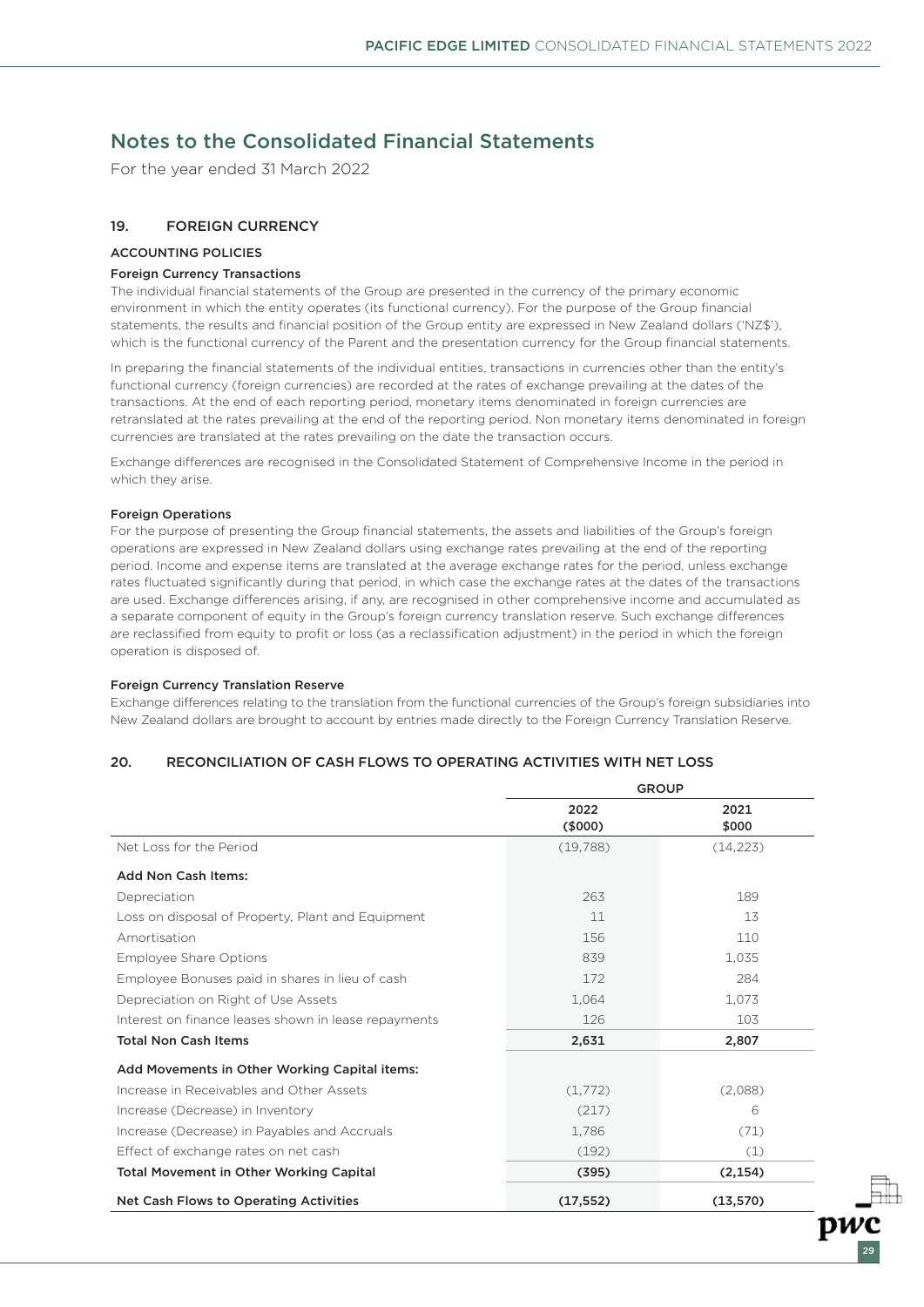For the year ended 31 March 2022

### **2**1. FINANCIAL INSTRUMENTS

#### ACCOUNTING POLICY

#### Foreign Currency Transactions

Financial instruments include cash and cash equivalents, short term deposits, receivables, security deposits, finance lease liabilities and trade creditors. The particular recognition methods adopted are disclosed in the individual policy statements associated with each item.

#### Managing Financial Risk

The Group's activities expose it to the financial risks of changes in interest rate risk, credit risk, liquidity risk and foreign currency risk.

Management is of the opinion that the Company and Group's exposure to market risk during the period and at balance date is defined as:

| <b>Risk Factor</b>      | Description                                                                                                   |
|-------------------------|---------------------------------------------------------------------------------------------------------------|
| (i) Currency risk       | Financial assets and financial liabilities are denominated in NZD, USD, AUD, SGD and<br><b>FUR</b> currencies |
| (ii) Interest rate risk | Exposure to changes in Bank interest rates resulting in cashflow interest rate risk                           |
| (iii) Credit Risk       | Risk of financial loss in counterparty fails to meet contractual obligations                                  |
| (iv) Liquidity Risk     | Risk the Group may not be able to meet its commitments as they fall due                                       |
| (v) Other price risk    | Not applicable as no securities are bought, sold or traded                                                    |

#### (i) Foreign Currency Risk

The Group faces the risk of movements in foreign currency exchange rates in relation to the New Zealand dollar. The Group has significant operations in United States Dollars and less significant operations in Australian dollars, Euros and Singapore dollars. As a result of this, the financial performance and financial position are impacted by movements in exchange rates.

The Group manages foreign currency risk by purchasing overseas goods only when necessary. It will also purchase foreign currency to fund overseas operations based on cash flow forecasts where it can maximise value. There are no formal foreign currency hedges entered into.

A 10% increase or decrease in foreign currency against the NZD will reduce/increase the loss reported by approximately \$167,000 (2021: \$130,000) and increase/reduce equity by the same amount.

#### (ii) Interest Rate Risk

The Group's interest rate risk arises from its cash and equivalents, and short term deposits. Cash and equivalents comprise cash on hand and deposits at call with banks. Short term deposits comprise of term deposits placed with New Zealand banks on fixed rates for different periods of time.

Management regularly review its banking arrangements to ensure it achieves the best returns on its funds while maintaining access to necessary liquidity levels to service the Group's day-to-day activities. The mixture of bank deposits at floating interest rates and short term deposits at different rates over various periods of time mitigate the risk of interest rates being received at less than market rates. The Group does not enter into interest rate hedges.

A 1% increase or decrease in bank deposit interest rates will reduce/increase the loss reported by approximately \$1,041,000 and increase/reduce equity by the same amount (2021: \$219,000).

#### (iii) Credit Risk

Credit risk is the risk of financial loss to the Group if a customer or counterparty to a financial instrument fails to meet its contractual obligations.

30

The Group incurs credit risk from:

- a) Cash and short term deposits;
- b) Receivables in the normal course of its business; and
- c) Other assets.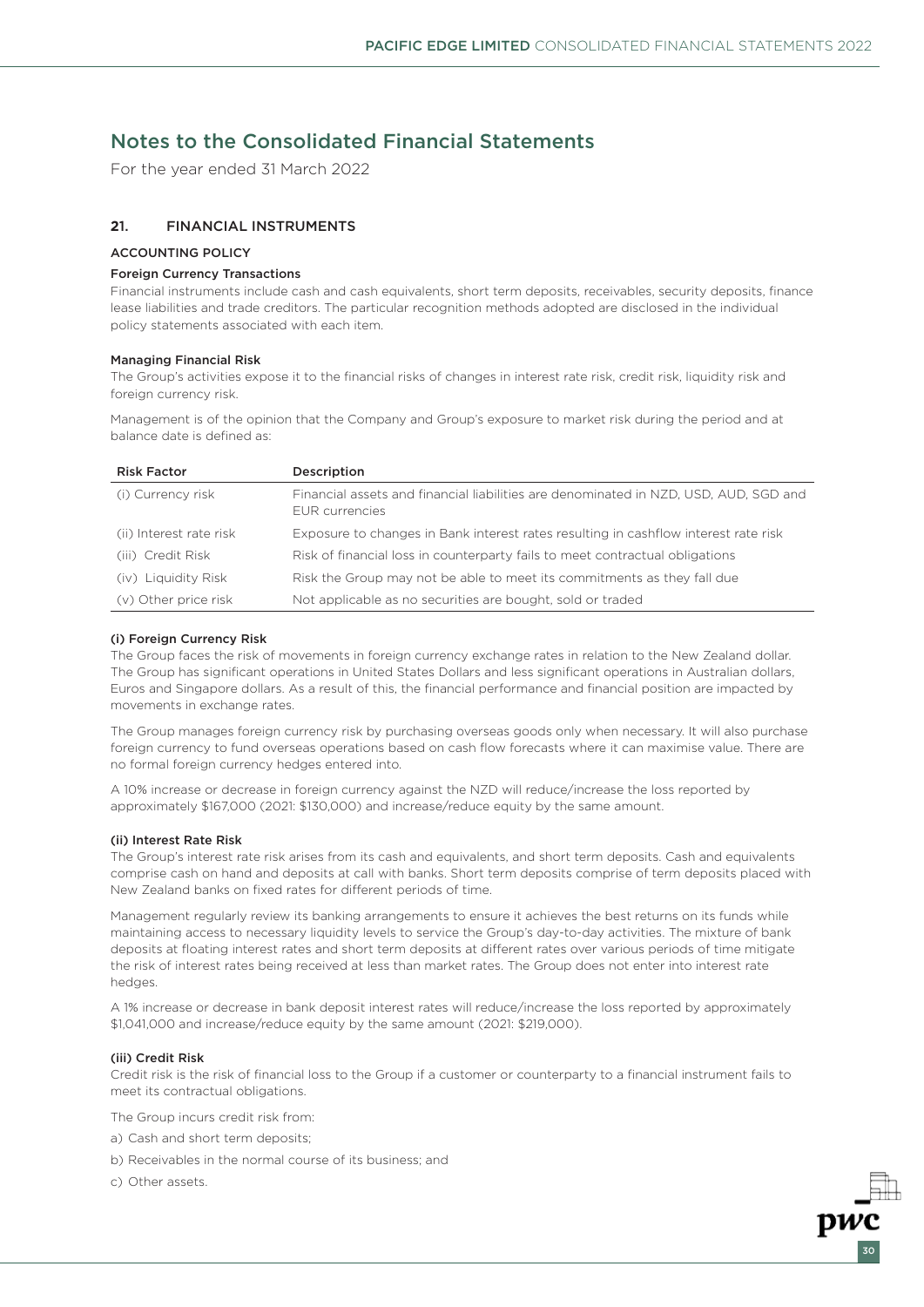For the year ended 31 March 2022

The Group has no significant concentration of credit risk other than bank deposits with 26.1% at Westpac, 25.4% at BNZ, 22.3% at ANZ, 17.4% at Kiwibank and 0.4% at Wells Fargo. The Group's cash and short term deposits are placed with high credit quality financial institutions including major banks who have at least a A+ credit rating

Regular monitoring of receivables is undertaken to ensure that the credit exposure remains within the Group's normal terms of trade. These receivables balances mainly relate to New Zealand customers, US customers, and the Australian Government. Refer to note 10 for further details on expected credit losses for receivables.

The Group continues to invoice for every billable test completed in the US, and the billing and reimbursement process continues to maximise the cash that is received by the Group. The Group has included an accrual for tests performed from 1 April 2021 to 31 March 2022 for which payment has not been received by 31 March 2022.

Regular monitoring of other assets is undertaken to ensure that the credit exposure is limited. This is firstly done by determining the credit risk before making security deposits on leased properties and ensuring suppliers are not paid in advance where there is uncertainty in relation to their credit worthiness.

The carrying values of financial assets represent the maximum exposure to credit risk as represented below:

|                                            | <b>GROUP</b> |                |                |
|--------------------------------------------|--------------|----------------|----------------|
|                                            | <b>Notes</b> | 2022<br>(5000) | 2021<br>(5000) |
| Cash and Cash Equivalents                  | 9            | 35.412         | 4,129          |
| Short Term Deposits                        | 9            | 70,000         | 19,000         |
| Trade and Other Receivables (excludes GST) | 10           | 3,895          | 2,824          |
| Other Assets (excludes prepayments)        | 12           | 169            | 159            |
|                                            |              | 109,476        | 26.112         |

#### (iv) Liquidity Risk

Liquidity risk is the risk that the Group may encounter difficulty in raising funds at short notice to meet its commitments as they fall due. Management maintains sufficient cash balances and uses cash flow forecasts to determine future cash flow requirements. The Group does not have any external loans but does have four finance leases.

Payables and Accruals totaling \$4,983,000 are due within 3 months of balance date (2021: \$3,197,000).

#### Fair Values

In the opinion of the Directors, the carrying amount of financial assets and financial liabilities approximate their fair values at balance date.

### 22. RELATED PARTIES

A shareholder, the University of Otago, provided services, including rental space and car parking, to the Group to the value of \$361,000 (2021: \$340,000). The Group has commitments totaling \$269,000 (2021: \$267,000) with the University of Otago in the next financial year.

#### Key Management Compensation

Key management personnel comprise of Directors and the Chief Executive Officer (current and retired) of Pacific Edge Limited, and the Chief Executive Officer and Executive Chairman of Pacific Edge Diagnostics USA Limited.

Refer to Note 8 for details of the Incentive Plan that includes key management remuneration.

|                                                 | <b>GROUP</b>    |                 |
|-------------------------------------------------|-----------------|-----------------|
|                                                 | 2022<br>(\$000) | 2021<br>(\$000) |
| Salaries and Other Short Term Employee Benefits | 2.207           | 1,861           |
| <b>Consulting Fees</b>                          | 105             |                 |
| Share Options Benefits                          | 445             | 313             |
| <b>Total Employee Entitlements</b>              | 2,757           | 2.174           |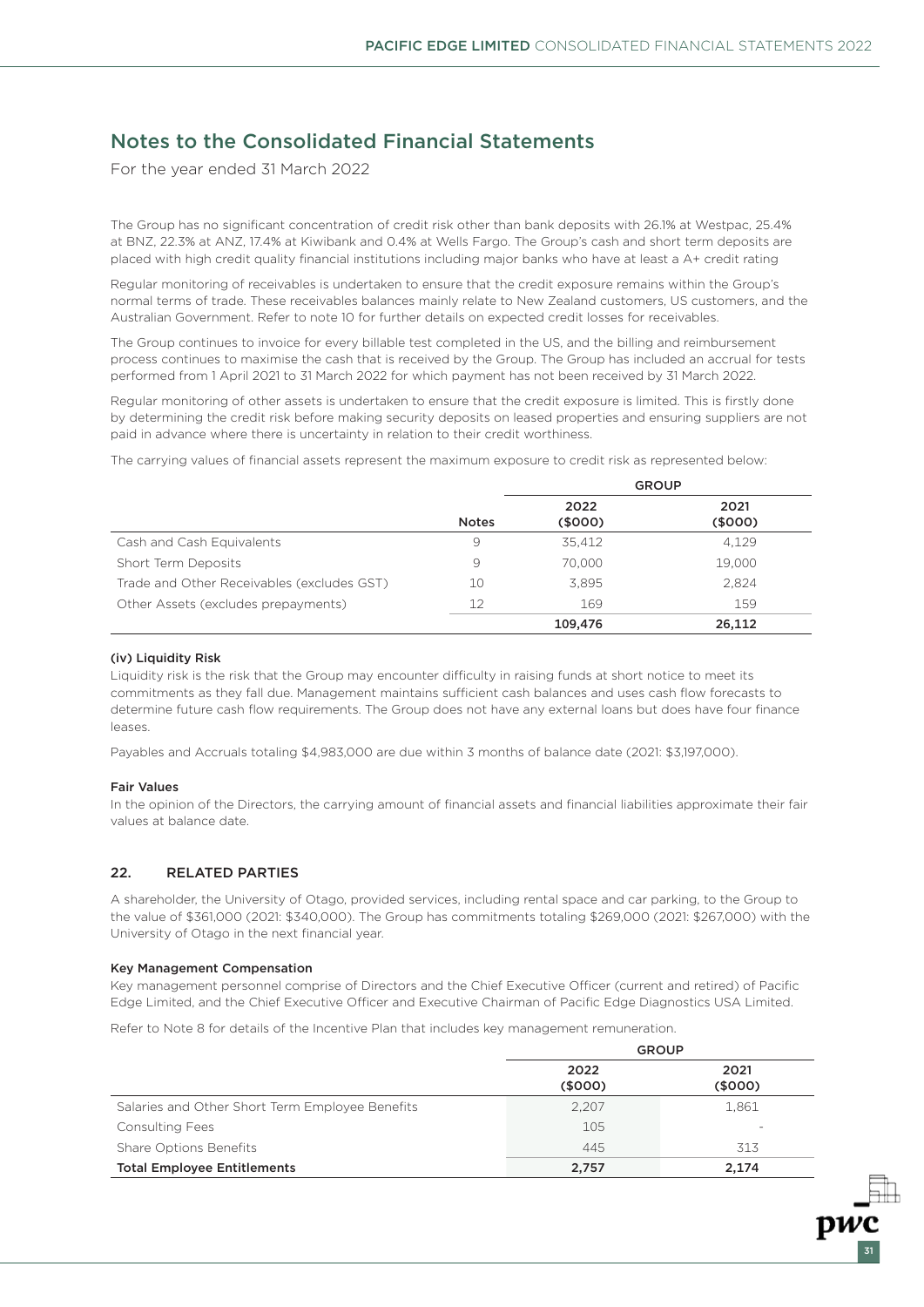For the year ended 31 March 2022

#### Directors' Fees

The current total Directors' fee pool for non-executive Directors of Pacific Edge Limited, approved by the shareholders at the Annual Shareholders Meeting on the 29th July 2021 is \$465,000 per annum. During the year ended 31 March 2022, Tony Barclay was appointed to the board (21st March 2022) and David Darling ceased on the board (17th January 2022). The total amount of fees paid to Directors for the year ended 31 March 2022 was \$413,000.

The table below sets out the total fees approved for non-executive Directors of Pacific Edge Limited for the year ended 31 March 2022 based on the positions held:

| Position                        | Quantity<br>2022 | <b>Total Fees</b><br>Approved<br>2022 | Quantity<br>2021 | <b>Total Fees</b><br>Approved<br>2021 |
|---------------------------------|------------------|---------------------------------------|------------------|---------------------------------------|
| Chair                           |                  | \$115,000                             |                  | \$80,000                              |
| Deputy Chair                    | 1                | \$70,000                              |                  | \$50,000                              |
| Non-executive Directors         | 4                | \$240,000                             | 2                | \$88,000                              |
| Chair Audit & Risk Committee    |                  | \$10,000                              |                  | \$5,000                               |
| Special Governance Allocation   |                  | \$30,000                              |                  |                                       |
| US-based non-executive Director |                  |                                       |                  | \$79,000                              |
| <b>Total Fee Pool</b>           |                  | \$465,000                             |                  | \$302,000                             |

#### 23. FINANCE AND OPERATING LEASE COMMITMENTS

#### ACCOUNTING POLICY

The group leases various properties and equipment. Rental contracts vary depending on the type of asset being leased. Lease terms are negotiated on an individual basis and contain a wide range of different terms and conditions. The lease agreements do not impose any covenants, but leased assets may not be used as security for borrowing purposes.

Contracts may contain both lease and non-lease components. The Group allocates the consideration in the contract to the lease and non-lease components based on their relative stand-alone prices.

Leases are recognised as a right-of-use asset and a corresponding liability at the date at which the leased asset is available for use by the Group. Each lease payment is allocated between the liability and finance cost. The finance cost is charged to the Consolidated Statement of Comprehensive Income over the lease period to produce a constant periodic rate of interest on the remaining balance of the liability for each period. The right-of-use asset is depreciated over the shorter of the asset's useful life and the lease term on a straight-line basis.

#### (i) Measurement basis

Assets and liabilities arising from a lease are initially measured on a present value basis. Lease liabilities include the net present value of the following lease payments:

- Fixed payments (including in-substance fixed payments), less any lease incentives receivable;
- Variable lease payments that are based on an index or a rate;
- Amounts expected to be payable by the lessee under residual value guarantees;
- The exercise price of a purchase option if the lessee is reasonably certain to exercise that option; and
- Payments of penalties for terminating the lease, if the lease term reflects the lessee exercising that option.

Lease payments to be made under reasonably certain extension options are also included in the measurement of the liability.

The lease payments are discounted using the interest rate implicit in the lease. If that rate cannot be readily determined, which is generally the case for leases in the group, the lessee's incremental borrowing rate is used. The incremental borrowing rate is the rate that the individual lessee would have to pay to borrow the funds necessary to obtain an asset of similar value to the right-of-use asset in a similar economic environment with similar terms, security and conditions.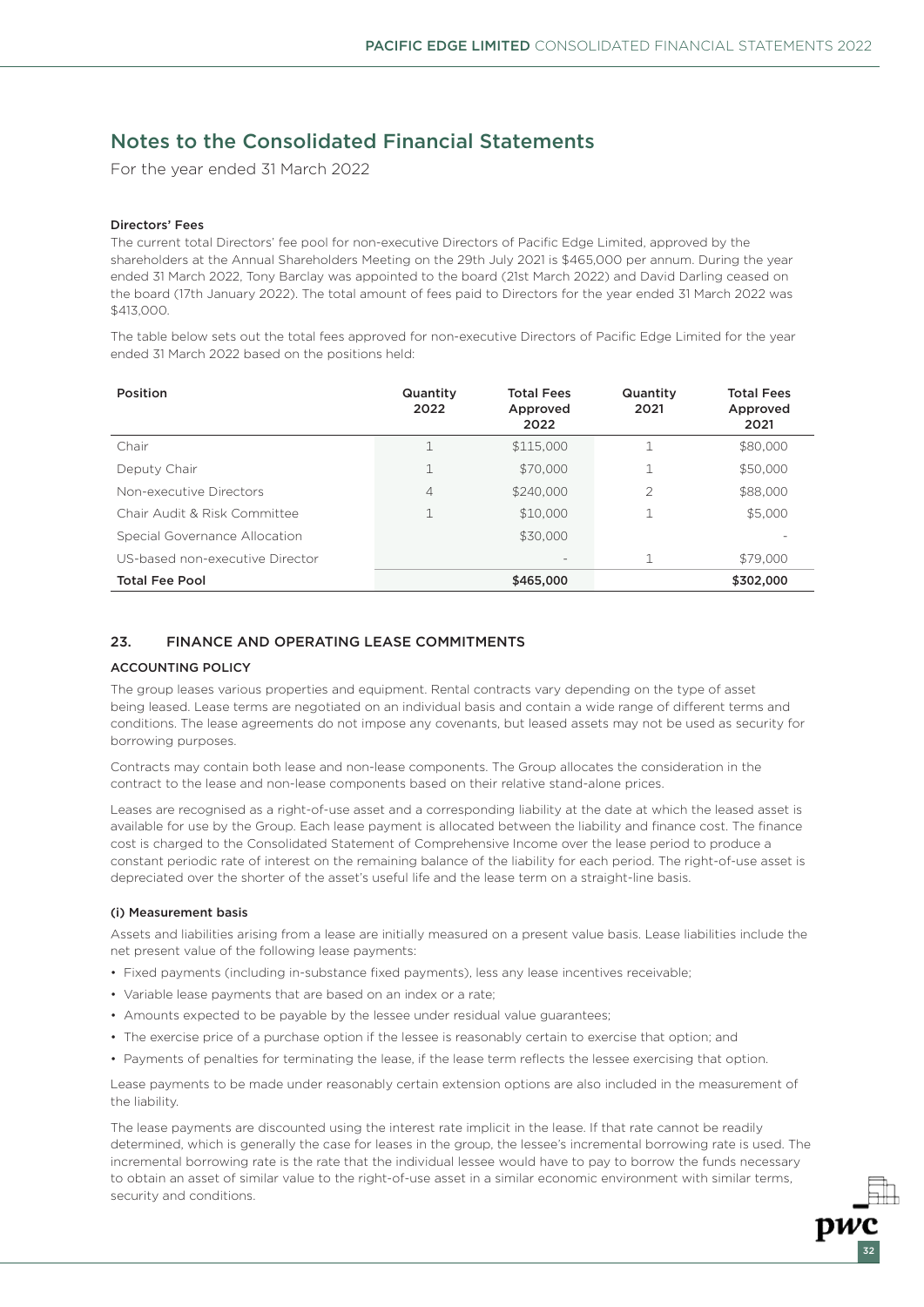33

# Notes to the Consolidated Financial Statements

For the year ended 31 March 2022

To determine the incremental borrowing rate, the Group:

- Where possible, uses recent third-party financing received by the individual lessee as a starting point, adjusted to reflect changes in financing conditions since third-party financing was received;
- Uses a build-up approach that starts with a risk-free interest rate adjusted for credit risk for leases held by Pacific Edge Limited, which does not have recent third-party financing; and
- Makes adjustments specific to the lease, e.g. term, country, currency and security.

The Group is exposed to potential future increases in variable lease payments based on an index or rate, which are not included in the lease liability until they take effect. When adjustments to lease payments based on an index or rate take effect, the lease liability is reassessed and adjusted against the right-of-use asset.

Lease payments are allocated between principal and finance cost. The finance cost is charged to the Consolidated Statement of Comprehensive Income over the lease period to produce a constant periodic rate of interest on the remaining balance of the liability for each period. The 2021 comparative for lease repayments in the Consolidated Statement of Cashflows has been split between principal and interest to be comparable with the current year reporting.

Right-of-use assets are measured at cost comprising the following:

- The amount of the initial measurement of lease liability;
- Any lease payments made at or before the commencement date;
- Any initial direct costs; and
- Restoration costs.

Right-of-Use assets are generally depreciated over the shorter of the asset's useful life and the lease term on a straight-line basis. If the Group is reasonably certain to exercise a purchase option, the Right-of-Use asset is depreciated over the underlying asset's useful life.

Payments associated with short-term leases and leases of low-value assets are recognised on a straight-line basis as an expense in profit or loss. Short-term leases are leases with a lease term of 12 months or less. Low-value assets include IT equipment and small items of office furniture.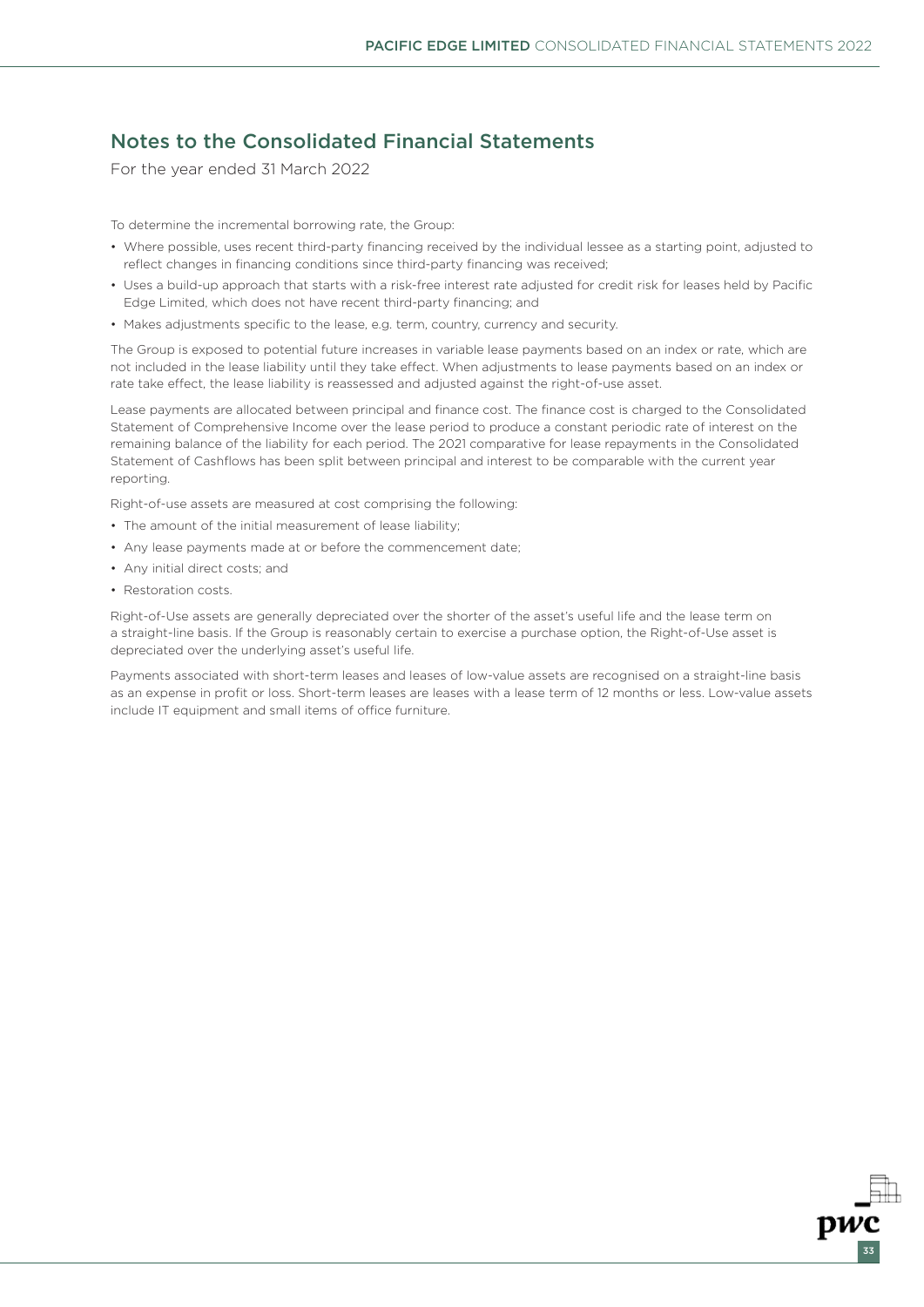$\overline{pwc}$ <sub>34</sub>

# Notes to the Consolidated Financial Statements

For the year ended 31 March 2022

### Right of Use Assets

|                                                         | <b>GROUP</b>    |                 |
|---------------------------------------------------------|-----------------|-----------------|
|                                                         | 2022<br>(\$000) | 2021<br>(\$000) |
| Cost                                                    |                 |                 |
| <b>Opening Balance</b>                                  | 3,914           | 2,518           |
| Additions                                               | 179             | 2,588           |
| Removals (Leases Completed)                             | (366)           | (1,227)         |
| Foreign Currency Translation                            | (122)           | 35              |
| <b>Closing Balance</b>                                  | 3,605           | 3,914           |
| <b>Accumulated Depreciation</b>                         |                 |                 |
| <b>Opening Balance</b>                                  | 937             | 937             |
| Depreciation                                            | 1,064           | 1,083           |
| Reversal of Accumulated Depreciation (Leases Completed) | (153)           | (1,204)         |
| Foreign Currency Translation                            | (73)            | 121             |
| <b>Closing Balance</b>                                  | 1,775           | 937             |
| Net Right of Use Assets Balance                         | 1,830           | 2,977           |
| Right of Use Assets Net Book Value                      |                 |                 |
| <b>Buildings</b>                                        | 1,792           | 2,624           |
| Computer Equipment                                      | 38              | 62              |
| Plant and Equipment                                     |                 | 291             |
|                                                         | 1,830           | 2,977           |
| Depreciation                                            |                 |                 |
| <b>Buildings</b>                                        | 1,018           | 966             |
| Computer Equipment                                      | 24              | 18              |
| Plant and Equipment                                     | 22              | 99              |
|                                                         | 1,064           | 1,083           |
| Expenses relating to Short Term and Low Value Leases    | 74              | 24              |
|                                                         |                 |                 |
| <b>Total Cash Outflow relating to Leases</b>            | 1,273           | 1,250           |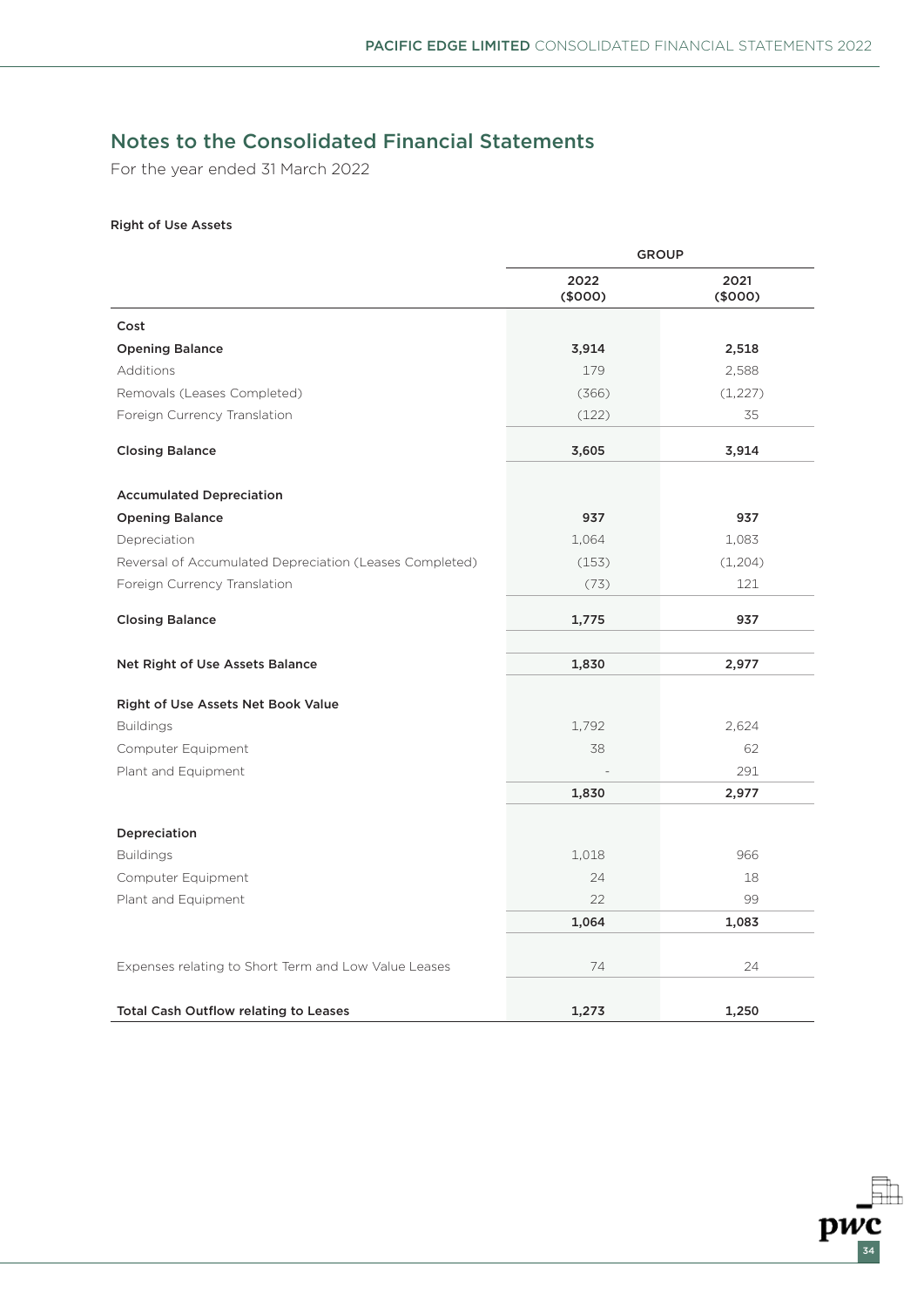For the year ended 31 March 2022

|                                                      | <b>GROUP</b>    |                 |  |
|------------------------------------------------------|-----------------|-----------------|--|
| <b>Lease Liability</b>                               | 2022<br>(\$000) | 2021<br>(\$000) |  |
| <b>Opening Balance</b>                               | 2,878           | 1,554           |  |
| Additions                                            | 148             | 2,587           |  |
| Lease Terminated - Liability Reversed                |                 | (26)            |  |
| Lease Repayments                                     | (1,230)         | (1,262)         |  |
| Interest Charged                                     | 126             | 107             |  |
| Foreign Currency Translation                         | 1               | (82)            |  |
|                                                      |                 |                 |  |
| <b>Closing Balance</b>                               | 1,923           | 2,878           |  |
| Split by:                                            |                 |                 |  |
| Current Liability                                    | 1,072           | 1,098           |  |
| Non-Current Liability                                | 851             | 1,780           |  |
|                                                      | 1,923           | 2,878           |  |
|                                                      |                 |                 |  |
| The maturity of the Lease Liabilities is as follows: |                 |                 |  |
| Less than one year                                   | 1,072           | 1,103           |  |
| One to two years                                     | 671             | 999             |  |
| Two to three years                                   | 51              | 595             |  |
| More than three years                                | 129             | 181             |  |
|                                                      | 1,923           | 2,878           |  |

### 24. OTHER COMMITMENTS AND CONTINGENT LIABILITIES

#### a) Contingent Liabilities

There were no known contingent liabilities at 31 March 2022 (March 2021: Nil). The Group has not granted any securities in respect of liabilities payable by any other party whatsoever.

#### b) Capital Commitments

There are no capital commitments at 31 March 2022 (March 2021: Nil).

### 25. COVID-19

Covid-19 continues to have had an impact on the throughput, revenue and expenses of the Group for the year ended 31 March 2022.

In the markets the Group operates in, measures have been employed by Governments in an attempt to limit the spread of the virus. This has restricted the ability for people to visit clinics and have tests performed.

While throughput quantities for the group for the year ended 31 March 2022 are up 46% on the prior year, the restricted access to clinics has offset some of the increase expected from the increased Sales and Marketing expenditure (up 55% on the prior year).

The benefits of the increased investment in Sales and Marketing are expected to be realised by the Group in the next 12 months as Covid-19 restrictions are relaxed and/or removed.

The Group has Cash, Cash Equivalents and Short Term Deposits of \$105,412,000, which provides confidence in the ability of the Group to manage any on-going impacts caused by Covid-19.

35

### 26. SUBSEQUENT EVENTS

There are no subsequent events.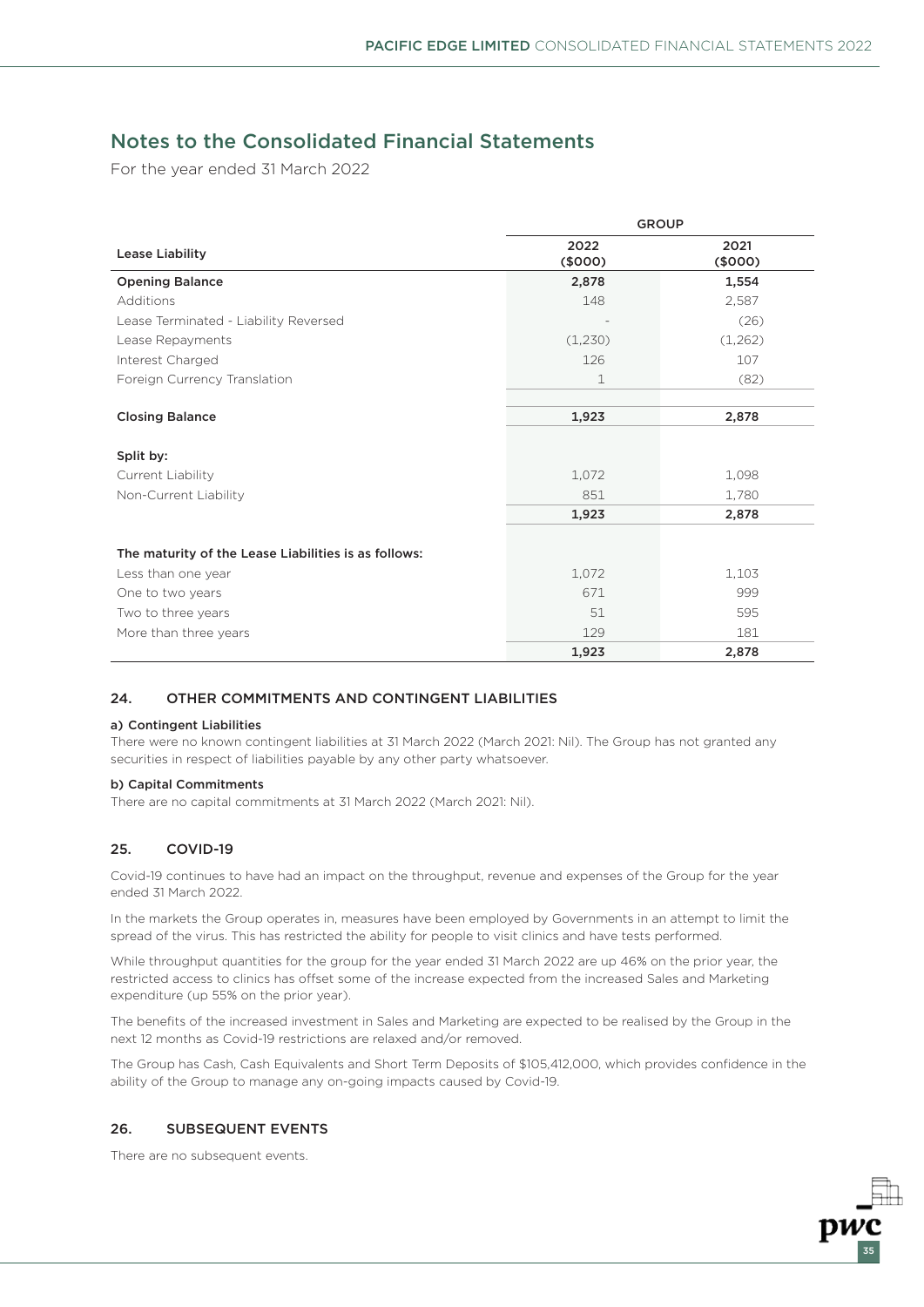

# Independent auditor's report **Our opinion**

To the shareholders of Pacific Edge Limited (the accompanying consolidated financial statements of Pacific Edge  $\overline{\phantom{a}}$ , including its subsidiary), present fairly, present fairly, in all material respectively.

#### **Our opinion**  position of the Group as at 31 March 2022, its financial performance and its cash flows for the year

In our opinion, the accompanying consolidated financial statements of Pacific Edge Limited (the Company), including its subsidiaries (the Group), present fairly, in all material respects, the financial position of the Group as at 31 March 2022, its financial performance and its cash flows for the year then ended in accordance with New Zealand Equivalents to International Financial Reporting Standards (NZ IFRS) and International Financial Reporting Standards (IFRS). then ended in accordance with New Zealand Equivalents to International Financial Reporting In our opinion, the accompanying consolidated imancial statements of Pacific i

### **What we have audited statement of comprehensive income for the year then ended;**

The Group's consolidated financial statements comprise:

- $\bullet$  the consolidated balance sheet as at 31 March 2022;
- $\bullet$  the consolidated statement of comprehensive income for the year then ended;
- the consolidated statement of changes in equity for the year then ended;
- the consolidated statement of cash flows for the year then ended; and
- the notes to the consolidated financial statements, which include significant accounting policies and other explanatory information. We conduct the consolidated miancial statements, which include significant accounting policies

#### **Basis for opinion** further described in the *Auditor's responsibilities for the audit of the consolidated financial statements*

We conducted our audit in accordance with International Standards on Auditing (New Zealand) (ISAs (NZ)) and International Standards on Auditing (ISAs). Our responsibilities under those standards are further described in the Auditor's responsibilities for the audit of the consolidated financial statements section of our report.

We believe that the audit evidence we have obtained is sufficient and appropriate to provide a basis for our opinion. *Code of Ethics for Assurance Practitioners (including International Independence Standards) (New* 

#### **Independence** *Zealand)* (PES 1) issued by the New Zealand Auditing and Assurance Standards Board and the

**independence**<br>We are independent of the Group in accordance with Professional and Ethical Standard 1 *International* Code of Ethics for Assurance Practitioners (including International Independence Standards) (New and the setting the metallo requirements. The setting of the metallities in a condition of the metallities in a condition of *Zealand)* (PES 1) issued by the New Zealand Auditing and Assurance Standards Board and the International Code of Ethics for Professional Accountants (including International Independence Standards) issued by the International Ethics Standards Board for Accountants (IESBA Code), and we have fulfilled our other ethical responsibilities in accordance with these requirements. we are independent of the Group in accordance with Professional and Ethical Standard F*international* 

Our firm carries out other services for the Group in the areas of half year review procedures and with providing other assurance services. The provision of these other services has not impaired our independence as auditor of the Group. These matters were addressed financial statements were addressed for the

#### **Key audit matters**  in the context of our audit of the consolidated financial statements as a whole, and in forming our in forming our  $\alpha$

**rey audit matters**<br>Key audit matters are those matters that, in our professional judgement, were of most significance in our audit of the consolidated financial statements of the current year. These matters were addressed in the context of our audit of the consolidated financial statements as a whole, and in forming our opinion thereon, and we do not provide a separate opinion on these matters.

PricewaterhouseCoopers, Westpac Building, 106 George Street, PO Box 5848, Dunedin 9058, New Zealand T: +64 3 470 3600, pwc.co.nz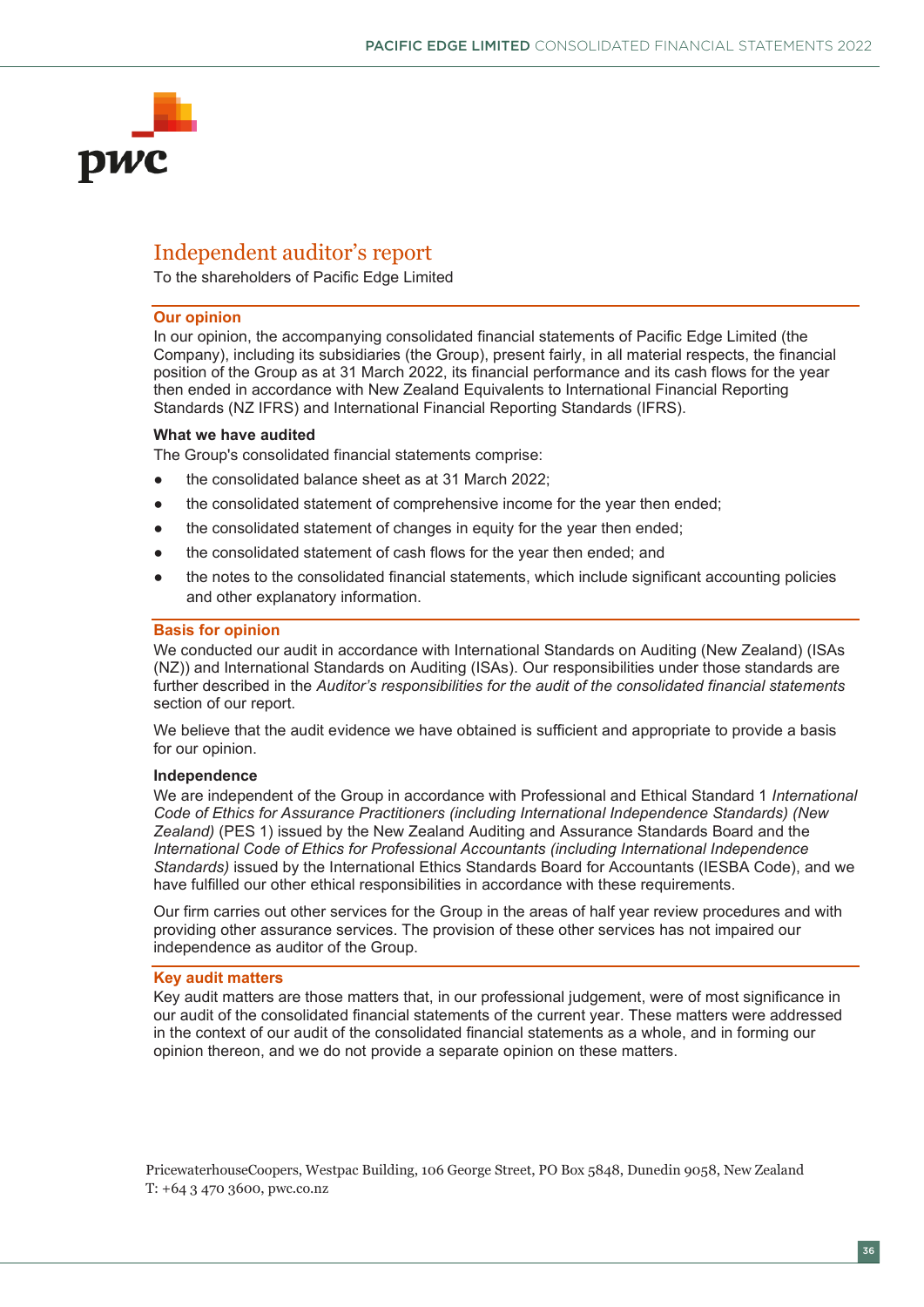

#### **recognition for US revenue** As disclosed in Note 5 of the consolidated financial statements, the timing of revenue recognition for US based revenue varies by revenue stream between completion of the Cxbladder test and receipt of cash. The Company has two material United States (US) revenue streams: 1. Coverage via Centers for Medicare and Medicaid Services (CMS), and 2. Private Insurance. In July 2020, the Company received Local Coverage Determination ("LCD") for CMS. This determination created a set price for the Company's tests of US\$760 per test from July 2020. This established a clear transaction price Our audit procedures included the following: We obtained an understanding of management's processes and controls for the CMS and Private Insurance US revenue streams, including the relevant controls at the external billing reimbursement service organisation. We obtained the SOC1 System and Organisation Controls Report for the external billing reimbursement service organisation, and evaluated the evidence provided over the design and operating effectiveness of the relevant controls. We evaluated management's determination of whether a contract with customers existed by: ● Assessing the data supporting revenue recognition for CMS and Medicare Advantage to confirm that the transaction price can be determined and collectability is probable;

Description of the key audit matter **How our audit addressed the key audit matter** 

Assessing the data supporting revenue recognition for private insurance to confirm that the transaction price and collectability is only probable when cash is received;

- Performing subsequent receipt testing to validate the probability of collection of the year end receivable and performing look back procedures over the prior year receivable to test collection rates; and
- Evaluating the application of NZ IFRS 15 against technical guidance and the accounting standards.

We have no matters to report from the procedures performed above.

### **Our audit approach**

are performed.

**Determining the timing of revenue** 

for the tests. This transaction price, along with a history of payment, satisfies the NZ IFRS requirements for revenue recognition.

Accordingly, in the current year US derived revenue for tests performed for CMS and Medicare Advantage has been recognised in advance of cash being received. Revenue for these customers is recognised when the tests

All other US derived revenue is accounted for on a cash receipts basis as disclosed in Note 5.

#### **Overview**

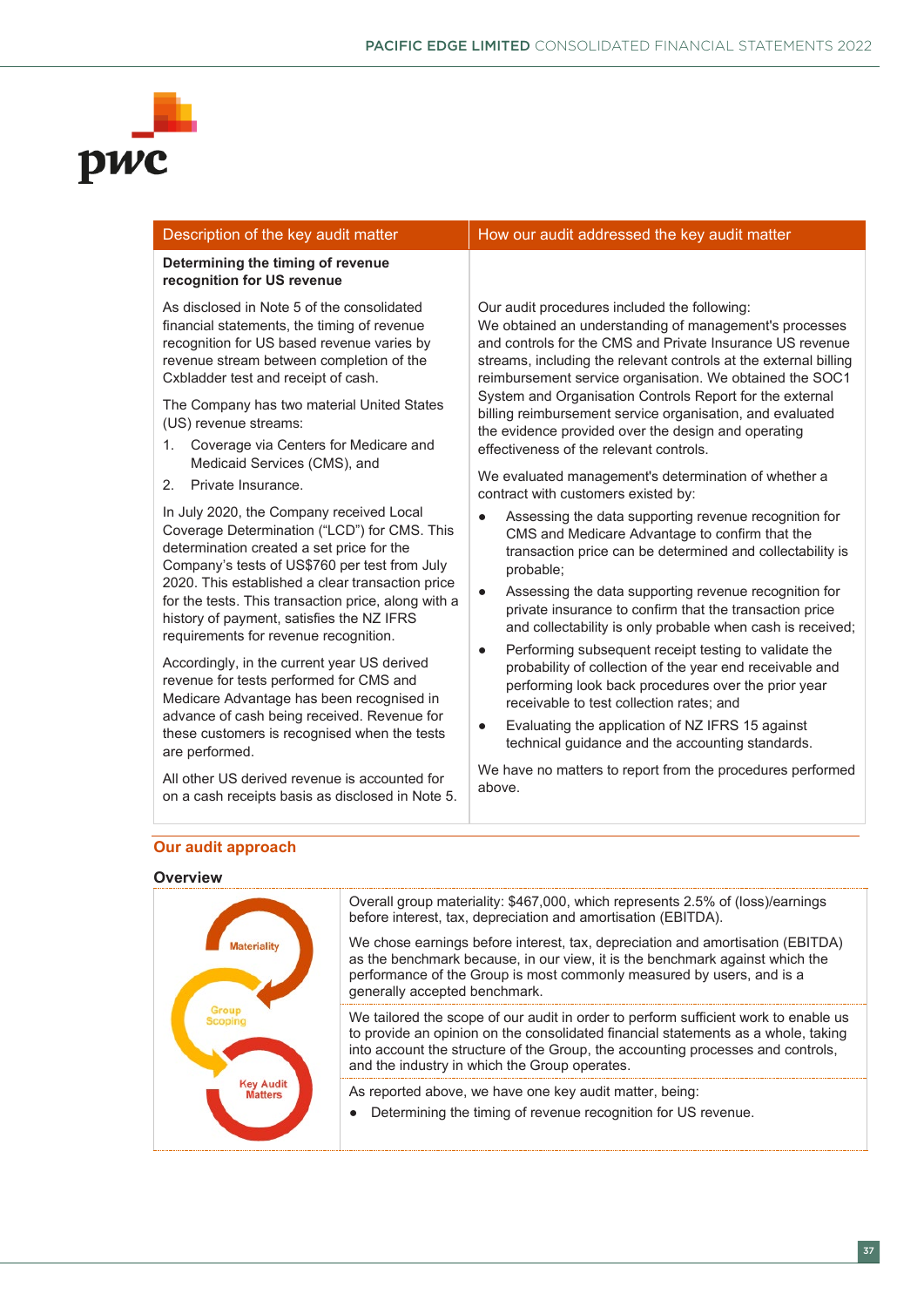

As part of designing our audit, we determined materiality and assessed the risks of material misstatement in the consolidated financial statements. In particular, we considered where management made subjective judgements; for example, in respect of significant accounting estimates that involved making assumptions and considering future events that are inherently uncertain. As in all of our audits, we also addressed the risk of management override of internal controls, including among other matters, consideration of whether there was evidence of bias that represented a risk of material misstatement due to fraud.

### **Materiality**

The scope of our audit was influenced by our application of materiality. An audit is designed to obtain reasonable assurance about whether the consolidated financial statements are free from material misstatement. Misstatements may arise due to fraud or error. They are considered material if, individually or in aggregate, they could reasonably be expected to influence the economic decisions of users taken on the basis of the consolidated financial statements.

Based on our professional judgement, we determined certain quantitative thresholds for materiality, including the overall Group materiality for the consolidated financial statements as a whole as set out above. These, together with qualitative considerations, helped us to determine the scope of our audit, the nature, timing and extent of our audit procedures and to evaluate the effect of misstatements, both individually and in aggregate, on the consolidated financial statements as a whole.

#### **How we tailored our group audit scope**

We tailored the scope of our audit in order to perform sufficient work to enable us to provide an opinion on the consolidated financial statements as a whole, taking into account the structure of the Group, the accounting processes and controls, and the industry in which the Group operates.

We selected transactions and balances to audit based on their materiality to the Group rather than determining the scope of procedures to perform by auditing only specific subsidiaries or business units.

### **Other information**

The Directors are responsible for the other information. The other information comprises the information included in the Annual report, but does not include the consolidated financial statements and our auditor's report thereon. The Annual report is expected to be made available to us after the date of this auditor's report.

Our opinion on the consolidated financial statements does not cover the other information and we will not express any form of audit opinion or assurance conclusion thereon.

In connection with our audit of the consolidated financial statements, our responsibility is to read the other information and, in doing so, consider whether the other information is materially inconsistent with the consolidated financial statements or our knowledge obtained in the audit, or otherwise appears to be materially misstated.

When we read the other information not yet received, if we conclude that there is a material misstatement therein, we are required to communicate the matter to the Directors and use our professional judgement to determine the appropriate action to take.

### **Responsibilities of the Directors for the consolidated financial statements**

The Directors are responsible, on behalf of the Company, for the preparation and fair presentation of the consolidated financial statements in accordance with NZ IFRS and IFRS, and for such internal control as the Directors determine is necessary to enable the preparation of consolidated financial statements that are free from material misstatement, whether due to fraud or error.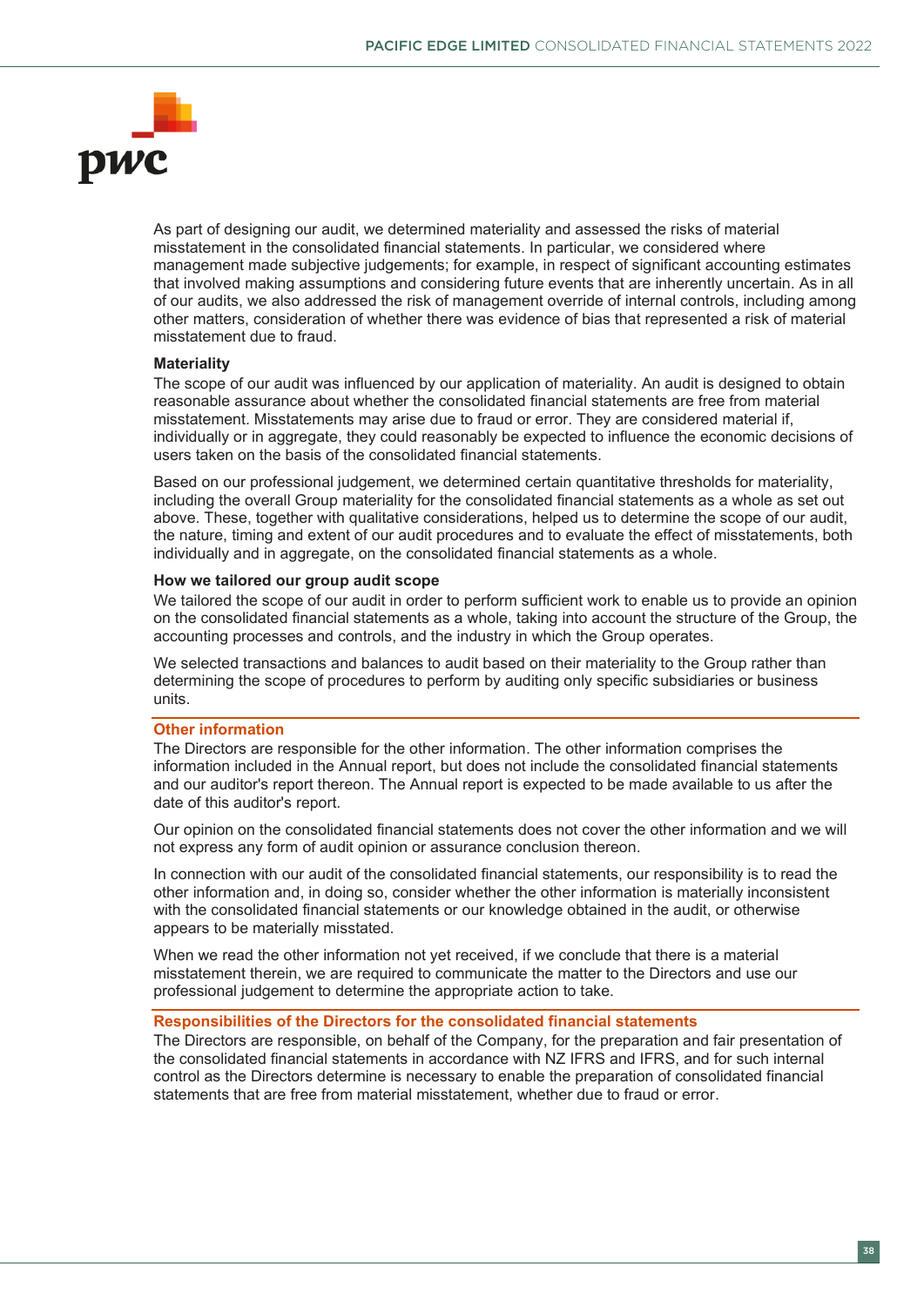

In preparing the consolidated financial statements, the Directors are responsible for assessing the Group's ability to continue as a going concern, disclosing, as applicable, matters related to going concern and using the going concern basis of accounting unless the Directors either intend to liquidate the Group or to cease operations, or have no realistic alternative but to do so.

#### **Auditor's responsibilities for the audit of the consolidated financial statements**

Our objectives are to obtain reasonable assurance about whether the consolidated financial statements, as a whole, are free from material misstatement, whether due to fraud or error, and to issue an auditor's report that includes our opinion. Reasonable assurance is a high level of assurance, but is not a guarantee that an audit conducted in accordance with ISAs (NZ) and ISAs will always detect a material misstatement when it exists. Misstatements can arise from fraud or error and are considered material if, individually or in the aggregate, they could reasonably be expected to influence the economic decisions of users taken on the basis of these consolidated financial statements.

A further description of our responsibilities for the audit of the consolidated financial statements is located at the External Reporting Board's website at:

https://www.xrb.govt.nz/assurance-standards/auditors-responsibilities/audit-report-1/

This description forms part of our auditor's report.

#### **Who we report to**

This report is made solely to the Company's shareholders, as a body. Our audit work has been undertaken so that we might state those matters which we are required to state to them in an auditor's report and for no other purpose. To the fullest extent permitted by law, we do not accept or assume responsibility to anyone other than the Company and the Company's shareholders, as a body, for our audit work, for this report or for the opinions we have formed.

The engagement partner on the audit resulting in this independent auditor's report is Maxwell John Dixon.

For and on behalf of:

PriematenhouseCooper

Chartered Accountants Dunedin 25 May 2022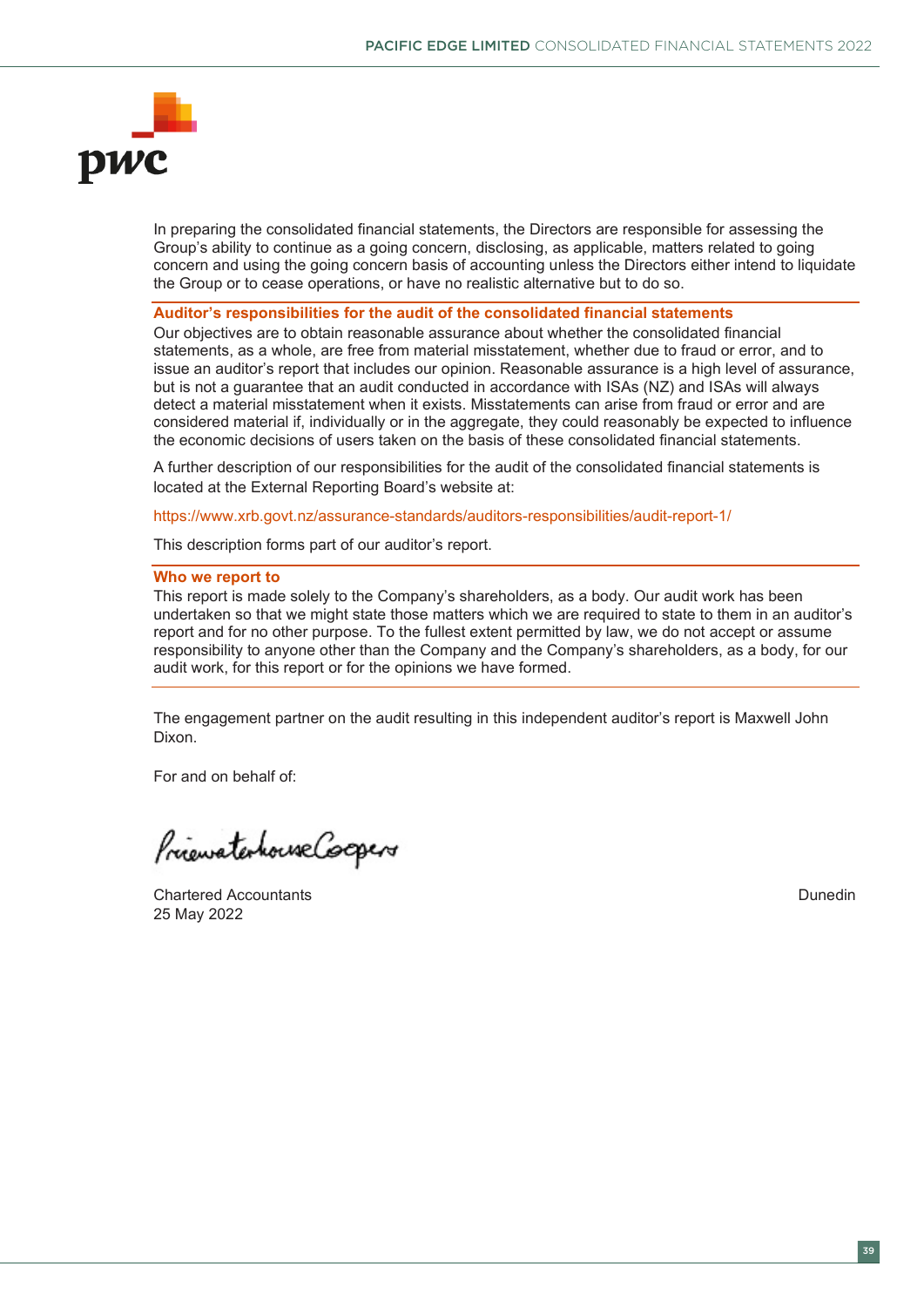### COMPANY DIRECTORY

As at 31 March 2022

Issued Capital 810,087,233 Ordinary Shares

Registered Office

Anderson Lloyd Level 10, Otago House Cnr Moray Place and Princes Street Dunedin

#### Directors

C. Gallaher – Chairman A. Masfen S. Park B. Williams A. Stove M. Green (appointed 10 May 2021) T. Barclay (appointed 21 March 2022) D. Darling (ceased 17 January 2022)

### Chief Executive Officer

Peter Meinties

#### Nature of Business

Research, develop and commercialise new diagnostic and prognostic tools for the early detection and management of cancers.

Auditors

PricewaterhouseCoopers Dunedin

#### Bankers

Bank of New Zealand Dunedin ANZ Dunedin Kiwibank Dunedin

Westpac Dunedin

#### Solicitors

Anderson Lloyd Level 10, Otago House Cnr Moray Place and Princes Street Dunedin

#### Securities Registrar

Link Market Services Limited 138 Tancred Street Ashburton

#### Company Number 1119032

### Date of Incorporation

27th February 2001

### PACIFIC EDGE COMMUNICATIONS

#### Websites

www.pacificedgedx.com www.cxbladder.com

#### Facebook

www.facebook.com/PacificEdgeLtd www.facebook.com/Cxbladder

#### Twitter

@PacificEdgeLtd @Cxbladder

#### LinkedIn www.linkedin.com/company/pacific-edge-ltd